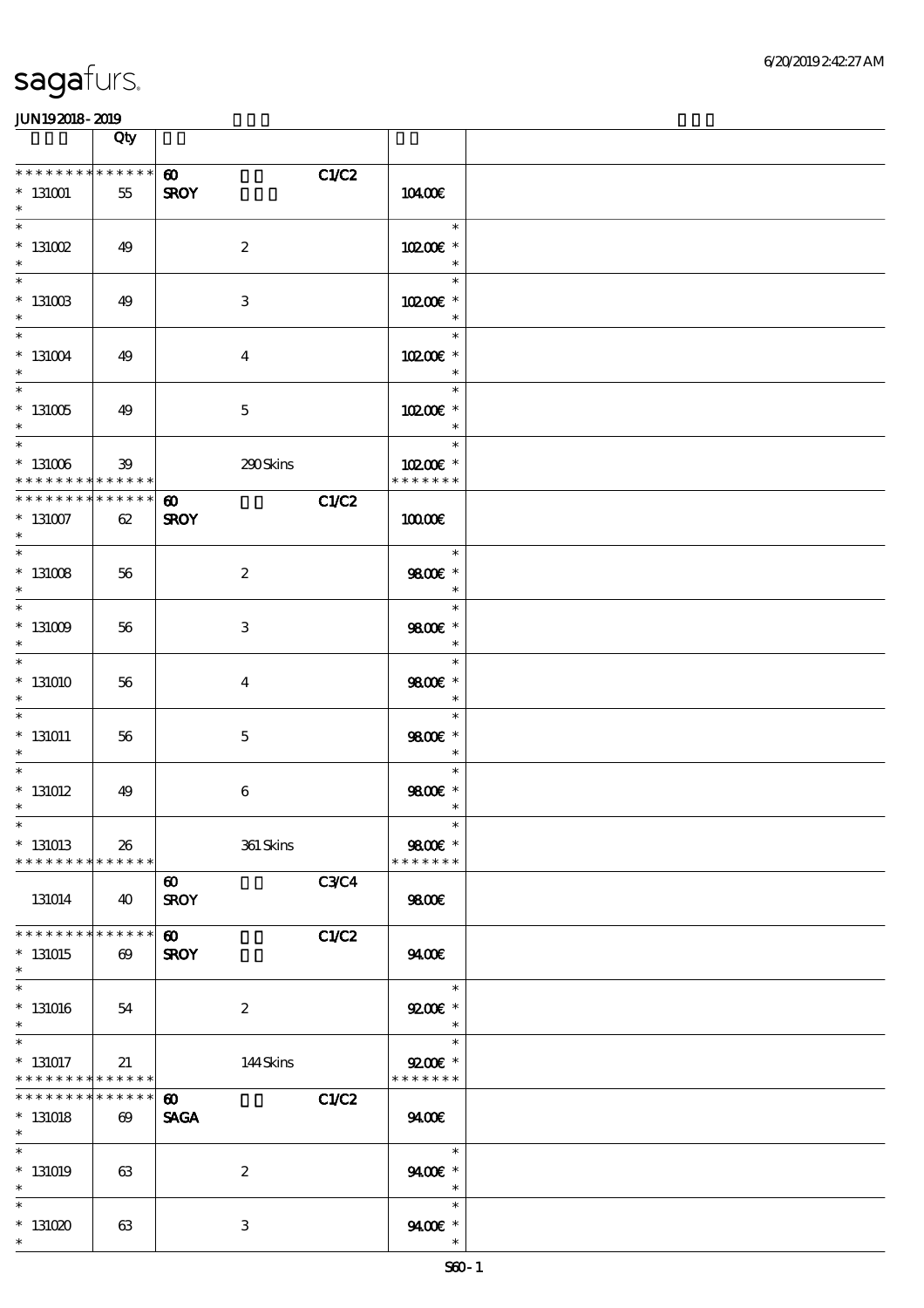|                                                                    | Qty                                   |                                                               |             |                                     |  |
|--------------------------------------------------------------------|---------------------------------------|---------------------------------------------------------------|-------------|-------------------------------------|--|
| $\ast$<br>$* 131021$<br>$\ast$                                     | 63                                    | $\boldsymbol{\omega}$<br><b>SAGA</b>                          | C1/C2       | $\ast$<br>9400€ *<br>$\ast$         |  |
| $\ast$<br>$* 131022$<br>$\ast$                                     | 63                                    | $\mathbf 5$                                                   |             | $\ast$<br>9400€ *<br>$\ast$         |  |
| $\overline{\ast}$<br>$* 131023$<br>$\ast$                          | 63                                    | $\boldsymbol{6}$                                              |             | $\ast$<br>9400€ *<br>$\ast$         |  |
| $\ast$<br>$* 131024$<br>* * * * * * * *                            | 57<br>* * * * * *                     | 441 Skins                                                     |             | $\ast$<br>9600€ *<br>* * * * * * *  |  |
| 131025                                                             | 43                                    | $\boldsymbol{\omega}$<br><b>SAGA</b>                          | <b>C3C4</b> | 9000                                |  |
| * * * * * * * *<br>$*131026$<br>$\ast$                             | * * * * * *<br>76                     | $\boldsymbol{\omega}$<br><b>SAGA</b>                          | C1/C2       | 8800€                               |  |
| $\ast$<br>$*$ 131027<br>$\ast$                                     | $\boldsymbol{\pi}$                    | $\boldsymbol{2}$                                              |             | $\ast$<br>8800€ *<br>$\ast$         |  |
| $\overline{\ast}$<br>$* 131028$<br>* * * * * * * *                 | 55<br>* * * * * *                     |                                                               | 201 Skins   | $\ast$<br>8800€ *<br>* * * * * * *  |  |
| * * * * * * * *<br>$*131029$<br>$\ast$                             | $* * * * * * *$<br>$\boldsymbol{\pi}$ | $\boldsymbol{\omega}$<br><b>SAGA</b>                          | C1/C2       | <b>8800€</b>                        |  |
| $\ast$<br>$^*$ 131030 $\,$<br>$\ast$                               | $\boldsymbol{\pi}$                    | $\boldsymbol{2}$                                              |             | $\ast$<br>8800€ *<br>$\ast$         |  |
| $\ast$<br>$* 131031$<br>* * * * * * * * <mark>* * * * * * *</mark> | $\boldsymbol{\pi}$                    |                                                               | 210Skins    | $\ast$<br>8800€ *<br>* * * * * * *  |  |
| * * * * * * * *<br>$* 131032$<br>$\ast$                            | $\ast\ast\ast\ast\ast\ast$<br>76      | $\boldsymbol{\omega}$<br>${\bf s}$                            | C1/C2       | 8600€                               |  |
| $*$<br>$* 131033$<br>* * * * * * * *                               | 28<br>* * * * * *                     |                                                               | $104S$ kins | $\ast$<br>8600€ *<br>* * * * * * *  |  |
| 131034                                                             | 34                                    | $\boldsymbol{\omega}$<br>${\bf s}$                            | C3C4        | (8400)                              |  |
| * * * * * * *<br>$*131035$<br>$\ast$                               | * * * * * *<br>55                     | $\boldsymbol{\omega}$<br>$\boldsymbol{\alpha}$<br><b>SROY</b> | C1/C2       | 10400E                              |  |
| $\ast$<br>$*131036$<br>$\ast$                                      | 49                                    | $\boldsymbol{2}$                                              |             | $\ast$<br>10200€ *<br>$\ast$        |  |
| $\ast$<br>$* 131037$<br>$\ast$                                     | 49                                    | 3                                                             |             | $\ast$<br>10200E *<br>$\ast$        |  |
| $\ast$<br>$*131038$<br>$\ast$                                      | 49                                    | $\bf{4}$                                                      |             | $\ast$<br>10200E *<br>$\ast$        |  |
| $\ast$<br>$*131039$<br>$\ast$                                      | 49                                    | $\mathbf 5$                                                   |             | $\ast$<br>10200E *<br>$\ast$        |  |
| $\ast$<br>$*131040$<br>* * * * * * * * * * * * * *                 | $30^{\circ}$                          | 281 Skins                                                     |             | $\ast$<br>10200E *<br>* * * * * * * |  |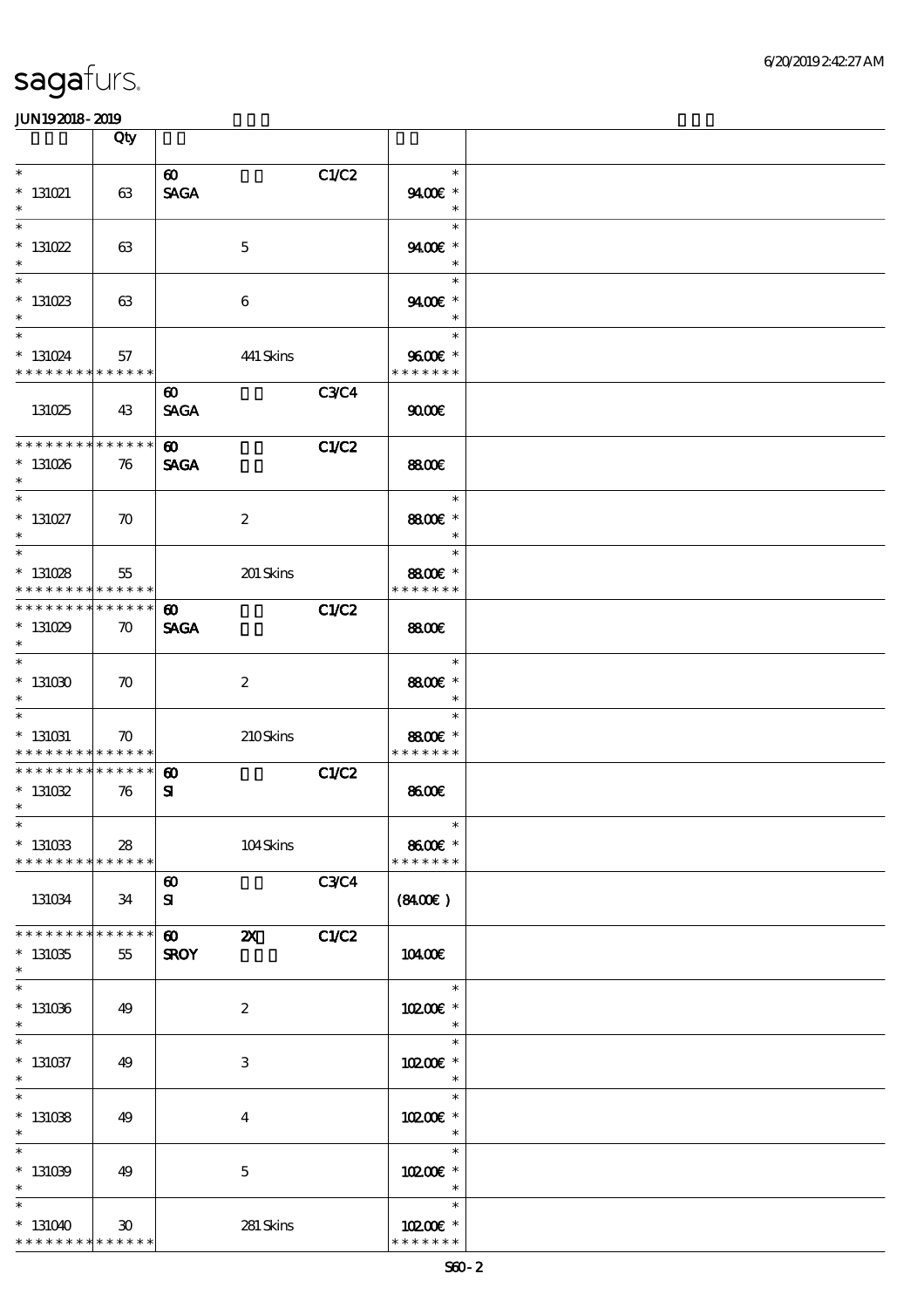|                                                       | Qty                   |                                      |                           |              |                                                 |  |
|-------------------------------------------------------|-----------------------|--------------------------------------|---------------------------|--------------|-------------------------------------------------|--|
| * * * * * * * *<br>$* 131041$<br>$\ast$               | * * * * * *<br>62     | $\boldsymbol{\omega}$<br><b>SROY</b> | $\boldsymbol{\mathsf{z}}$ | C1/C2        | 9800€                                           |  |
| $\ast$<br>$*131042$<br>$\ast$                         | 56                    |                                      | $\boldsymbol{2}$          |              | $\ast$<br>9800€ *<br>$\ast$                     |  |
| $\ast$<br>$*131043$<br>$\ast$                         | 56                    |                                      | 3                         |              | $\ast$<br>9800€ *<br>$\ast$                     |  |
| $\ast$<br>$* 131044$<br>$\ast$                        | 56                    |                                      | $\boldsymbol{4}$          |              | $\ast$<br>9800€ *<br>$\ast$                     |  |
| $\overline{\ast}$<br>$*131045$<br>$\ast$              | 56                    |                                      | $\mathbf 5$               |              | $\ast$<br>9800€ *<br>$\ast$                     |  |
| $\ast$<br>$*131046$<br>* * * * * * * * * * * * * *    | 49                    |                                      | 335Skins                  |              | $\ast$<br>9800€ *<br>* * * * * * *              |  |
| 131047                                                | 58                    | $\boldsymbol{\omega}$<br><b>SROY</b> | $\boldsymbol{\mathsf{Z}}$ | <b>C3C4</b>  | 9600E                                           |  |
| * * * * * * * * * * * * * *<br>$*131048$<br>$\ast$    | $\boldsymbol{\omega}$ | $\boldsymbol{\omega}$<br><b>SROY</b> | $\boldsymbol{\mathsf{X}}$ | <b>C1/C2</b> | 9400                                            |  |
| $\overline{\phantom{0}}$<br>$*131049$<br>$\ast$       | 63                    |                                      | $\boldsymbol{2}$          |              | $\ast$<br>9400€ *<br>$\ast$                     |  |
| $\ast$<br>$*131050$<br>$\ast$                         | 63                    |                                      | 3                         |              | $\ast$<br>9400€ *<br>$\ast$                     |  |
| $*131051$<br>* * * * * * * * <mark>* * * * * *</mark> | 34                    |                                      | 229Skins                  |              | $\ast$<br>9400€ *<br>* * * * * * *              |  |
| 131052                                                | 29                    | $\boldsymbol{\omega}$<br><b>SROY</b> | $\boldsymbol{\mathsf{Z}}$ | C1/C2        | 9600                                            |  |
| ******** <mark>******</mark><br>$* 131053$<br>$\ast$  | $\boldsymbol{\omega}$ | 60 2X<br><b>SAGA</b>                 |                           | <b>C1/C2</b> | 9400                                            |  |
| $\ast$<br>$*131054$<br>$\ast$                         | 63                    |                                      | $\boldsymbol{2}$          |              | $\ast$<br>9400€ *<br>$\ast$                     |  |
| $\overline{\phantom{0}}$<br>$* 131055$<br>$\ast$      | 63                    |                                      | 3                         |              | $\ast$<br>9400€ *<br>$\ast$                     |  |
| $\ast$<br>$*131056$<br>$\ast$                         | 63                    |                                      | $\overline{\mathbf{4}}$   |              | $\ast$<br>9400€ *<br>$\ast$                     |  |
| $\ast$<br>$* 131057$<br>$*$                           | 63                    |                                      | $\overline{5}$            |              | $\ast$<br>$9400E$ *<br>$\overline{\phantom{a}}$ |  |
| $\overline{\ast}$<br>$*$ 131058<br>$\ast$             | 63                    |                                      | $\boldsymbol{6}$          |              | $\ast$<br>9400€ *<br>$\overline{\phantom{a}}$   |  |
| $\ast$<br>$* 131059$<br>$\ast$                        | 63                    |                                      | $\boldsymbol{7}$          |              | $\ast$<br>9400€ *<br>$\ast$                     |  |
| $\ast$<br>$*131000$<br>$\ast$                         | 63                    |                                      | 8                         |              | $\ast$<br>$9400$ *<br>$\ast$                    |  |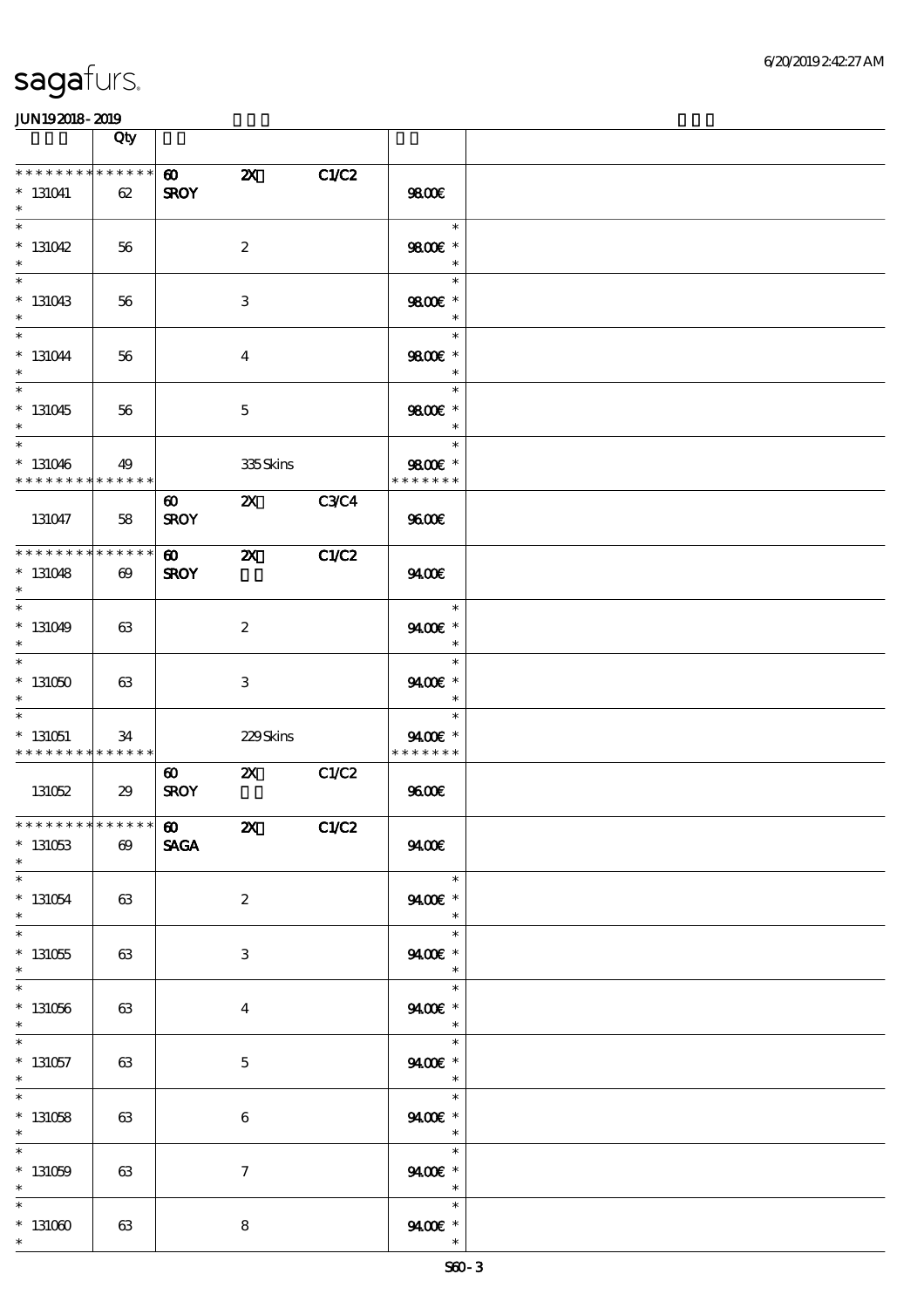|                                                                               | Qty                   |                                       |                           |             |                                              |  |
|-------------------------------------------------------------------------------|-----------------------|---------------------------------------|---------------------------|-------------|----------------------------------------------|--|
| $\ast$<br>$* 131061$<br>$\ast$                                                | 63                    | $\boldsymbol{\omega}$<br><b>SAGA</b>  | $\boldsymbol{\mathsf{Z}}$ | C1/C2       | $\ast$<br>9400€ *<br>$\ast$                  |  |
| $\ast$<br>$* 131062$<br>$\ast$                                                | 63                    |                                       | 10                        |             | $\ast$<br>9400€ *<br>$\ast$                  |  |
| $\overline{\ast}$<br>$*131063$<br>* * * * * * * * * * * * * *                 | 28                    |                                       | 664Skins                  |             | $\ast$<br>9400€ *<br>* * * * * * *           |  |
| * * * * * * * * * * * * * *<br>$* 131064$<br>$\ast$                           | $\boldsymbol{\omega}$ | $\boldsymbol{\omega}$<br><b>SAGA</b>  | $\boldsymbol{\alpha}$     | <b>C3C4</b> | 9400                                         |  |
| $\overline{\phantom{0}}$<br>$^\ast$ 131065<br>* * * * * * * * * * * * * *     | 66                    |                                       | 135Skins                  |             | e e<br>$\ast$<br>$9200$ $*$<br>* * * * * * * |  |
| * * * * * * * * * * * * * *<br>$*131066$<br>$\ast$                            | 76                    | $\boldsymbol{\omega}$<br><b>SAGA</b>  | $\boldsymbol{\mathsf{z}}$ | C1/C2       | 8800                                         |  |
| $\ast$<br>$*$ 131067<br>$\ast$                                                | $\boldsymbol{\pi}$    |                                       | $\boldsymbol{2}$          |             | $\ast$<br>8800€ *<br>$\ast$                  |  |
| $\overline{\ast}$<br>$*$ 131068<br>$\ast$                                     | $\boldsymbol{\pi}$    |                                       | 3                         |             | $\ast$<br>8800€ *<br>$\ast$                  |  |
| $\ast$<br>$* 131009$<br>$\ast$                                                | $\boldsymbol{\pi}$    |                                       | $\bf{4}$                  |             | $\ast$<br>8800€ *<br>$\ast$                  |  |
| $\ast$<br>$*131070$<br>$\ast$                                                 | $\boldsymbol{\pi}$    |                                       | $\mathbf 5$               |             | $\ast$<br>8800€ *<br>$\ast$                  |  |
| $\ast$<br>$*$ 131071<br>* * * * * * * * <mark>* * * * * *</mark> *            | $37\,$                |                                       | 393Skins                  |             | $\ast$<br>8800€ *<br>* * * * * * *           |  |
| 131072                                                                        | 58                    | $\boldsymbol{\omega}$<br><b>SAGA</b>  | $\boldsymbol{\mathsf{z}}$ | <b>C3C4</b> | 8600                                         |  |
| ******** <mark>******</mark><br>$*131073$<br>$\ast$                           | 76                    | $\boldsymbol{\omega}$<br>$\mathbf{S}$ | $\boldsymbol{\mathsf{z}}$ | C1/C2       | 8600                                         |  |
| $\ast$<br>$* 131074$<br>* * * * * * * * <mark>* * * * * * *</mark>            | 52                    |                                       | 128Skins                  |             | $\ast$<br>8600€ *<br>* * * * * * *           |  |
| 131075                                                                        | 73                    | $\boldsymbol{\omega}$<br>${\bf s}$    | $\mathbf{X}$              | <b>C3C4</b> | 8400                                         |  |
| 131076                                                                        | $\mathfrak{B}$        | $\boldsymbol{\omega}$<br>${\bf s}$    | $\boldsymbol{\mathsf{z}}$ | C2C3        | 8000                                         |  |
| * * * * * * * * * * * * * *<br>$* 131077$<br>$*$                              | 41                    | $\boldsymbol{\omega}$<br><b>SROY</b>  | $\mathbf{x}$              | C1/C2       | 10000E                                       |  |
| $\overline{\ast}$<br>$* 131078$<br>* * * * * * * * <mark>* * * * * * *</mark> | 25                    |                                       | 66Skins                   |             | $\ast$<br>10000€ *<br>* * * * * * *          |  |
| * * * * * * * * <mark>* * * * * *</mark> *<br>$*131079$<br>$\ast$             | 62                    | $\boldsymbol{\omega}$<br><b>SROY</b>  | $\mathbf{x}$              | C1/C2       | 9600                                         |  |
| $\ast$<br>$*131080$<br>$\ast$                                                 | 56                    |                                       | $\boldsymbol{2}$          |             | $\ast$<br>9600E *                            |  |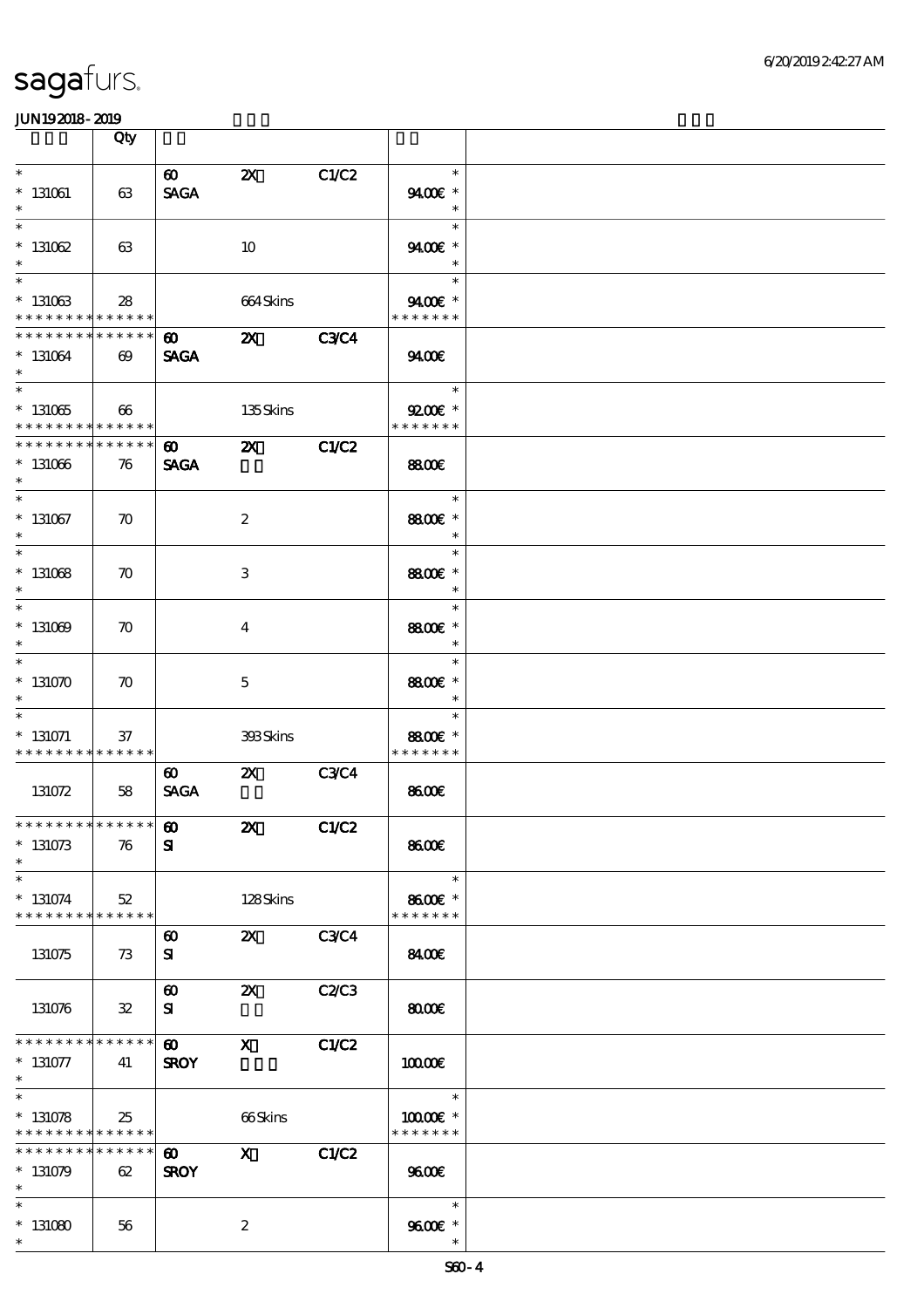|                                                                            | Qty                                      |                                      |                                                                                                                                                                                                                                                                                                                                             |             |                                       |  |
|----------------------------------------------------------------------------|------------------------------------------|--------------------------------------|---------------------------------------------------------------------------------------------------------------------------------------------------------------------------------------------------------------------------------------------------------------------------------------------------------------------------------------------|-------------|---------------------------------------|--|
| $\ast$<br>$* 131081$<br>$\ast$                                             | 56                                       | $\boldsymbol{\omega}$<br><b>SROY</b> | $\mathbf{X}$                                                                                                                                                                                                                                                                                                                                | C1/C2       | $\ast$<br>9600€ *<br>$\ast$           |  |
| $\ast$<br>$* 131082$<br>* * * * * * * * * * * * * * *                      | $22\,$                                   |                                      | 196Skins                                                                                                                                                                                                                                                                                                                                    |             | $\ast$<br>9600€ *<br>* * * * * * *    |  |
| * * * * * * * *<br>$* 131083$<br>$\ast$                                    | $* * * * * * *$<br>$\boldsymbol{\omega}$ | 60 X<br><b>SROY</b>                  |                                                                                                                                                                                                                                                                                                                                             | C1/C2       | 940E                                  |  |
| $\overline{\phantom{0}}$<br>$* 131084$<br>$\ast$                           | 63                                       |                                      | $\boldsymbol{2}$                                                                                                                                                                                                                                                                                                                            |             | $\ast$<br>9400€ *<br>$\ast$           |  |
| $* 131085$<br>$\ast$                                                       | 63                                       |                                      | 3                                                                                                                                                                                                                                                                                                                                           |             | $\ast$<br>9400€ *<br>$\ast$           |  |
| $\ast$<br>$* 131086$<br>* * * * * * * *                                    | $\boldsymbol{\omega}$<br>* * * * * *     |                                      | 255Skins                                                                                                                                                                                                                                                                                                                                    |             | $\ast$<br>9400€ *<br>* * * * * * *    |  |
| ********<br>$* 131087$<br>$\ast$<br>$\ast$                                 | $* * * * * * *$<br>$\boldsymbol{\omega}$ | $\boldsymbol{\omega}$<br><b>SAGA</b> | $\mathbf{x}$                                                                                                                                                                                                                                                                                                                                | C1/C2       | 9400                                  |  |
| $* 131088$<br>$\ast$<br>$\overline{\ast}$                                  | 63                                       |                                      | $\boldsymbol{2}$                                                                                                                                                                                                                                                                                                                            |             | $\ast$<br>$9200$ $*$<br>$\ast$        |  |
| $*131089$<br>$\ast$<br>$\overline{\ast}$                                   | 63                                       |                                      | 3                                                                                                                                                                                                                                                                                                                                           |             | $\ast$<br>9400€ *<br>$\ast$<br>$\ast$ |  |
| $*131000$<br>$\ast$<br>$\ast$                                              | 63                                       |                                      | $\overline{4}$                                                                                                                                                                                                                                                                                                                              |             | $Q200E$ *<br>$\ast$<br>$\ast$         |  |
| $* 131091$<br>$\ast$<br>$\ast$                                             | 63                                       |                                      | $\mathbf{5}$                                                                                                                                                                                                                                                                                                                                |             | $9200$ $*$<br>$\ast$<br>$\ast$        |  |
| $*$ 131092<br>$\ast$<br>$*$                                                | 63                                       |                                      | $\boldsymbol{6}$                                                                                                                                                                                                                                                                                                                            |             | 9400€ *<br>$\ast$<br>$\ast$           |  |
| $*$ 131008<br>$\ast$<br>$\ast$                                             | 63                                       |                                      | $\mathcal I$                                                                                                                                                                                                                                                                                                                                |             | 9400€ *<br>$\ast$<br>$\ast$           |  |
| $* 131094$<br>$\ast$<br>$\ast$                                             | 63                                       |                                      | 8                                                                                                                                                                                                                                                                                                                                           |             | 9400€ *<br>$\ast$<br>$\ast$           |  |
| $*131005$<br>* * * * * * * * <mark>* * * * * * *</mark><br>* * * * * * * * | 39<br>* * * * * *                        | $\boldsymbol{\omega}$                | 549Skins<br>$\mathbf X$ and $\mathbf X$ and $\mathbf X$ and $\mathbf X$ and $\mathbf X$ and $\mathbf X$ and $\mathbf X$ and $\mathbf X$ and $\mathbf X$ and $\mathbf X$ and $\mathbf X$ and $\mathbf X$ and $\mathbf X$ and $\mathbf X$ and $\mathbf X$ and $\mathbf X$ and $\mathbf X$ and $\mathbf X$ and $\mathbf X$ and $\mathbf X$ and | <b>C3C4</b> | $Q200E$ *<br>* * * * * * *            |  |
| $* 131096$<br>$*$<br>$\ast$                                                | 55                                       | <b>SAGA</b>                          |                                                                                                                                                                                                                                                                                                                                             |             | 9200<br>$\overline{\phantom{0}}$      |  |
| $* 131097$<br>* * * * * * * * * * * * * * *<br>* * * * * * * *             | 24<br>******                             | $\boldsymbol{\omega}$                | 79Skins<br>$\mathbf x$ and $\mathbf x$ and $\mathbf x$ and $\mathbf x$ and $\mathbf x$ and $\mathbf x$ and $\mathbf x$ and $\mathbf x$ and $\mathbf x$ and $\mathbf x$ and $\mathbf x$ and $\mathbf x$ and $\mathbf x$ and $\mathbf x$ and $\mathbf x$ and $\mathbf x$ and $\mathbf x$ and $\mathbf x$ and $\mathbf x$ and $\mathbf x$ and  | C1/C2       | $9200$ $*$<br>* * * * * * *           |  |
| $*131098$<br>$*$<br>$\overline{\ast}$                                      | 76                                       | <b>SAGA</b>                          |                                                                                                                                                                                                                                                                                                                                             |             | 8600<br>$\ast$                        |  |
| $* 131009$<br>$\ast$<br>$\ast$                                             | $\boldsymbol{\pi}$                       |                                      | $\boldsymbol{z}$                                                                                                                                                                                                                                                                                                                            |             | 8400€ *<br>$\ast$<br>$\ast$           |  |
| $*131100$<br>$\ast$                                                        | $\boldsymbol{\pi}$                       |                                      | 3                                                                                                                                                                                                                                                                                                                                           |             | 8400€ *<br>$\ast$                     |  |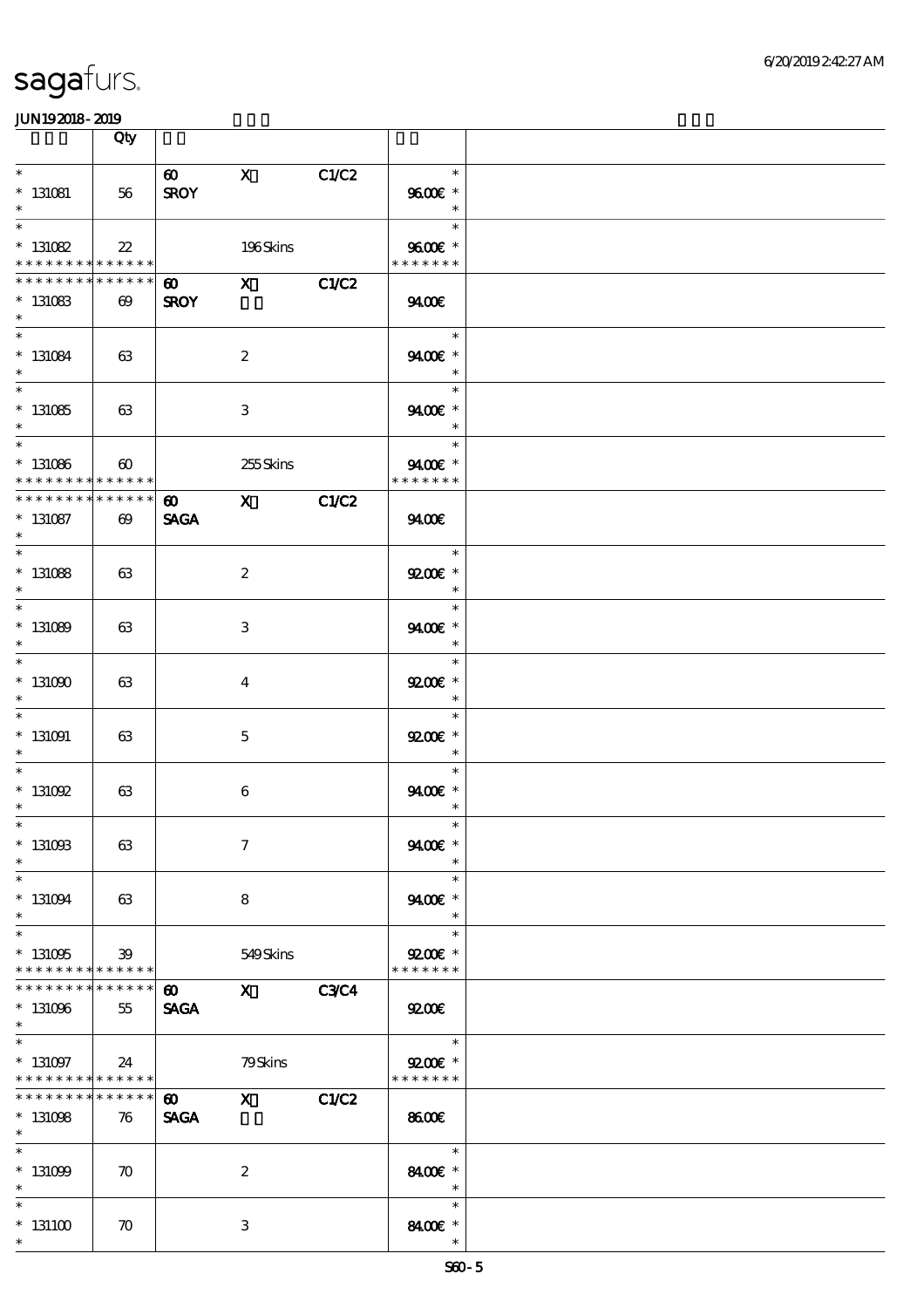|                                                                    | Qty                                  |                                      |                         |              |                                                   |  |
|--------------------------------------------------------------------|--------------------------------------|--------------------------------------|-------------------------|--------------|---------------------------------------------------|--|
| $\ast$<br>$*131101$<br>$\ast$                                      | $\boldsymbol{\pi}$                   | $\boldsymbol{\omega}$<br><b>SAGA</b> | $\mathbf{x}$            | C1/C2        | $\ast$<br>8400€ *<br>$\ast$                       |  |
| $\ast$<br>$*$ 131102<br>* * * * * * * * <mark>* * * * * *</mark>   | 21                                   |                                      | 307Skins                |              | $\ast$<br>8400€ *<br>* * * * * * *                |  |
| * * * * * * * *<br>$* 13110B$<br>$\ast$                            | * * * * * *<br>76                    | $\boldsymbol{\omega}$<br>${\bf s}$   | $\mathbf{X}$            | C1/C2        | 8200€                                             |  |
| $\ast$<br>$^*$ 131104 $\,$<br>* * * * * * * * * * * * * *          | 64                                   |                                      | 140Skins                |              | $\ast$<br>8200€ *<br>* * * * * * *                |  |
| * * * * * * * * * * * * * *<br>$^*$ 131105<br>$\ast$               | $\boldsymbol{\omega}$                | $\boldsymbol{\omega}$<br>${\bf s}$   | $\mathbf{x}$            | <b>C3C4</b>  | 8200E                                             |  |
| $\ast$<br>$*$ 131106<br>* * * * * * * * * * * * * *                | 23                                   |                                      | 92Skins                 |              | $\ast$<br>$8000$ $\varepsilon$ *<br>* * * * * * * |  |
| 131107                                                             | 63                                   | $\boldsymbol{\omega}$<br>${\bf s}$   | $\boldsymbol{X}$        | C2/C3        | 7800                                              |  |
| * * * * * * * * * * * * * *<br>$* 131108$<br>$\ast$                | 62                                   | $\boldsymbol{\omega}$<br><b>SROY</b> |                         | C1/C2        | 9600E                                             |  |
| $\ast$<br>$* 131109$<br>$\ast$                                     | 49                                   |                                      | $\boldsymbol{2}$        |              | $\ast$<br>$9400$ $*$<br>$\ast$                    |  |
| $\ast$<br>$* 131110$<br>* * * * * * * * <mark>* * * * * *</mark> * | 25                                   |                                      | 136Skins                |              | $\ast$<br>9400€ *<br>* * * * * * *                |  |
| 131111                                                             | 56                                   | $\boldsymbol{\omega}$<br><b>SROY</b> |                         | <b>C3C4</b>  | 9600                                              |  |
| * * * * * * * * * * * * * *<br>$* 131112$<br>$\ast$                | $\boldsymbol{\omega}$                | $\boldsymbol{\omega}$<br><b>SROY</b> |                         | <b>C1/C2</b> | 9400                                              |  |
| $*$<br>$*$ 131113<br>$\ast$                                        | 49                                   |                                      | $\boldsymbol{2}$        |              | $\ast$<br>9400€ *                                 |  |
| $\ast$<br>$* 131114$<br>* * * * * * * * <mark>* * * * * * *</mark> | 24                                   |                                      | 142Skins                |              | $\ast$<br>9400€ *<br>* * * * * * *                |  |
| * * * * * * *<br>$* 131115$<br>$\ast$                              | * * * * * *<br>$\boldsymbol{\omega}$ | $\boldsymbol{\omega}$<br><b>SAGA</b> |                         | <b>C1/C2</b> | 9400                                              |  |
| $\ast$<br>$*$ 131116<br>$\ast$                                     | 63                                   |                                      | $\boldsymbol{2}$        |              | $\ast$<br>9400€ *<br>$\ast$                       |  |
| $\ast$<br>$*$ 131117<br>$*$                                        | 63                                   |                                      | 3                       |              | $\ast$<br>9400€ *<br>$\ast$                       |  |
| $\overline{\ast}$<br>$*$ 131118<br>$*$                             | 63                                   |                                      | $\overline{\mathbf{4}}$ |              | $\ast$<br>9400€ *<br>$\ast$                       |  |
| $\ast$<br>$*131119$<br>* * * * * * * * <mark>* * * * * * *</mark>  | 54                                   |                                      | 312Skins                |              | $\ast$<br>9400€ *<br>* * * * * * *                |  |
| * * * * * * * *<br>$*131120$<br>$\ast$                             | * * * * * *<br>$\boldsymbol{\omega}$ | $\boldsymbol{\omega}$<br><b>SAGA</b> |                         | <b>C3C4</b>  | 9400                                              |  |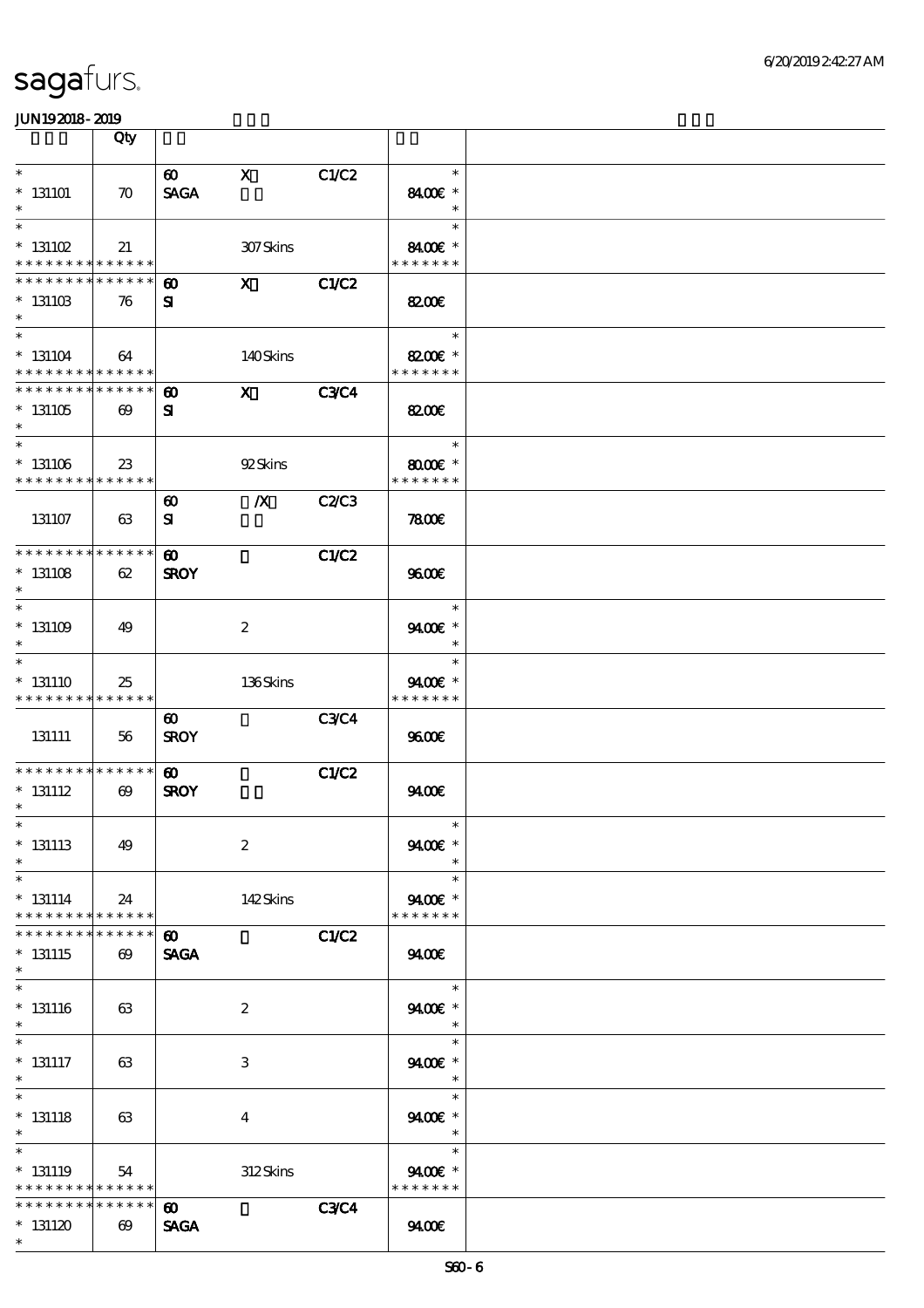|                                                                    | Qty                                  |                                                       |              |                                       |  |
|--------------------------------------------------------------------|--------------------------------------|-------------------------------------------------------|--------------|---------------------------------------|--|
| $\ast$<br>$* 131121$<br>$\ast$                                     | 56                                   | $\boldsymbol{\omega}$<br><b>SAGA</b>                  | <b>C3C4</b>  | $\ast$<br>9400€ *<br>$\ast$           |  |
| $\ast$<br>$* 131122$<br>* * * * * * * * <mark>* * * * * *</mark> * | 21                                   | 146Skins                                              |              | $\ast$<br>9400€ *<br>* * * * * * *    |  |
| * * * * * * * *<br>$* 131123$<br>$\ast$                            | * * * * * *<br>76                    | $\boldsymbol{\omega}$<br><b>SAGA</b>                  | C1/C2        | 8600                                  |  |
| $\overline{\ast}$<br>$* 131124$<br>$\ast$                          | $\boldsymbol{\pi}$                   | $\boldsymbol{2}$                                      |              | $\ast$<br>8600€ *<br>$\ast$           |  |
| $\ast$<br>$*131125$<br>* * * * * * * * * * * * * *                 | 26                                   | 172Skins                                              |              | $\ast$<br>8400€ *<br>* * * * * * *    |  |
| 131126                                                             | 44                                   | $\boldsymbol{\omega}$<br><b>SAGA</b>                  | <b>C3C4</b>  | 8200€                                 |  |
| * * * * * * * * * * * * * *<br>$* 131127$<br>$\ast$                | 76                                   | $\boldsymbol{\omega}$<br>${\bf s}$                    | <b>C1/C2</b> | 8200E                                 |  |
| $\ast$<br>$* 131128$<br>$\ast$                                     | $\boldsymbol{\pi}$                   | $\boldsymbol{2}$                                      |              | $\ast$<br>8200€ *<br>$\ast$           |  |
| $\ast$<br>$* 131129$<br>* * * * * * * *                            | 29<br>* * * * * *                    | 175Skins                                              |              | $\ast$<br>8200€ *<br>* * * * * * *    |  |
| * * * * * * * * * * * * * *<br>$*131130$<br>$\ast$                 | 59                                   | $\boldsymbol{\omega}$<br>$\mathbf{S}$                 | <b>C3C4</b>  | 8000                                  |  |
| $* 131131$<br>* * * * * * * * * * * * * *                          | 21                                   | 80Skins                                               |              | $\ast$<br>$7800$ $*$<br>* * * * * * * |  |
| * * * * * * * * * * * * * *<br>$* 131132$<br>$\ast$                | 39                                   | $\mathcal{L}$<br>$\boldsymbol{\omega}$<br><b>SROY</b> | <b>C1/C2</b> | 9800€                                 |  |
| $*$<br>$* 131133$<br>* * * * * * * * * * * * * *                   | 21                                   | 60Skins                                               |              | $\ast$<br>9800€ *<br>* * * * * * *    |  |
| * * * * * * * *<br>$* 131134$<br>$\ast$                            | * * * * * *<br>48                    | $\boldsymbol{\omega}$<br><b>SROY</b>                  | C1/C2        | 9200                                  |  |
| $\ast$<br>$*131135$<br>* * * * * * * * <mark>* * * * * * *</mark>  | 23                                   | $71$ Skins                                            |              | $\ast$<br>$9200$ £ *<br>* * * * * * * |  |
| 131136                                                             | 53                                   | $\boldsymbol{\omega}$<br><b>SROY</b>                  | <b>C3C4</b>  | 9400                                  |  |
| * * * * * * * *<br>$* 131137$<br>$*$                               | * * * * * *<br>$\boldsymbol{\omega}$ | $\boldsymbol{\omega}$<br><b>SROY</b>                  | C1/C2        | 940E                                  |  |
| $\ast$<br>$* 131138$<br>* * * * * * * * <mark>* * * * * *</mark> * | 52                                   | 121 Skins                                             |              | $\ast$<br>$Q200E$ *<br>* * * * * * *  |  |
| * * * * * * * * * * * * * *<br>$* 131139$<br>$\ast$                | $\boldsymbol{\omega}$                | $\boldsymbol{\omega}$<br><b>SAGA</b>                  | C1/C2        | 9200                                  |  |
| $\ast$<br>$*131140$<br>$\ast$                                      | 56                                   | $\boldsymbol{2}$                                      |              | $\ast$<br>$9200$ $*$<br>$\ast$        |  |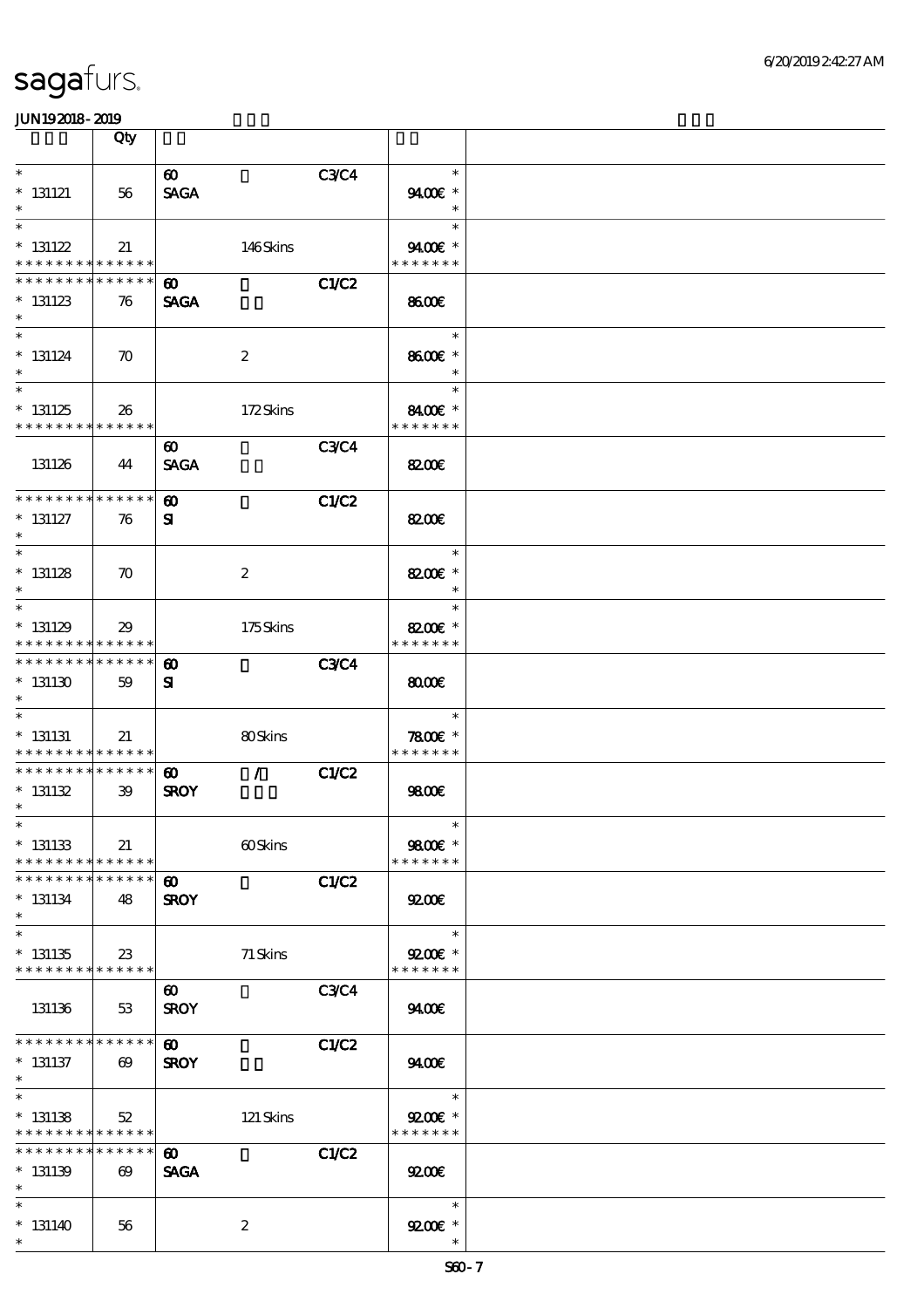|                                                                       | Qty                   |                                      |                           |              |                                       |  |
|-----------------------------------------------------------------------|-----------------------|--------------------------------------|---------------------------|--------------|---------------------------------------|--|
| $\ast$<br>$* 131141$<br>$\ast$                                        | 56                    | $\boldsymbol{\omega}$<br><b>SAGA</b> |                           | C1/C2        | $\ast$<br>$Q200E$ *<br>$\ast$         |  |
| $\overline{\ast}$<br>$* 131142$<br>$\ast$                             | 56                    |                                      | $\bf{4}$                  |              | $\ast$<br>$9200$ $*$<br>$\ast$        |  |
| $\overline{\ast}$<br>$* 131143$<br>* * * * * * * * * * * * * *        | 28                    |                                      | 265Skins                  |              | $\ast$<br>9400€ *<br>* * * * * * *    |  |
| * * * * * * * * * * * * * *<br>$* 131144$<br>$\ast$                   | $\boldsymbol{\omega}$ | $\boldsymbol{\omega}$<br><b>SAGA</b> |                           | <b>C3C4</b>  | 9000                                  |  |
| $\overline{\phantom{0}}$<br>$* 131145$<br>* * * * * * * * * * * * * * | 62                    |                                      | 131 Skins                 |              | $\ast$<br>$9000E$ *<br>* * * * * * *  |  |
| * * * * * * * * * * * * * *<br>$* 131146$<br>$\ast$                   | 76                    | $\boldsymbol{\omega}$<br><b>SAGA</b> |                           | C1/C2        | 8600                                  |  |
| $\ast$<br>$* 131147$<br>* * * * * * * * * * * * * *                   | 67                    |                                      | 143Skins                  |              | $\ast$<br>8400€ *<br>* * * * * * *    |  |
| 131148                                                                | $\mathbf{32}$         | $\boldsymbol{\omega}$<br><b>SAGA</b> |                           | C1/C2        | 8400E                                 |  |
| 131149                                                                | 48                    | $\boldsymbol{\omega}$<br><b>SAGA</b> |                           | <b>C3C4</b>  | 8000                                  |  |
| * * * * * * * * * * * * * *<br>$*131150$<br>$\ast$                    | 62                    | $\boldsymbol{\omega}$<br><b>SAGA</b> | $\boldsymbol{z}$          | <b>C2/C3</b> | 9000                                  |  |
| $\ast$<br>$* 131151$<br>* * * * * * * * * * * * * *                   | 45                    |                                      | 107Skins                  |              | $\ast$<br>8800€ *<br>* * * * * * *    |  |
| * * * * * * * * * * * * * *<br>$* 131152$<br>$*$                      | 76                    | $\boldsymbol{\omega}$<br>${\bf s}$   |                           | C1/C2        | 8200E                                 |  |
| $*$ $\qquad$<br>$* 131153$<br>* * * * * * * *                         | 25<br>* * * * * *     |                                      | 101 Skins                 |              | $\ast$<br>8200€ *<br>* * * * * * *    |  |
| 131154                                                                | 62                    | $\boldsymbol{\omega}$<br>${\bf s}$   |                           | <b>C3C4</b>  | 7400E                                 |  |
| 131155                                                                | 57                    | $\boldsymbol{\omega}$<br>${\bf s}$   |                           | <b>C2/C3</b> | 6400                                  |  |
| 131156                                                                | 68                    | $\boldsymbol{\omega}$<br>${\bf s}$   | $\sqrt{2}$                | C2/C3        | 0000                                  |  |
| 131157                                                                | 49                    | $\boldsymbol{\omega}$<br>${\bf s}$   | $\boldsymbol{z}$          | C2C3         | 7800E                                 |  |
| * * * * * * * *<br>$* 131158$<br>$\ast$                               | * * * * * *<br>55     | $\boldsymbol{\omega}$<br><b>SROY</b> | $\boldsymbol{\mathrm{X}}$ | <b>C1/C2</b> | 9200                                  |  |
| $\ast$<br>$*$ 131159<br>$\ast$                                        | 49                    |                                      | $\boldsymbol{2}$          |              | $\ast$<br>$9200$ $*$<br>$\ast$        |  |
| $\ast$<br>$*131160$<br>* * * * * * * * * * * * * *                    | 25                    |                                      | 129Skins                  |              | $\ast$<br>$9200$ $*$<br>* * * * * * * |  |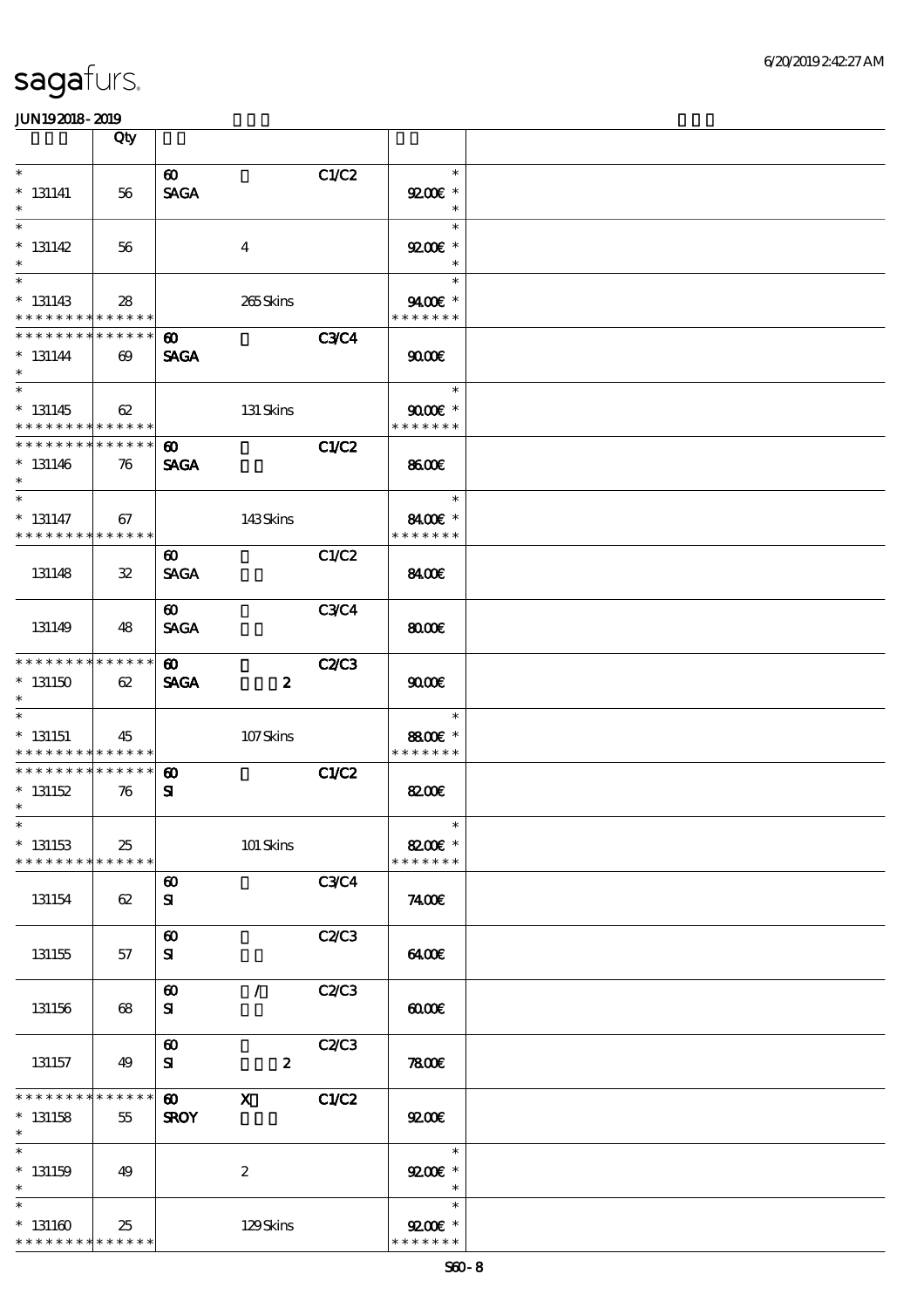|                                                       | Qty                                  |                                      |                                  |              |                                                                 |  |
|-------------------------------------------------------|--------------------------------------|--------------------------------------|----------------------------------|--------------|-----------------------------------------------------------------|--|
| 131161                                                | $36\,$                               | $\boldsymbol{\omega}$<br><b>SROY</b> | $\mathbf x$                      | <b>C3C4</b>  | 92006                                                           |  |
| * * * * * * * *<br>$* 131162$<br>$\ast$               | * * * * * *<br>62                    | $\boldsymbol{\omega}$<br><b>SROY</b> | $\mathbf{x}$                     | C1/C2        | 9400€                                                           |  |
| $\ast$<br>$* 131163$<br>$\ast$                        | 56                                   |                                      | $\boldsymbol{2}$                 |              | $\ast$<br>9400E *<br>$\ast$                                     |  |
| $\ast$<br>$* 131164$<br>$\ast$                        | 56                                   |                                      | 3                                |              | $\ast$<br>9400€ *<br>$\ast$                                     |  |
| $\overline{\phantom{0}}$<br>$* 131165$<br>$*********$ | 58<br>* * * * * *                    |                                      | 232Skins                         |              | $\ast$<br>9400€ *<br>* * * * * * *                              |  |
| 131166                                                | 65                                   | $\boldsymbol{\omega}$<br><b>SROY</b> | X C3C4                           |              | 9200                                                            |  |
| ********<br>$* 131167$<br>$\ast$                      | * * * * * *<br>$\boldsymbol{\omega}$ | $\boldsymbol{\omega}$<br><b>SROY</b> | $\mathbf{x}$                     | C1/C2        | 9000                                                            |  |
| $\overline{\phantom{0}}$<br>$^\ast$ 131168<br>$\ast$  | 63                                   |                                      | $\boldsymbol{2}$                 |              | $\ast$<br>$9000$ $*$<br>$\ast$                                  |  |
| $\ast$<br>$* 131169$<br>$\ast$                        | 63                                   |                                      | 3                                |              | $\ast$<br>$9000$ $*$<br>$\ast$                                  |  |
| $\ast$<br>$* 131170$<br>* * * * * * * *               | 58<br>* * * * * *                    |                                      | 253Skins                         |              | $\ast$<br>$9000$ $*$<br>* * * * * * *                           |  |
| 131171                                                | 52                                   | $\boldsymbol{\omega}$<br><b>SROY</b> | $\overline{X}$ C3C4              |              | <b>8800€</b>                                                    |  |
| * * * * * * * * * * * * * *<br>$* 131172$<br>$\ast$   | $55\,$                               | $\boldsymbol{\omega}$<br><b>SROY</b> | $\mathbf{X}$<br>$\boldsymbol{z}$ | <b>C2/C3</b> | 9000                                                            |  |
| $*$<br>$* 131173$<br>$\ast$                           | 49                                   |                                      | $\boldsymbol{2}$                 |              | $\ast$<br>$9000$ $*$<br>$\ast$                                  |  |
| $\ast$<br>$* 131174$<br>$\ast$                        | 49                                   |                                      | 3                                |              | $\ast$<br>$9000$ $*$<br>$\ast$                                  |  |
| $\ast$<br>$* 131175$<br>* * * * * * * * * * * * * *   | 41                                   |                                      | 194Skins                         |              | $\ast$<br>$9000$ $*$<br>* * * * * * *                           |  |
| * * * * * * *<br>$* 131176$<br>$\ast$                 | * * * * * *<br>$\Theta$              | $\boldsymbol{\omega}$<br><b>SAGA</b> | $X$ $C1/C2$                      |              | <b>8800€</b>                                                    |  |
| $* 131177$<br>$\ast$                                  | 63                                   |                                      | $\boldsymbol{z}$                 |              | $\overline{\phantom{a}}$<br>8800€ *<br>$\overline{\phantom{a}}$ |  |
| $\ast$<br>$* 131178$<br>$\ast$                        | 63                                   |                                      | 3                                |              | $\ast$<br>8800€ *<br>$\overline{\phantom{a}}$                   |  |
| $\ast$<br>$* 131179$<br>$\ast$                        | 63                                   |                                      | $\overline{4}$                   |              | $\ast$<br>8800€ *<br>$\overline{\phantom{a}}$                   |  |
| $\ast$<br>$*131180$<br>$*$                            | 63                                   |                                      | $\mathbf{5}$                     |              | $\ast$<br>8800€ *<br>$\ast$                                     |  |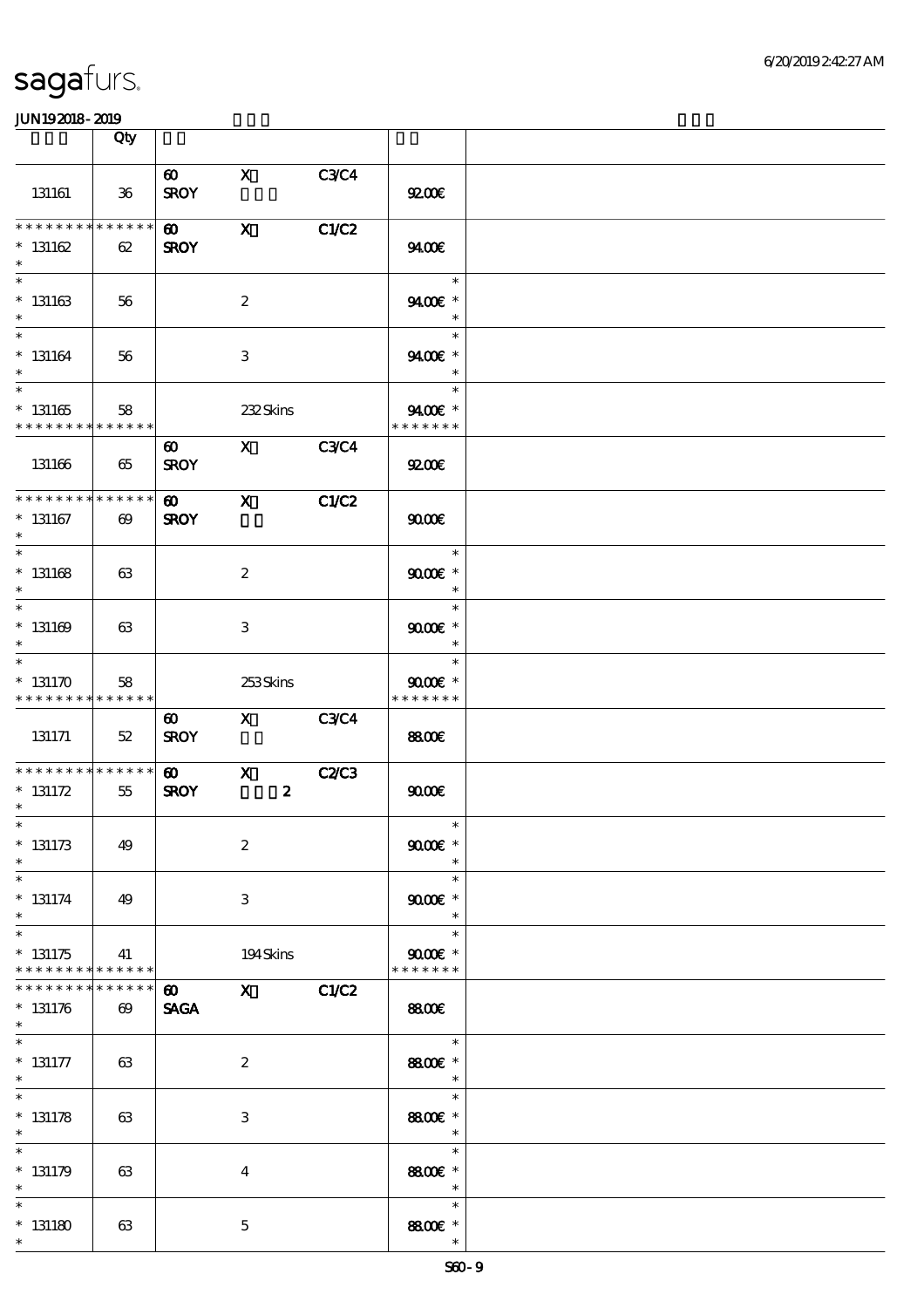|                                                                    | Qty                           |                                      |                                                                                                                                                                                                                                                                                                                                                                                                                                                               |              |                                            |  |
|--------------------------------------------------------------------|-------------------------------|--------------------------------------|---------------------------------------------------------------------------------------------------------------------------------------------------------------------------------------------------------------------------------------------------------------------------------------------------------------------------------------------------------------------------------------------------------------------------------------------------------------|--------------|--------------------------------------------|--|
| $\ast$<br>$* 131181$<br>$\ast$                                     | 63                            | $\boldsymbol{\omega}$<br><b>SAGA</b> | $\mathbf{X}$                                                                                                                                                                                                                                                                                                                                                                                                                                                  | C1/C2        | $\ast$<br>8800€ *<br>$\ast$                |  |
| $\ast$<br>$* 131182$<br>$\ast$                                     | 63                            |                                      | $\mathcal I$                                                                                                                                                                                                                                                                                                                                                                                                                                                  |              | $\ast$<br>8800€ *<br>$\ast$                |  |
| $\overline{\phantom{0}}$<br>$* 131183$<br>$\ast$                   | 63                            |                                      | 8                                                                                                                                                                                                                                                                                                                                                                                                                                                             |              | $\ast$<br>8800€ *<br>$\ast$                |  |
| $\ast$<br>$* 131184$<br>$\ast$                                     | 63                            |                                      | $\boldsymbol{9}$                                                                                                                                                                                                                                                                                                                                                                                                                                              |              | $\ast$<br>8800€ *<br>$\ast$                |  |
| $\overline{\ast}$<br>$*$ 131185<br>* * * * * * * * * * * * * *     | 43                            |                                      | 616Skins                                                                                                                                                                                                                                                                                                                                                                                                                                                      |              | $\ast$<br>8800€ *<br>* * * * * * *         |  |
| * * * * * * * * * * * * * *<br>$* 131186$<br>$\ast$                | $\boldsymbol{\omega}$         | $\boldsymbol{\omega}$<br><b>SAGA</b> | $X$ $C3C4$                                                                                                                                                                                                                                                                                                                                                                                                                                                    |              | 9000                                       |  |
| $\ast$<br>$*$ 131187<br>$\ast$                                     | 63                            |                                      | $\boldsymbol{2}$                                                                                                                                                                                                                                                                                                                                                                                                                                              |              | $\ast$<br>8800€ *<br>$\ast$                |  |
| $\overline{\ast}$<br>$* 131188$<br>* * * * * * * *                 | $\mathfrak{B}$<br>* * * * * * |                                      | 164Skins                                                                                                                                                                                                                                                                                                                                                                                                                                                      |              | $\ast$<br>8800€ *<br>* * * * * * *         |  |
| * * * * * * * * * * * * * * *<br>$* 131189$<br>$\ast$              | 76                            | $\boldsymbol{\omega}$<br><b>SAGA</b> | $X$ $C1/C2$                                                                                                                                                                                                                                                                                                                                                                                                                                                   |              | 8400€                                      |  |
| $\ast$<br>$*131190$                                                | $\boldsymbol{\pi}$            |                                      | $\boldsymbol{2}$                                                                                                                                                                                                                                                                                                                                                                                                                                              |              | $\ast$<br>8400€ *<br>$\ast$                |  |
| $\ast$<br>$* 131191$<br>$\ast$                                     | $\boldsymbol{\pi}$            |                                      | 3                                                                                                                                                                                                                                                                                                                                                                                                                                                             |              | $\ast$<br>8200€ *<br>$\ast$                |  |
| $\ast$<br>$* 131192$<br>$\ast$                                     | $\boldsymbol{\pi}$            |                                      | $\overline{\mathbf{4}}$                                                                                                                                                                                                                                                                                                                                                                                                                                       |              | $\ast$<br>8200 £*<br>$\ast$                |  |
| $*$<br>$* 131193$<br>$\ast$                                        | $\boldsymbol{\pi}$            |                                      | $\mathbf 5$                                                                                                                                                                                                                                                                                                                                                                                                                                                   |              | $\ast$<br>8200€ *<br>$\ast$                |  |
| $\ast$<br>$* 131194$<br>$\ast$                                     | $\boldsymbol{\pi}$            |                                      | 6                                                                                                                                                                                                                                                                                                                                                                                                                                                             |              | $\ast$<br>8200€ *<br>$\ast$                |  |
| $\ast$<br>$* 131195$<br>$\ast$                                     | 63                            |                                      | $\tau$                                                                                                                                                                                                                                                                                                                                                                                                                                                        |              | $\ast$<br>8200€ *<br>$\ast$                |  |
| $\ast$<br>$* 131196$<br>* * * * * * * * * * * * * *                | 21                            |                                      | 510Skins                                                                                                                                                                                                                                                                                                                                                                                                                                                      |              | $\ast$<br>8200€ *<br>* * * * * * *         |  |
| * * * * * * *<br>$* 131197$<br>$*$                                 | * * * * * *  <br>76           | $\boldsymbol{\omega}$<br><b>SAGA</b> | $\boldsymbol{\mathrm{X}}$ and $\boldsymbol{\mathrm{X}}$ and $\boldsymbol{\mathrm{X}}$ and $\boldsymbol{\mathrm{X}}$ and $\boldsymbol{\mathrm{X}}$ and $\boldsymbol{\mathrm{X}}$ and $\boldsymbol{\mathrm{X}}$ and $\boldsymbol{\mathrm{X}}$ and $\boldsymbol{\mathrm{X}}$ and $\boldsymbol{\mathrm{X}}$ and $\boldsymbol{\mathrm{X}}$ and $\boldsymbol{\mathrm{X}}$ and $\boldsymbol{\mathrm{X}}$ and $\boldsymbol{\mathrm{X}}$ and $\boldsymbol{\mathrm{X}}$ | <b>C3C4</b>  | 8000                                       |  |
| $\overline{\ast}$<br>$*$ 131198<br>$\ast$                          | 56                            |                                      | $\boldsymbol{2}$                                                                                                                                                                                                                                                                                                                                                                                                                                              |              | $\ast$<br>$8000$ $\varepsilon$ *<br>$\ast$ |  |
| $\ast$<br>$* 131199$<br>* * * * * * * * <mark>* * * * * * *</mark> | 23                            |                                      | 155Skins                                                                                                                                                                                                                                                                                                                                                                                                                                                      |              | $\ast$<br>$8000$ $*$<br>* * * * * * *      |  |
| * * * * * * * *<br>$*131200$<br>$\ast$                             | * * * * * *<br>62             | $\boldsymbol{\omega}$<br><b>SAGA</b> | $\mathbf{x}$<br>$\boldsymbol{z}$                                                                                                                                                                                                                                                                                                                                                                                                                              | <b>C2/C3</b> | 9000                                       |  |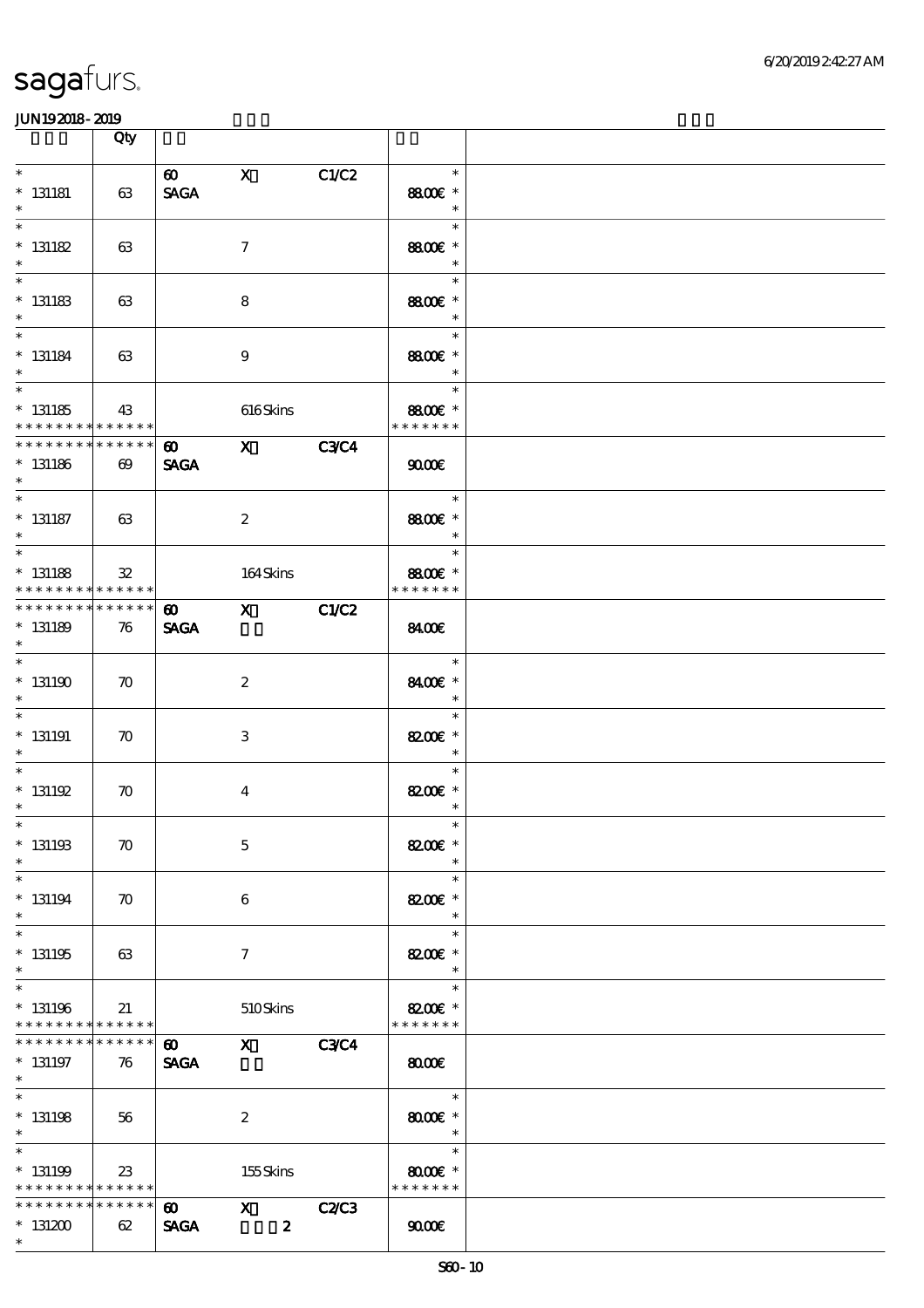|                                                                      | Qty                |                                    |                                                                                                                     |                  |             |                                          |  |
|----------------------------------------------------------------------|--------------------|------------------------------------|---------------------------------------------------------------------------------------------------------------------|------------------|-------------|------------------------------------------|--|
| $\ast$<br>$*131201$<br>$\ast$                                        | 56                 | $\omega$ x<br><b>SAGA</b>          |                                                                                                                     | $\boldsymbol{z}$ | C2/C3       | $\ast$<br>8800€ *<br>$\ast$              |  |
| $\ast$<br>$*$ 131202<br>$\ast$                                       | 56                 |                                    | $\,3$                                                                                                               |                  |             | $\ast$<br>8800€ *<br>$\ast$              |  |
| $\overline{\phantom{0}}$<br>$* 13120B$<br>$\ast$                     | 56                 |                                    | $\boldsymbol{4}$                                                                                                    |                  |             | $\ast$<br>8800€ *<br>$\ast$              |  |
| $* 131204$<br>$\ast$                                                 | 56                 |                                    | $\mathbf 5$                                                                                                         |                  |             | The Co<br>$\ast$<br>8800€ *<br>$\ast$    |  |
| $\overline{\phantom{0}}$<br>$*131205$<br>$*$                         | 56                 |                                    | $\boldsymbol{6}$                                                                                                    |                  |             | $\ast$<br>8800€ *<br>$\ast$              |  |
| $\overline{\phantom{0}}$<br>$*131206$<br>* * * * * * * * * * * * * * | 23                 |                                    | 365Skins                                                                                                            |                  |             | $\ast$<br>8800€ *<br>* * * * * * *       |  |
| ******** <mark>*******</mark><br>$* 131207$<br>$\ast$                | 76                 | $\boldsymbol{\omega}$<br>${\bf s}$ |                                                                                                                     |                  | $X$ C1/C2   | 8000                                     |  |
| $\ast$<br>$* 131208$<br>$\ast$                                       | $\boldsymbol{\pi}$ |                                    | $\boldsymbol{2}$                                                                                                    |                  |             | $\ast$<br>$8000$ $*$<br>$\ast$           |  |
| $\ast$<br>$*131209$<br>$\ast$                                        | $\boldsymbol{\pi}$ |                                    | 3                                                                                                                   |                  |             | $\ast$<br>$7800$ $*$<br>$\ast$           |  |
| $\ast$<br>$*131210$<br>$\ast$                                        | $\boldsymbol{\pi}$ |                                    | $\bf{4}$                                                                                                            |                  |             | $\ast$<br>7800 £*<br>$\ast$              |  |
| $\ast$<br>$* 131211$<br>$\ast$                                       | $\boldsymbol{\pi}$ |                                    | $\mathbf{5}$                                                                                                        |                  |             | $\ast$<br>7800 $\varepsilon$ *<br>$\ast$ |  |
| $\ast$<br>$*$ 131212<br>$\ast$                                       | $\boldsymbol{\pi}$ |                                    | $\boldsymbol{6}$                                                                                                    |                  |             | $\ast$<br>7800 $\varepsilon$ *<br>$\ast$ |  |
| $*$<br>$*$ 131213<br>$\ast$                                          | $\boldsymbol{\pi}$ |                                    | $\tau$                                                                                                              |                  |             | $\ast$<br>7800€ *<br>$\ast$              |  |
| $\ast$<br>$* 131214$<br>$\ast$                                       | $\boldsymbol{\pi}$ |                                    | 8                                                                                                                   |                  |             | $\ast$<br>$7800$ £ *<br>$\ast$           |  |
| $\ast$<br>$*131215$<br>* * * * * * * * <mark>* * * * * * *</mark>    | 24                 |                                    | 590Skins                                                                                                            |                  |             | $\ast$<br>$7800$ £ *<br>* * * * * * *    |  |
| * * * * * * * * * * * * * * *<br>$*131216$<br>$\ast$                 | 76                 | $\boldsymbol{\omega}$<br>${\bf s}$ | $\boldsymbol{\mathrm{X}}$ and $\boldsymbol{\mathrm{X}}$ and $\boldsymbol{\mathrm{X}}$ and $\boldsymbol{\mathrm{X}}$ |                  | <b>C3C4</b> | 7600                                     |  |
| $\ast$<br>$*$ 131217<br>$\ast$                                       | $\boldsymbol{\pi}$ |                                    | $\boldsymbol{2}$                                                                                                    |                  |             | $\ast$<br>$7600$ $*$<br>$\ast$           |  |
| $\ast$<br>$*$ 131218<br>$\ast$                                       | $\boldsymbol{\pi}$ |                                    | 3                                                                                                                   |                  |             | $\ast$<br>$7600$ $*$<br>$\ast$           |  |
| $\ast$<br>$*131219$<br>* * * * * * * * <mark>* * * * * * *</mark>    | 46                 |                                    | 262Skins                                                                                                            |                  |             | $\ast$<br>$7600$ $*$<br>* * * * * * *    |  |
| * * * * * * * *<br>$* 131220$<br>$\ast$                              | * * * * * *<br>83  | $\boldsymbol{\omega}$<br>${\bf s}$ | $\mathbf{X}$                                                                                                        |                  | C1/C2       | 6400                                     |  |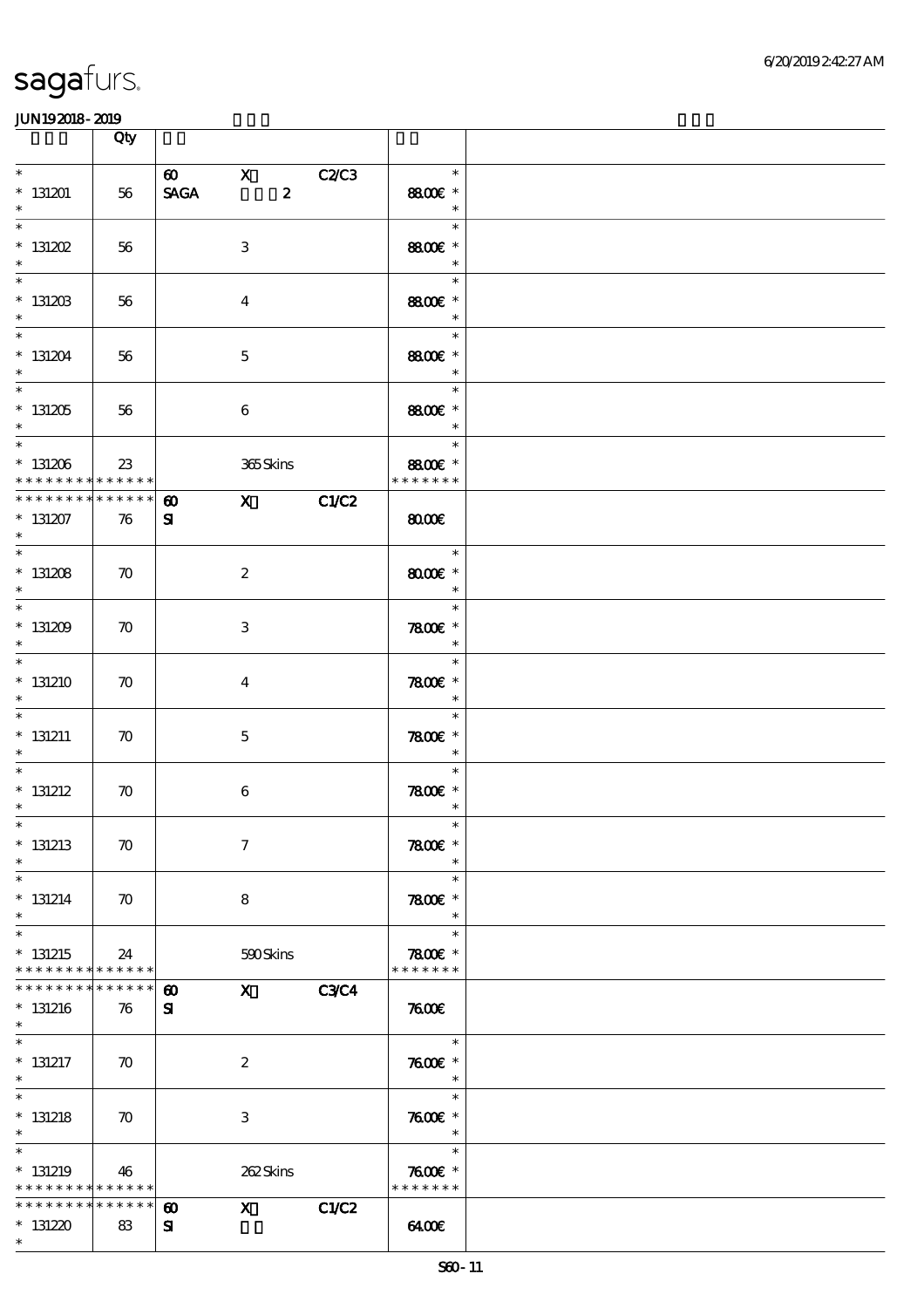|                                                                      | Qty                             |                                      |                             |              |                                                   |  |
|----------------------------------------------------------------------|---------------------------------|--------------------------------------|-----------------------------|--------------|---------------------------------------------------|--|
| $\ast$<br>$*$ 131221<br>$\ast$                                       | $\tau$                          | $\boldsymbol{\omega}$<br>${\bf s}$   | $\mathbf{x}$                | C1/C2        | $\ast$<br>6400€ *<br>$\ast$                       |  |
| $\ast$<br>$* 131222$<br>* * * * * * * * * * * * * * *                | 42                              |                                      | <b>202Skins</b>             |              | $\ast$<br>$6400$ $\varepsilon$ *<br>* * * * * * * |  |
| * * * * * * * *<br>$*131223$<br>$\ast$                               | ******<br>$\boldsymbol{\omega}$ | ⊕<br>${\bf s}$                       | $\mathbf{x}$                | <b>C3C4</b>  | 0000                                              |  |
| $* 131224$<br>* * * * * * * * * * * * * *                            | 25                              |                                      | 94Skins                     |              | $\ast$<br>5800€ *<br>* * * * * * *                |  |
| * * * * * * * * * * * * * *<br>$*131225$<br>$*$                      | $\boldsymbol{\omega}$           | $\boldsymbol{\omega}$<br>${\bf s}$   | X C2/C3<br>$\boldsymbol{z}$ |              | 6600                                              |  |
| $\overline{\ast}$<br>$*131226$<br>$*$                                | 63                              |                                      | $\boldsymbol{2}$            |              | $\ast$<br>6400€ *<br>$\ast$                       |  |
| $\overline{\ast}$<br>$* 131227$<br>* * * * * * * * * * * * * * *     | 27                              |                                      | 159Skins                    |              | $\ast$<br>6400€ *<br>* * * * * * *                |  |
| * * * * * * * * * * * * * *<br>$* 131228$<br>$*$                     | 48                              | $\boldsymbol{\omega}$<br><b>SROY</b> | $\boldsymbol{\mathsf{Z}}$   | <b>C2/C3</b> | 9000                                              |  |
| $\overline{\phantom{0}}$<br>$*131229$<br>* * * * * * * * * * * * * * | 21                              |                                      | 69Skins                     |              | $\ast$<br>8800€ *<br>* * * * * * *                |  |
| ******** <mark>******</mark><br>$*131230$<br>$\ast$                  | $\boldsymbol{\omega}$           | $\boldsymbol{\omega}$<br><b>SAGA</b> | $\boldsymbol{\mathsf{Z}}$   | <b>C2/C3</b> | <b>8400E</b>                                      |  |
| $\ast$<br>$*$ 131231<br>$*$                                          | 63                              |                                      | $\boldsymbol{2}$            |              | $\ast$<br>8200€ *<br>$\ast$                       |  |
| $*$<br>$* 131232$<br>* * * * * * * * * * * * * * *                   | 26                              |                                      | 158Skins                    |              | $\ast$<br>8200€ *<br>* * * * * * *                |  |
| *************** 100<br>$*$ 131233<br>$\ast$                          | 76                              | <b>SAGA</b>                          | <b>2X</b> C2/C3             |              | 7800€                                             |  |
| $\ast$<br>$* 131234$<br>* * * * * * * *                              | 46<br>******                    |                                      | 122Skins                    |              | $\ast$<br>$7600$ $*$<br>* * * * * * *             |  |
| * * * * * * *<br>$*131235$<br>$\ast$                                 | * * * * * *<br>76               | $\boldsymbol{\omega}$<br>${\bf s}$   | $\mathbf{X}$                | <b>C2/C3</b> | 7200                                              |  |
| $\ast$<br>$*131236$<br>* * * * * * * * <mark>* * * * * * *</mark>    | 46                              |                                      | 122Skins                    |              | $\ast$<br>$7200$ £ *<br>* * * * * * *             |  |
| 131237                                                               | 42                              | $\boldsymbol{\omega}$<br>${\bf s}$   | $\mathbf{X}$                | C2C3         | (5400)                                            |  |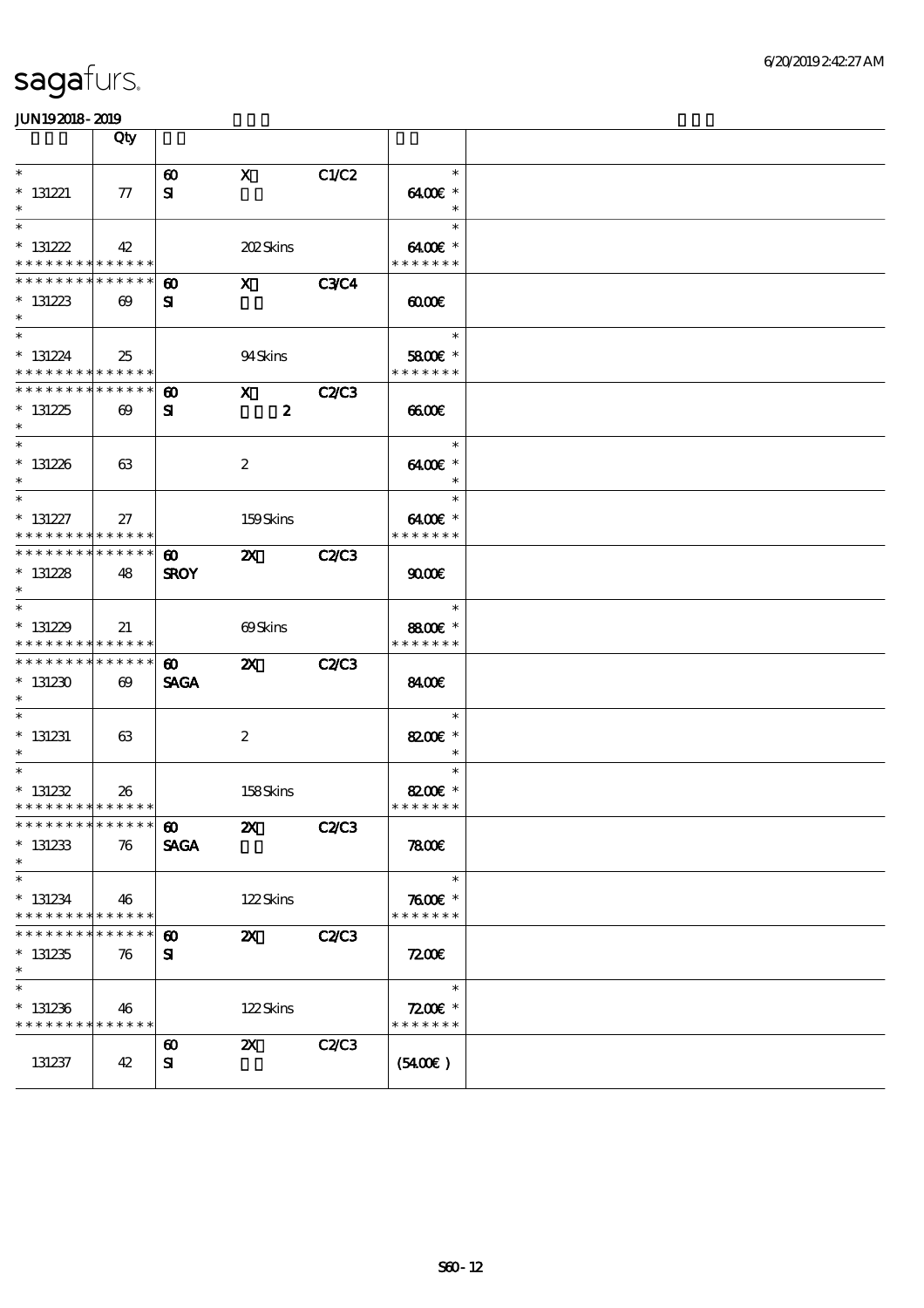|        | Qty |                                      |                           |         |  |
|--------|-----|--------------------------------------|---------------------------|---------|--|
| 131241 | 6   | $\boldsymbol{\omega}$<br><b>LUMI</b> | $\sim$<br>u<br><b>TOP</b> | 105000E |  |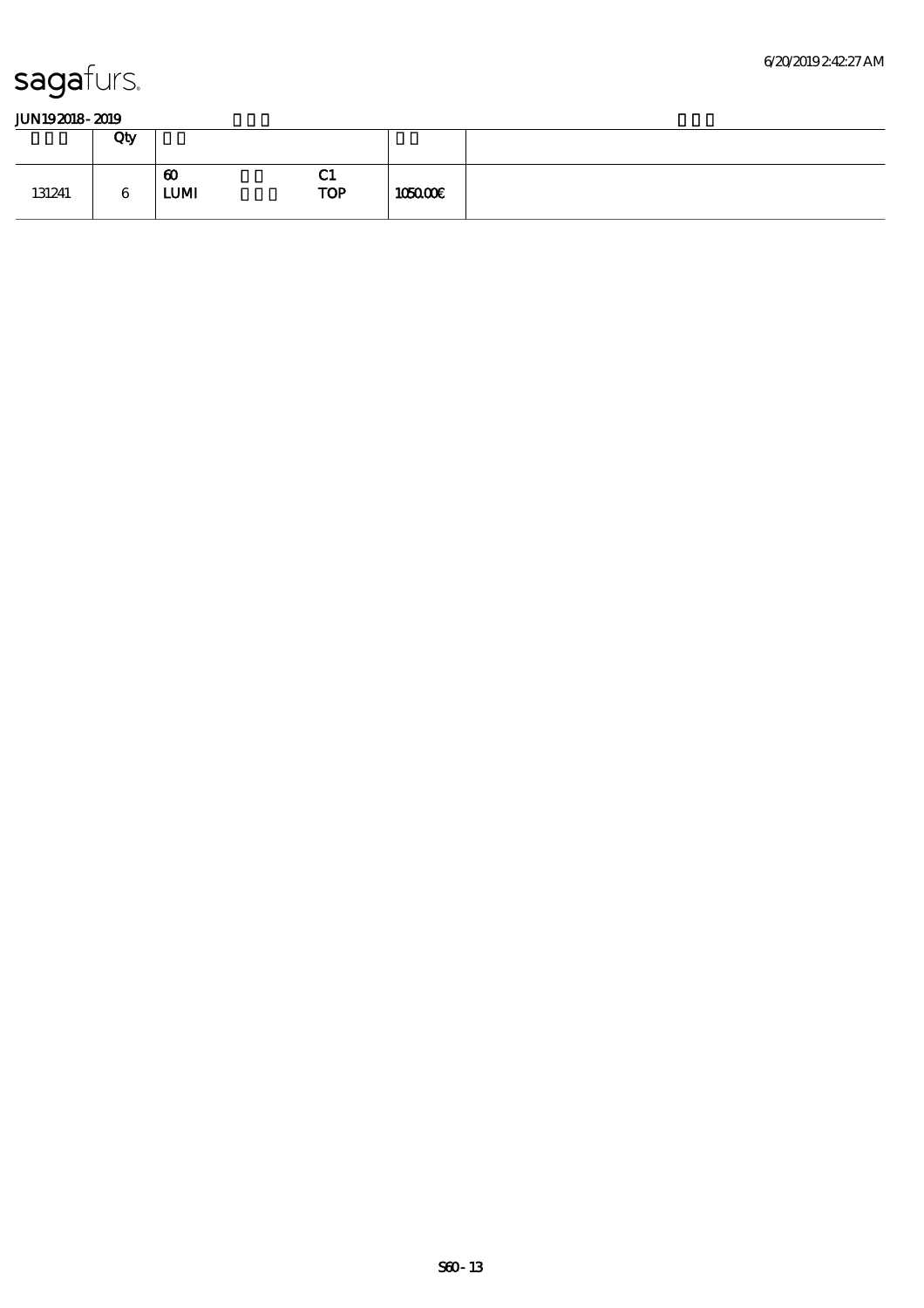|                                                                    | Qty                               |                                                            |                                                   |  |
|--------------------------------------------------------------------|-----------------------------------|------------------------------------------------------------|---------------------------------------------------|--|
| * * * * * * * * * * * * * *<br>$*$ 131341<br>$\ast$                | 63                                | C1/C2<br>50 <sub>1</sub><br><b>SROY</b>                    | (940E)                                            |  |
| $\ast$<br>$* 131342$<br>* * * * * * * * <mark>* * * * * * *</mark> | $22\,$                            | 85Skins                                                    | $\ast$<br>$(9400)$ *<br>* * * * * * *             |  |
| * * * * * * * *<br>$* 131343$<br>$\ast$                            | * * * * * *<br>$\boldsymbol{\pi}$ | C1/C2<br>$\boldsymbol{\mathfrak{D}}$<br><b>SROY</b>        | (Q200E)                                           |  |
| $\overline{\ast}$<br>$* 131344$<br>$\ast$                          | 63                                | $\boldsymbol{z}$                                           | $\ast$<br>$(9200)$ *                              |  |
| $\overline{\ast}$<br>$* 131345$<br>$\ast$                          | 56                                | $\,3\,$                                                    | $\ast$<br>$(9200E)*$<br>$\ast$                    |  |
| $\ast$<br>$* 131346$<br>* * * * * * * * <mark>* * * * * *</mark>   | $2\!2$                            | $211$ Skins                                                | $\ast$<br>$9200$ $\varepsilon$ *<br>* * * * * * * |  |
| 131347                                                             | 54                                | <b>C3C4</b><br>50<br><b>SROY</b>                           | (880)                                             |  |
| * * * * * * * * * * * * * *<br>$* 131348$<br>$\ast$                | 77                                | <b>C1/C2</b><br>50<br><b>SROY</b>                          | <b>8800€</b>                                      |  |
| $\overline{\ast}$<br>$* 131349$<br>$\ast$                          | 48                                | $\boldsymbol{z}$                                           | $\ast$<br>8800€ *<br>$\ast$                       |  |
| $\ast$<br>$*131350$<br>* * * * * * * * * * * * * *                 | 21                                | 146Skins                                                   | $\ast$<br>8800€ *<br>* * * * * * *                |  |
| * * * * * * * *<br>$* 131351$<br>$\ast$                            | $* * * * * * *$<br>77             | <b>C1/C2</b><br>$\boldsymbol{\mathfrak{D}}$<br><b>SAGA</b> | 9000                                              |  |
| $\ast$<br>$* 131352$<br>$\ast$                                     | $\boldsymbol{\pi}$                | $\boldsymbol{2}$                                           | $\ast$<br>8800€ *<br>$\ast$                       |  |
| $*$<br>$*$ 131353<br>$\ast$                                        | $\boldsymbol{\pi}$                | $\,3$                                                      | $\ast$<br>8800€ *                                 |  |
| $\ast$<br>$* 131354$<br>$\ast$                                     | $\boldsymbol{\pi}$                | $\bf{4}$                                                   | $\ast$<br>8800€ *<br>$\ast$                       |  |
| $\overline{\ast}$<br>$* 131355$<br>$\ast$                          | $\boldsymbol{\pi}$                | $\mathbf{5}$                                               | $\ast$<br>8800€ *<br>$\ast$                       |  |
| $\ast$<br>$* 131356$<br>$\ast$                                     | $\boldsymbol{\pi}$                | 6                                                          | $\ast$<br>8800€ *<br>$\ast$                       |  |
| $\overline{\phantom{0}}$<br>$* 131357$<br>$\ast$                   | $\boldsymbol{\pi}$                | $\boldsymbol{\tau}$                                        | $\ast$<br>8800€ *<br>$\overline{\phantom{a}}$     |  |
| $\overline{\ast}$<br>$*$ 131358<br>$\ast$                          | $\boldsymbol{\pi}$                | $\bf 8$                                                    | $\ast$<br>8800€ *<br>$\overline{\phantom{a}}$     |  |
| $\ast$<br>$* 131359$<br>$\ast$                                     | $\boldsymbol{\pi}$                | $\boldsymbol{9}$                                           | $\ast$<br>8800€ *<br>$\ast$                       |  |
| $\ast$<br>$*131300$<br>$\ast$                                      | $\boldsymbol{\pi}$                | $10\,$                                                     | $\ast$<br>8800€ *<br>$\ast$                       |  |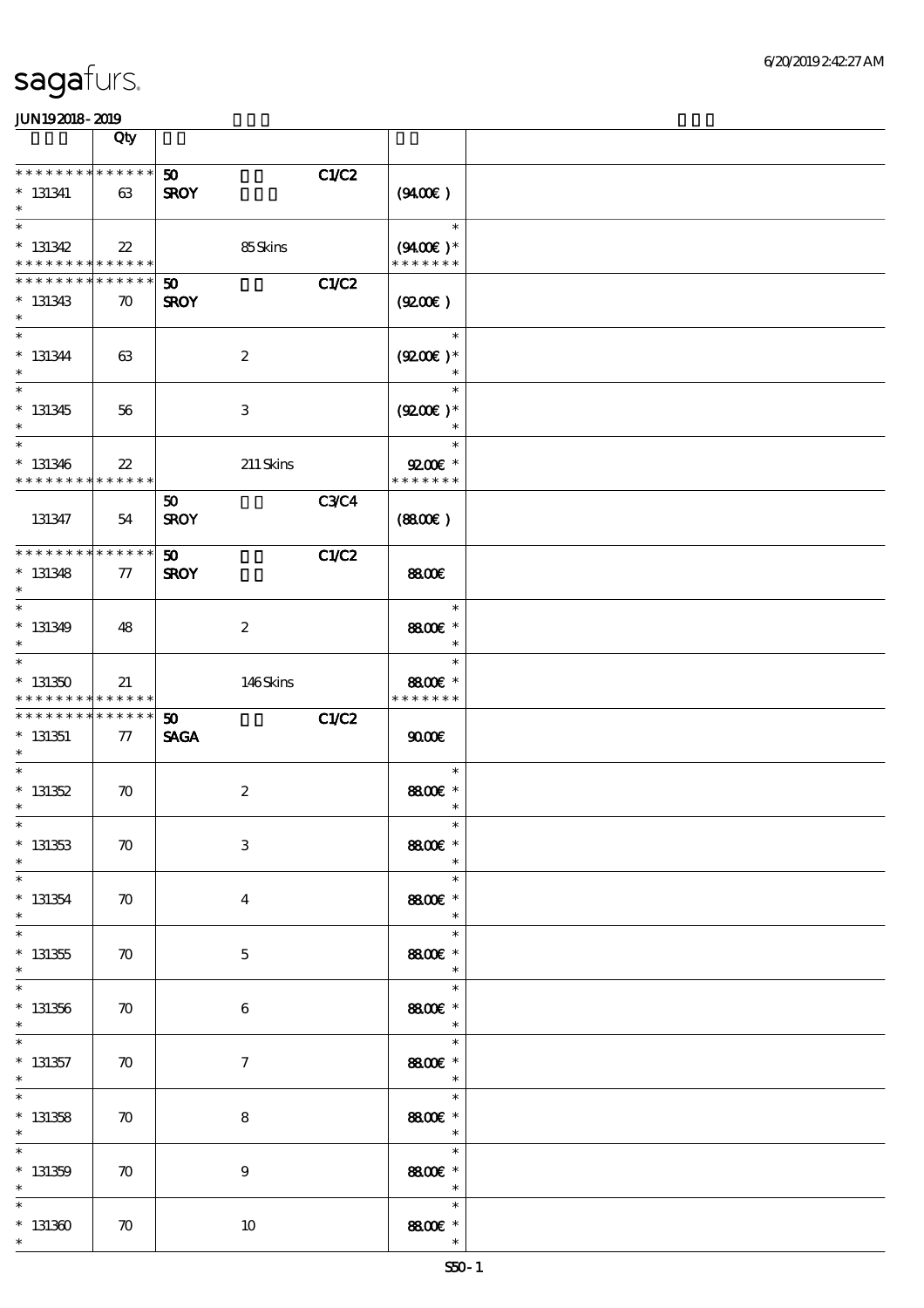|                                                                    | Qty                               |                                |                           |              |                                    |  |
|--------------------------------------------------------------------|-----------------------------------|--------------------------------|---------------------------|--------------|------------------------------------|--|
| $\ast$<br>$*$ 131361<br>$\ast$                                     | $\boldsymbol{\pi}$                | 50 <sub>1</sub><br><b>SAGA</b> |                           | C1/C2        | $\ast$<br>8800€ *<br>$\ast$        |  |
| $\ast$<br>$* 131362$<br>* * * * * * * * <mark>* * * * * * *</mark> | 37                                |                                | 814Skins                  |              | $\ast$<br>8600€ *<br>* * * * * * * |  |
| * * * * * * * *<br>$* 131363$<br>$\ast$                            | * * * * * *<br>77                 | 50 <sub>o</sub><br><b>SAGA</b> |                           | <b>C3C4</b>  | 8600                               |  |
| $\ast$<br>$* 131364$<br>$\ast$<br>$\overline{\phantom{0}}$         | $\boldsymbol{\pi}$                |                                | $\boldsymbol{2}$          |              | $\ast$<br>8600€ *<br>$\ast$        |  |
| $^\ast$ 131365<br>* * * * * * * * <mark>* * * * * * *</mark>       | 25                                |                                | 172Skins                  |              | $\ast$<br>8400€ *<br>* * * * * * * |  |
| * * * * * * * * * * * * * *<br>$* 131366$<br>$\ast$                | 84                                | 50 <sub>o</sub><br><b>SAGA</b> |                           | C1/C2        | 8600                               |  |
| $\ast$<br>$*$ 131367<br>$\ast$                                     | 77                                |                                | $\boldsymbol{2}$          |              | $\ast$<br>8600€ *<br>$\ast$        |  |
| $\ast$<br>$*$ 131368<br>$\ast$                                     | $\tau$                            |                                | 3                         |              | $\ast$<br>8600€ *<br>$\ast$        |  |
| $\ast$<br>$* 131309$<br>$\ast$                                     | 77                                |                                | $\overline{4}$            |              | $\ast$<br>8600€ *<br>$\ast$        |  |
| $\ast$<br>$* 131370$<br>* * * * * * * * * * * * * *                | 59                                |                                | 374Skins                  |              | $\ast$<br>8600€ *<br>* * * * * * * |  |
| 131371                                                             | $\boldsymbol{\pi}$                | 50<br><b>SAGA</b>              |                           | <b>C3C4</b>  | 8600                               |  |
| * * * * * * * * * * * * * *<br>$* 131372$<br>$\ast$                | 84                                | 50<br>${\bf s}$                |                           | <b>C1/C2</b> | 8400€                              |  |
| $*$<br>$* 131373$<br>$\ast$                                        | 77                                |                                | $\boldsymbol{2}$          |              | $\ast$<br>8400€ *                  |  |
| $\ast$<br>$* 131374$<br>* * * * * * * * <mark>* * * * * *</mark>   | 26                                |                                | 187Skins                  |              | $\ast$<br>8200 £*<br>* * * * * * * |  |
| * * * * * * *<br>$*131375$<br>$\ast$                               | * * * * * *<br>$\boldsymbol{\pi}$ | $50^{\circ}$<br>${\bf s}$      |                           | <b>C3C4</b>  | 7800                               |  |
| $\ast$<br>$* 131376$<br>* * * * * * * * * * * * * *                | 26                                |                                | 96Skins                   |              | $\ast$<br>7800€ *<br>* * * * * * * |  |
| * * * * * * * *<br>$* 131377$<br>$*$                               | * * * * * *<br>49                 | 50 <sub>o</sub><br><b>SROY</b> | $\boldsymbol{\mathsf{Z}}$ | C1/C2        | 9000                               |  |
| $\ast$<br>$* 131378$<br>* * * * * * * * * * * * * *                | 26                                |                                | 75Skins                   |              | $\ast$<br>8800€ *<br>* * * * * * * |  |
| * * * * * * * * <mark>* * * * * * *</mark><br>$* 131379$<br>$\ast$ | $\boldsymbol{\pi}$                | 50 <sub>1</sub><br><b>SROY</b> | $\boldsymbol{\mathsf{Z}}$ | <b>C1/C2</b> | 8800€                              |  |
| $\ast$<br>$*131380$<br>$\ast$                                      | 63                                |                                | $\boldsymbol{2}$          |              | $\ast$<br>8800 £*                  |  |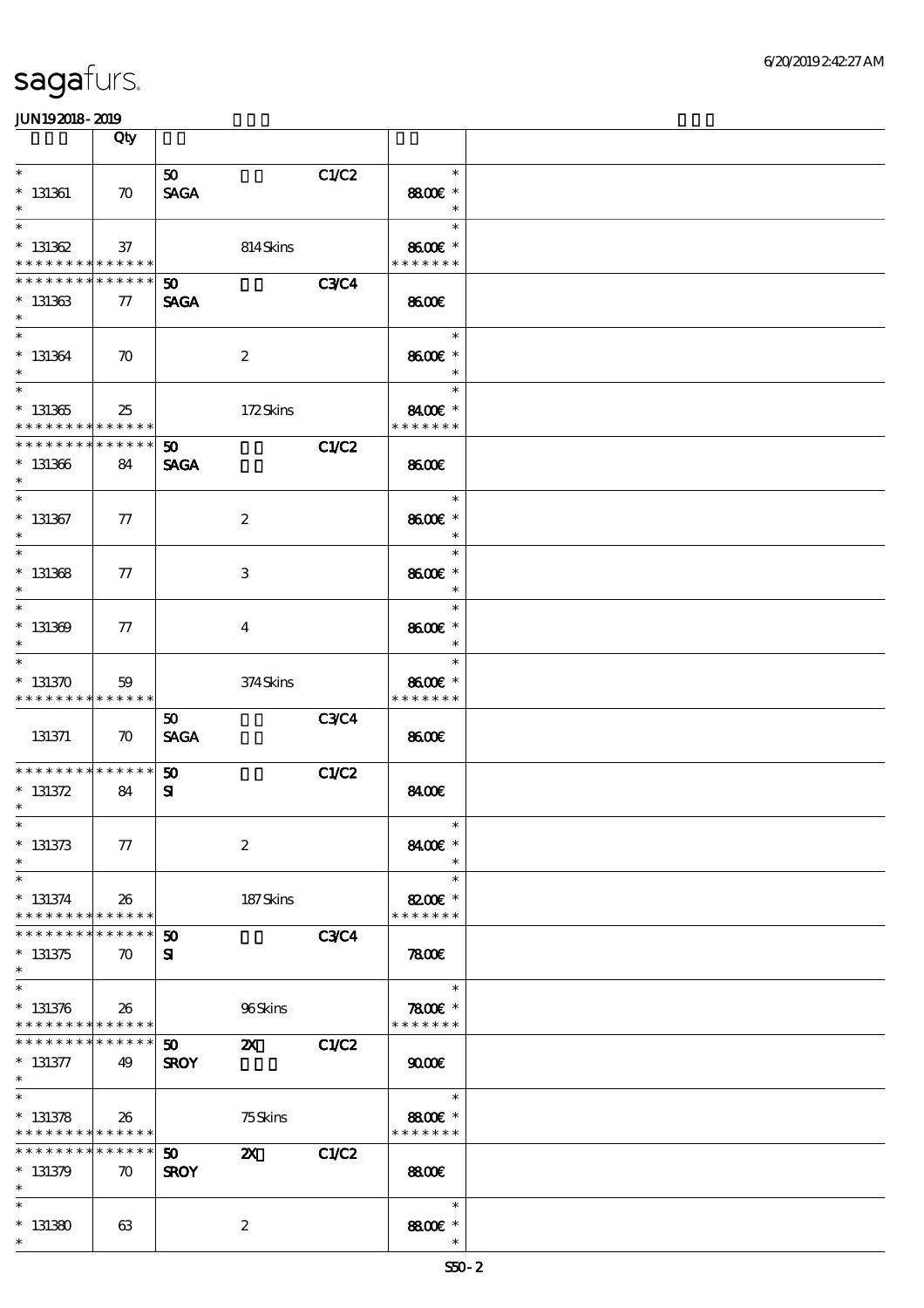|                                                        | Qty                         |                   |                           |             |                                                   |  |
|--------------------------------------------------------|-----------------------------|-------------------|---------------------------|-------------|---------------------------------------------------|--|
| $\ast$                                                 |                             | 50                | $\boldsymbol{\mathsf{Z}}$ | C1/C2       | $\ast$                                            |  |
| $*$ 131381<br>* * * * * * * * * * * * * *              | $\boldsymbol{\mathfrak{D}}$ | <b>SROY</b>       |                           |             | 8600€ *<br>* * * * * * *                          |  |
| ***************<br>$* 131382$<br>$\ast$                | 63                          | 50<br><b>SROY</b> | $\boldsymbol{\mathsf{z}}$ | C1/C2       | <b>8600€</b>                                      |  |
| $*$ 131383<br>* * * * * * * * <mark>* * * * * *</mark> | 22                          |                   | 85Skins                   |             | $\ast$<br>$8400$ $\varepsilon$ *<br>* * * * * * * |  |
| * * * * * * * *<br>$* 131384$<br>$\ast$                | $* * * * * * *$<br>77       | <b>SAGA</b>       | $50 \quad x$              | C1/C2       | 8600                                              |  |
| $\overline{\phantom{0}}$<br>$* 131385$<br>$*$          | $\boldsymbol{\pi}$          |                   | $\boldsymbol{2}$          |             | $\ast$<br>8600€ *<br>$\ast$                       |  |
| $*$<br>$*$ 131386<br>$\ast$                            | $\boldsymbol{\pi}$          |                   | $\,3\,$                   |             | $\ast$<br>8600€ *<br>$\ast$                       |  |
| $\ast$<br>$* 131387$<br>$\ast$                         | $\boldsymbol{\pi}$          |                   | $\overline{\mathbf{4}}$   |             | $\ast$<br>8600€ *<br>$\ast$                       |  |
| $\ast$<br>$*$ 131388<br>$\ast$                         | $\boldsymbol{\pi}$          |                   | $\mathbf{5}$              |             | $\ast$<br>8600€ *<br>$\ast$                       |  |
| $\ast$<br>$* 131389$<br>$\ast$                         | $\boldsymbol{\pi}$          |                   | 6                         |             | $\ast$<br>8600€ *<br>$\ast$                       |  |
| $\overline{\ast}$<br>$*131300$<br>$\ast$               | $\boldsymbol{\pi}$          |                   | $\boldsymbol{\tau}$       |             | $\ast$<br>8600€ *<br>$\ast$                       |  |
| $\ast$<br>$*$ 131391<br>$\ast$                         | $\boldsymbol{\pi}$          |                   | 8                         |             | $\ast$<br>8600€ *<br>$\ast$                       |  |
| $\overline{\ast}$<br>$* 131392$<br>$\ast$              | $\boldsymbol{\pi}$          |                   | $\boldsymbol{9}$          |             | $\ast$<br>8600€ *<br>$\ast$                       |  |
| $*$<br>$* 13130B$<br>* * * * * * * * * * * * * * *     | 67                          |                   | 704Skins                  |             | $\ast$<br>8600€ *<br>* * * * * * *                |  |
| * * * * * * *<br>$* 131394$<br>$\ast$                  | * * * * * *<br>77           | 50<br><b>SAGA</b> | $\mathbf{Z}$              | <b>C3C4</b> | 8400                                              |  |
| $\ast$<br>$* 131305$<br>$\ast$<br>$\overline{\ast}$    | $\boldsymbol{\pi}$          |                   | $\boldsymbol{2}$          |             | $\ast$<br>8400€ *<br>$\ast$                       |  |
| $* 131306$<br>$\ast$                                   | $\boldsymbol{\pi}$          |                   | 3                         |             | $\ast$<br>8400€ *<br>$\ast$                       |  |
| $\ast$<br>$* 131397$<br>* * * * * * * *                | 30<br>* * * * * *           |                   | 247 Skins                 |             | $\ast$<br>8400€ *<br>* * * * * * *                |  |
| * * * * * * * *<br>$* 131308$<br>$*$                   | * * * * * *  <br>84         | 50<br><b>SAGA</b> | $\mathbf{z}$              | C1/C2       | 8200€                                             |  |
| $\overline{\ast}$<br>$* 131309$<br>$\ast$              | 77                          |                   | $\boldsymbol{z}$          |             | $\ast$<br>8200€ *<br>$\ast$                       |  |
| $\ast$<br>$*131400$<br>$\ast$                          | 77                          |                   | $\,3$                     |             | $\ast$<br>8200 £*<br>$\ast$                       |  |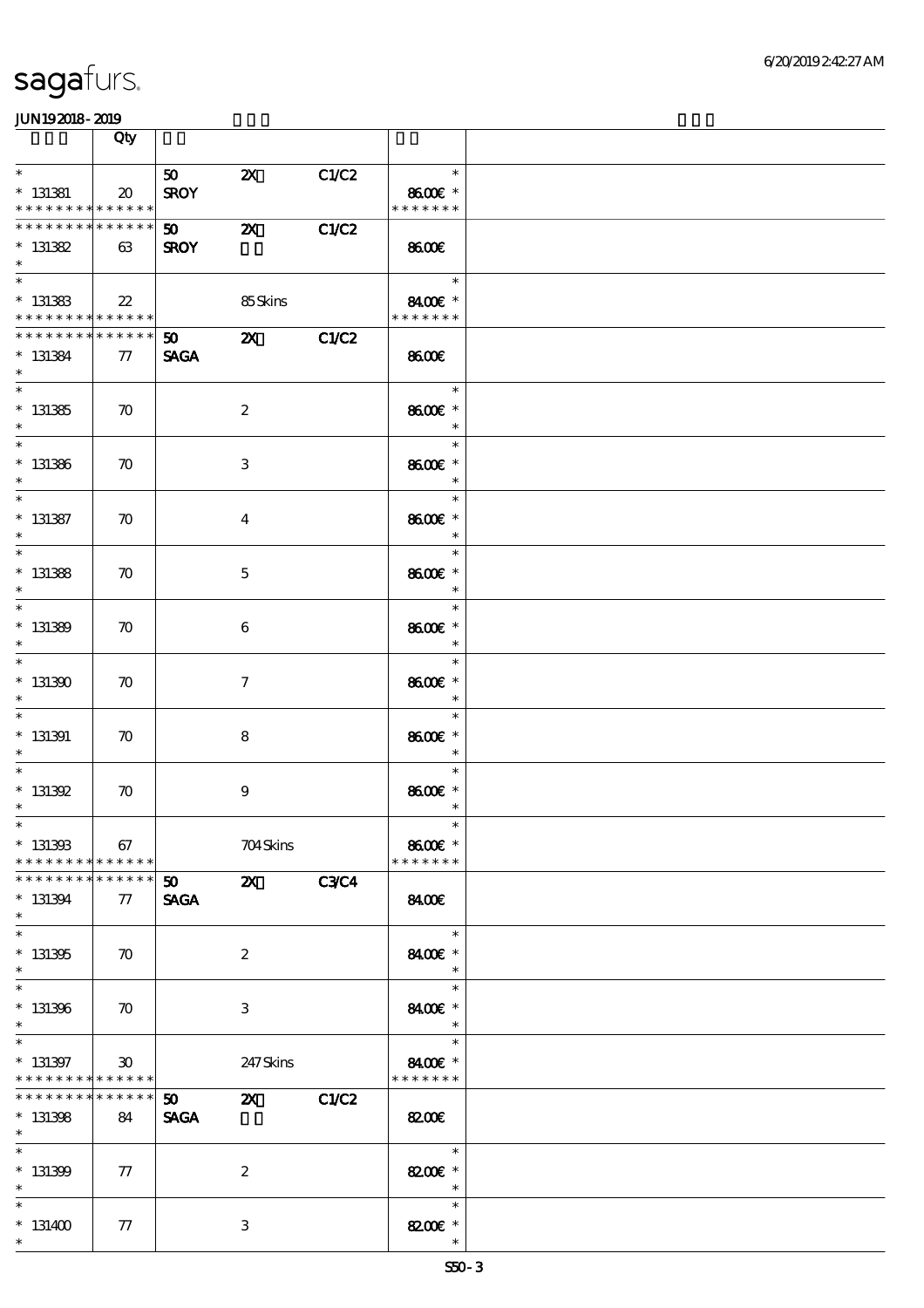|                                                                               | Qty                   |                                            |                           |              |                                                   |  |
|-------------------------------------------------------------------------------|-----------------------|--------------------------------------------|---------------------------|--------------|---------------------------------------------------|--|
| $\ast$                                                                        |                       | 50 <sub>1</sub>                            | $\boldsymbol{\mathsf{z}}$ | C1/C2        | $\ast$                                            |  |
| $* 131401$<br>* * * * * * * * * * * * * *                                     | 27                    | <b>SAGA</b>                                |                           |              | 8200€ *<br>* * * * * * *                          |  |
| * * * * * * * * * * * * * *<br>$* 131402$<br>$\ast$                           | 62                    | 50<br><b>SAGA</b>                          | $\boldsymbol{\mathsf{z}}$ | <b>C3C4</b>  | 8400€                                             |  |
| $\overline{\phantom{0}}$<br>$* 13140B$<br>* * * * * * * * * * * * * *         | 26                    |                                            | 88Skins                   |              | $\ast$<br>$8200$ $\varepsilon$ *<br>* * * * * * * |  |
| * * * * * * * * * * * * * *<br>$* 131404$<br>$\ast$                           | 84                    | 50<br>${\bf s}$                            | $\boldsymbol{\mathsf{z}}$ | <b>C1/C2</b> | 8200E                                             |  |
| $\overline{\phantom{0}}$<br>$*131405$<br>* * * * * * * * * * * * * *          | 56                    |                                            | 140Skins                  |              | $\ast$<br>8200€ *<br>* * * * * * *                |  |
| 131406                                                                        | 58                    | 50<br>${\bf s}$                            | $\boldsymbol{\mathsf{Z}}$ | <b>C3C4</b>  | 8000                                              |  |
| 131407                                                                        | 56                    | 50<br>${\bf s}$                            | $\boldsymbol{\mathsf{Z}}$ | C2/C3        | <b>7800€</b>                                      |  |
| * * * * * * * * * * * * * *<br>$* 131408$<br>$\ast$                           | 63                    | $\boldsymbol{\omega}$<br><b>SROY</b>       | $\mathbf{x}$              | <b>C1/C2</b> | <b>8800€</b>                                      |  |
| $\overline{\ast}$<br>$* 131409$<br>* * * * * * * * * * * * * *                | 43                    |                                            | 106Skins                  |              | $\ast$<br>8600€ *<br>* * * * * * *                |  |
| * * * * * * * * * * * * * *<br>$*131410$<br>$\ast$                            | $\boldsymbol{\pi}$    | 50<br><b>SROY</b>                          | $\mathbf{x}$              | <b>C1/C2</b> | 8600                                              |  |
| $\ast$<br>$* 131411$<br>$\ast$                                                | 56                    |                                            | $\boldsymbol{2}$          |              | $\ast$<br>8600€ *<br>$\ast$                       |  |
| $\overline{\ast}$<br>$* 131412$<br>* * * * * * * * * * * * * *                | 23                    |                                            | 149Skins                  |              | $\ast$<br>8400€ *<br>* * * * * * *                |  |
| 131413                                                                        | 73                    | 50<br><b>SROY</b>                          | $X$ $C1/C2$               |              | 8400€                                             |  |
| * * * * * * * * * * * * * *<br>$* 131414$<br>$*$                              | 77                    | $\mathbf{50}$ X<br><b>SAGA</b>             |                           | C1/C2        | 8600                                              |  |
| $\overline{\ast}$<br>$*131415$<br>$\ast$                                      | $\boldsymbol{\pi}$    |                                            | $\boldsymbol{2}$          |              | $\ast$<br>8600€ *                                 |  |
| $\overline{\ast}$<br>$* 131416$<br>$\ast$                                     | $\boldsymbol{\pi}$    |                                            | 3                         |              | $\ast$<br>8600€ *<br>$\ast$                       |  |
| $\ast$<br>$*$ 131417<br>$*$                                                   | $\boldsymbol{\pi}$    |                                            | $\bf{4}$                  |              | $\ast$<br>8600€ *<br>$\ast$                       |  |
| $\overline{\ast}$<br>$* 131418$<br>$*$                                        | $\boldsymbol{\pi}$    |                                            | $\mathbf{5}$              |              | $\ast$<br>8600€ *<br>$\ast$                       |  |
| $\overline{\ast}$<br>$* 131419$<br>* * * * * * * * <mark>* * * * * * *</mark> | $36\,$                |                                            | 393Skins                  |              | $\ast$<br>8600€ *<br>* * * * * * *                |  |
| ********<br>$*131420$<br>$\ast$                                               | * * * * * *<br>$77\,$ | $\boldsymbol{\mathfrak{D}}$<br><b>SAGA</b> | $\mathbf{X}$              | <b>C3C4</b>  | 8400                                              |  |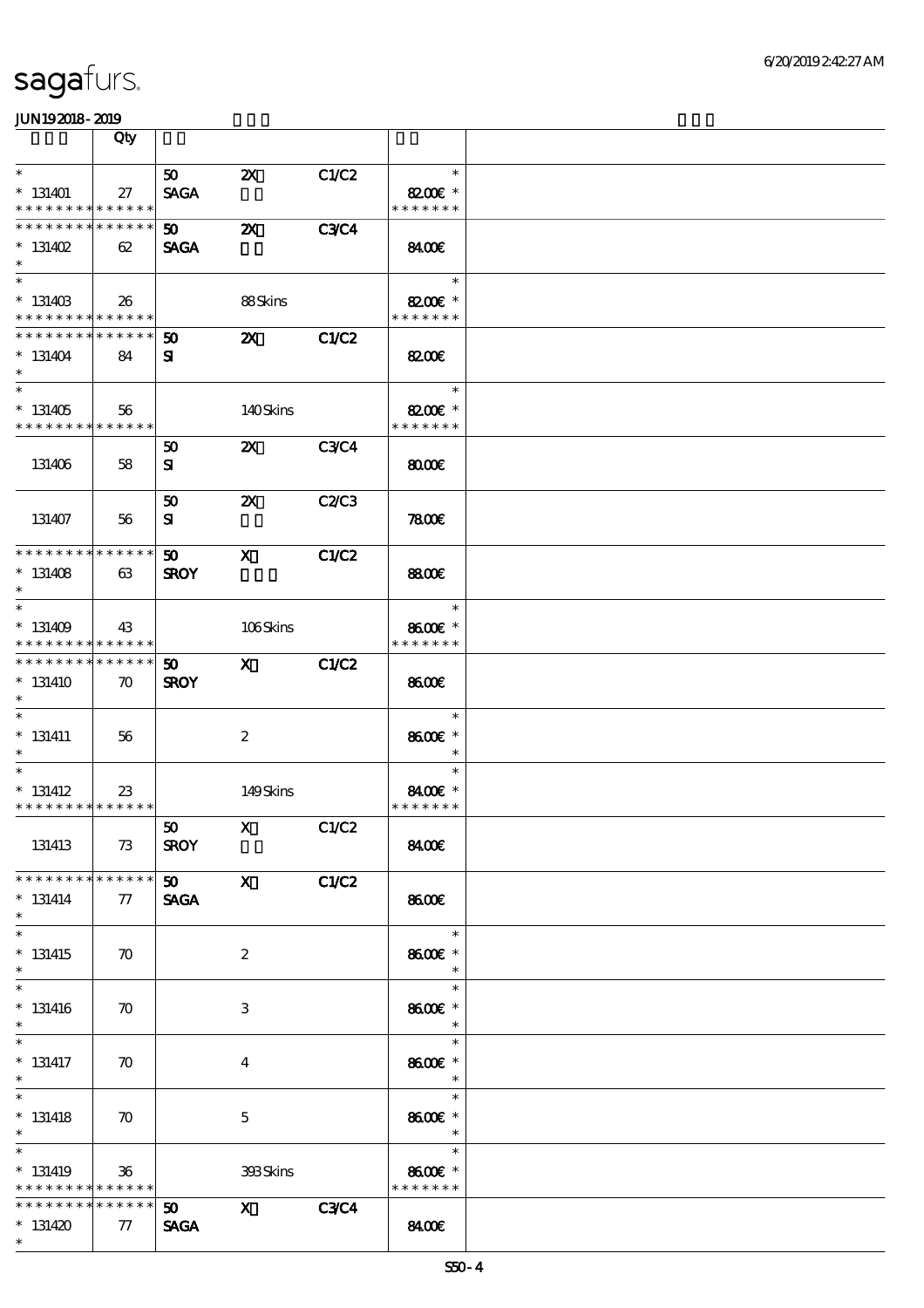|                                                                               | Qty                   |                                            |                                                                                                                                                                                                                                                                                                                                 |              |                                                   |  |
|-------------------------------------------------------------------------------|-----------------------|--------------------------------------------|---------------------------------------------------------------------------------------------------------------------------------------------------------------------------------------------------------------------------------------------------------------------------------------------------------------------------------|--------------|---------------------------------------------------|--|
| $\ast$                                                                        |                       | 50                                         | $\mathbf{x}$                                                                                                                                                                                                                                                                                                                    | C3C4         | $\ast$                                            |  |
| $* 131421$<br>* * * * * * * *                                                 | 61<br>* * * * * *     | <b>SAGA</b>                                |                                                                                                                                                                                                                                                                                                                                 |              | 8200 $\varepsilon$ *<br>* * * * * * *             |  |
| 131422                                                                        | 61                    | 50<br><b>SAGA</b>                          | $\mathbf{x}$                                                                                                                                                                                                                                                                                                                    | <b>C3C4</b>  | 8200€                                             |  |
| * * * * * * * * * * * * * *<br>$* 131423$<br>$\ast$                           | 84                    | 50<br><b>SAGA</b>                          | $\mathbf{x}$                                                                                                                                                                                                                                                                                                                    | <b>C1/C2</b> | 8200E                                             |  |
| $\ast$<br>$* 131424$<br>$\ast$                                                | $\pi$                 |                                            | $\boldsymbol{2}$                                                                                                                                                                                                                                                                                                                |              | $\ast$<br>8200€ *<br>$\ast$                       |  |
| $\overline{\phantom{0}}$<br>$*131425$<br>$\ast$                               | 63                    |                                            | 3                                                                                                                                                                                                                                                                                                                               |              | $\ast$<br>8200€ *<br>$\ast$                       |  |
| $\ast$<br>$* 131426$<br>* * * * * * * * * * * * * *                           | 25                    |                                            | 249Skins                                                                                                                                                                                                                                                                                                                        |              | $\ast$<br>8200€ *<br>* * * * * * *                |  |
| * * * * * * * * * * * * * *<br>$* 131427$<br>$\ast$                           | 84                    | 50 <sub>2</sub><br><b>SAGA</b>             | $\mathbf x$ and $\mathbf x$ and $\mathbf x$ and $\mathbf x$ and $\mathbf x$ and $\mathbf x$ and $\mathbf x$ and $\mathbf x$ and $\mathbf x$ and $\mathbf x$ and $\mathbf x$ and $\mathbf x$ and $\mathbf x$ and $\mathbf x$ and $\mathbf x$ and $\mathbf x$ and $\mathbf x$ and $\mathbf x$ and $\mathbf x$ and $\mathbf x$ and | <b>C3C4</b>  | 8000                                              |  |
| $\overline{\ast}$<br>$* 131428$<br>* * * * * * * * <mark>* * * * * * *</mark> | 21                    |                                            | 105Skins                                                                                                                                                                                                                                                                                                                        |              | $\ast$<br>$8000$ $\varepsilon$ *<br>* * * * * * * |  |
| * * * * * * * * * * * * * * *<br>$*131429$<br>$\ast$                          | 84                    | $\boldsymbol{50}$<br>${\bf s}$             | X C1/C2                                                                                                                                                                                                                                                                                                                         |              | $\omega$                                          |  |
| $\ast$<br>$*131430$<br>* * * * * * * * * * * * * *                            | 42                    |                                            | 126Skins                                                                                                                                                                                                                                                                                                                        |              | $\ast$<br>$8000$ $*$<br>* * * * * * *             |  |
| 131431                                                                        | $\boldsymbol{\pi}$    | 50<br>${\bf s}$                            | X C3C4                                                                                                                                                                                                                                                                                                                          |              | $\omega$                                          |  |
| 131432                                                                        | 71                    | 50<br>${\bf s}$                            | $\mathbf{X}$                                                                                                                                                                                                                                                                                                                    | C2C3         | $\pi$                                             |  |
| 131433                                                                        | 67                    | 50<br><b>SROY</b>                          |                                                                                                                                                                                                                                                                                                                                 | C1/C2        | 8600€                                             |  |
| * * * * * * * * * * * * * *<br>$* 131434$<br>$\ast$                           | $\tau$                | 50 <sub>o</sub><br><b>SROY</b>             |                                                                                                                                                                                                                                                                                                                                 | C1/C2        | 840C                                              |  |
| $\overline{\ast}$<br>$*131435$<br>* * * * * * * * * * * * * *                 | 26                    |                                            | 103Skins                                                                                                                                                                                                                                                                                                                        |              | $\ast$<br>8200€ *<br>* * * * * * *                |  |
| * * * * * * * * <mark>* * * * * * *</mark><br>$* 131436$<br>$\ast$            | $\pi$                 | $\boldsymbol{\mathfrak{D}}$<br><b>SAGA</b> |                                                                                                                                                                                                                                                                                                                                 | <b>C1/C2</b> | 8600€                                             |  |
| $\ast$<br>$* 131437$<br>$*$                                                   | $\boldsymbol{\pi}$    |                                            | $\boldsymbol{2}$                                                                                                                                                                                                                                                                                                                |              | $\ast$<br>8600€ *<br>$\ast$                       |  |
| $\overline{\ast}$<br>$* 131438$<br>* * * * * * * * <mark>* * * * * * *</mark> | 33 <sup>°</sup>       |                                            | 180Skins                                                                                                                                                                                                                                                                                                                        |              | $\ast$<br>8600€ *<br>* * * * * * *                |  |
| * * * * * * * * * * * * * *<br>$* 131439$<br>$\ast$                           | $\tau$                | $\boldsymbol{\omega}$<br><b>SAGA</b>       |                                                                                                                                                                                                                                                                                                                                 | <b>C3C4</b>  | 8600                                              |  |
| $\ast$<br>$*131440$<br>* * * * * * * * * * * * * *                            | $\boldsymbol{\omega}$ |                                            | 146Skins                                                                                                                                                                                                                                                                                                                        |              | $\ast$<br>8600 £*<br>* * * * * * *                |  |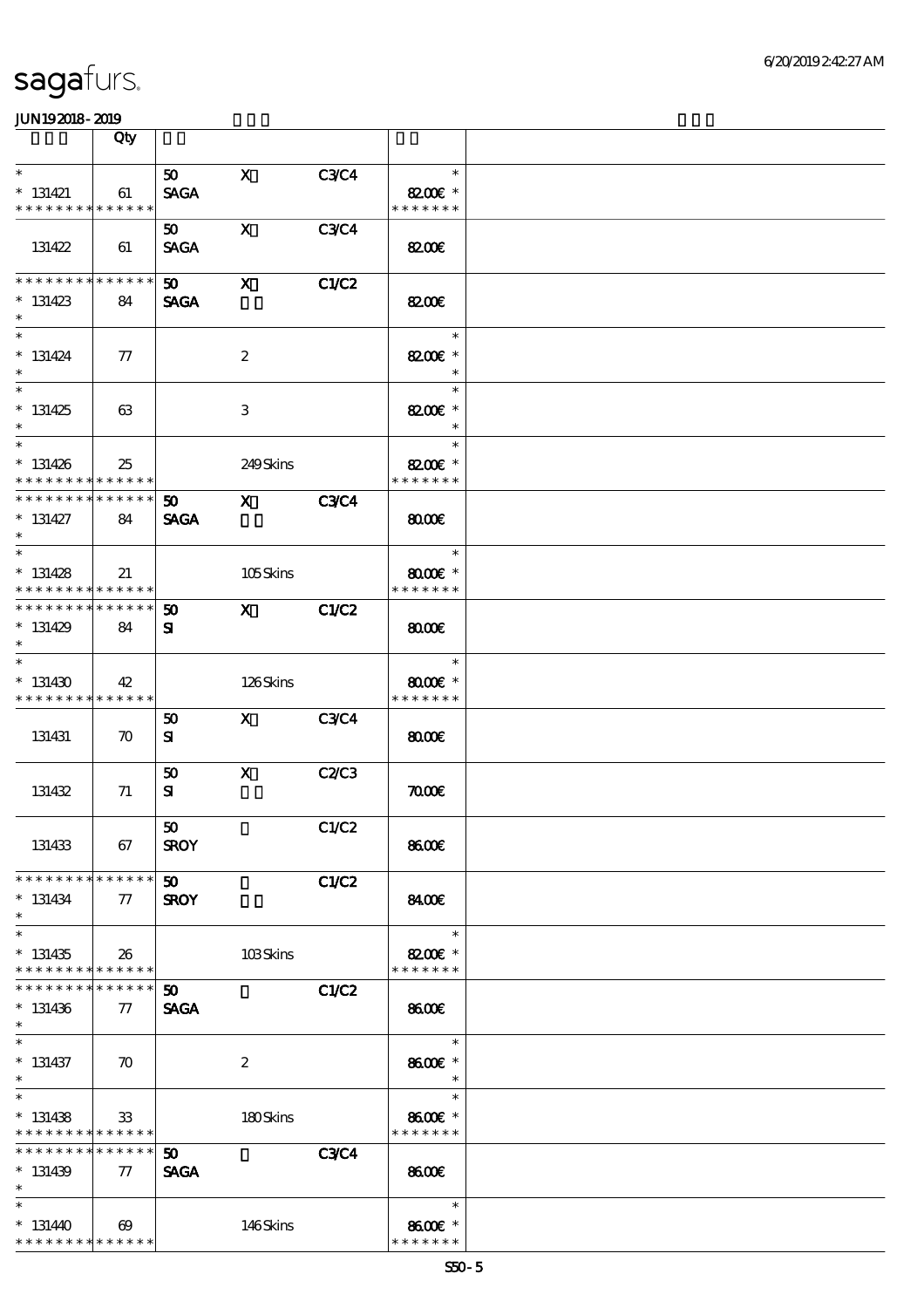|                                                                               | Qty                   |                                |                  |              |                                       |  |
|-------------------------------------------------------------------------------|-----------------------|--------------------------------|------------------|--------------|---------------------------------------|--|
| * * * * * * * * * * * * * *<br>$* 131441$<br>$\ast$                           | 84                    | 50 <sub>o</sub><br><b>SAGA</b> |                  | C1/C2        | 8000                                  |  |
| $\ast$<br>$* 131442$                                                          | 23                    |                                | 107Skins         |              | $\ast$<br>$7800$ $*$                  |  |
| * * * * * * * * * * * * * * *<br>131443                                       | 57                    | $50^{\circ}$<br><b>SAGA</b>    |                  | <b>C3C4</b>  | * * * * * * *<br>7600                 |  |
| * * * * * * * *<br>$* 131444$<br>$\ast$                                       | $* * * * * * *$<br>84 | 50<br>${\bf s}$                |                  | <b>C1/C2</b> | 7400E                                 |  |
| $\overline{\phantom{0}}$<br>$* 131445$<br>* * * * * * * * * * * * * * *       | 23                    |                                | 107Skins         |              | $\ast$<br>$7600$ $*$<br>* * * * * * * |  |
| * * * * * * * * * * * * * * *<br>$* 131446$<br>$\ast$                         | $\boldsymbol{\pi}$    | 50<br>${\bf s}$                |                  | <b>C3C4</b>  | 7400E                                 |  |
| $\ast$<br>$* 131447$<br>* * * * * * * * * * * * * * *                         | $23\,$                |                                | 93Skins          |              | $\ast$<br>7400€ *<br>* * * * * * *    |  |
| 131448                                                                        | 41                    | 50<br>${\bf s}$                | $\mathcal{L}$    | <b>C2/C3</b> | 7200                                  |  |
| 131449                                                                        | 64                    | $50^{\circ}$<br><b>SROY</b>    |                  | C1/C2        | 8400                                  |  |
| 131450                                                                        | 61                    | 50<br><b>SROY</b>              |                  | <b>C3C4</b>  | 8400                                  |  |
| * * * * * * * *<br>$* 131451$<br>$*$                                          | ******<br>56          | $50^{\circ}$<br><b>SROY</b>    |                  | C1/C2        | 8400€                                 |  |
| $\ast$<br>$* 131452$<br>* * * * * * * * * * * * * * *                         | 26                    |                                | 82Skins          |              | $\ast$<br>8200€ *<br>* * * * * * *    |  |
| ***************** 50<br>$*131453$<br>$\ast$                                   | $\boldsymbol{\pi}$    | <b>SAGA</b>                    |                  | C1/C2        | 8200€                                 |  |
| $\ast$<br>$* 131454$<br>* * * * * * * *                                       | 28<br>$* * * * * * *$ |                                | 98Skins          |              | $\ast$<br>8200€ *<br>* * * * * * *    |  |
| * * * * * * *<br>$*131455$<br>$\ast$                                          | * * * * * *<br>77     | 50 <sub>o</sub><br><b>SAGA</b> |                  | <b>C3C4</b>  | <b>82006</b>                          |  |
| $\overline{\ast}$<br>$* 131456$<br>* * * * * * * * <mark>* * * * * * *</mark> | 57                    |                                | $134$ Skins      |              | $\ast$<br>8200€ *<br>* * * * * * *    |  |
| 131457                                                                        | 51                    | $50^{\circ}$<br><b>SAGA</b>    |                  | C1/C2        | 7600                                  |  |
| 131458                                                                        | 21                    | 50 <sub>1</sub><br><b>SAGA</b> |                  | C1/C2        | 74.00E                                |  |
| 131459                                                                        | 49                    | 50<br><b>SAGA</b>              |                  | <b>C3C4</b>  | 7200E                                 |  |
| * * * * * * * *<br>$*131460$<br>$\ast$                                        | * * * * * *<br>54     | 50<br><b>SAGA</b>              | $\boldsymbol{z}$ | <b>C2/C3</b> | 7800                                  |  |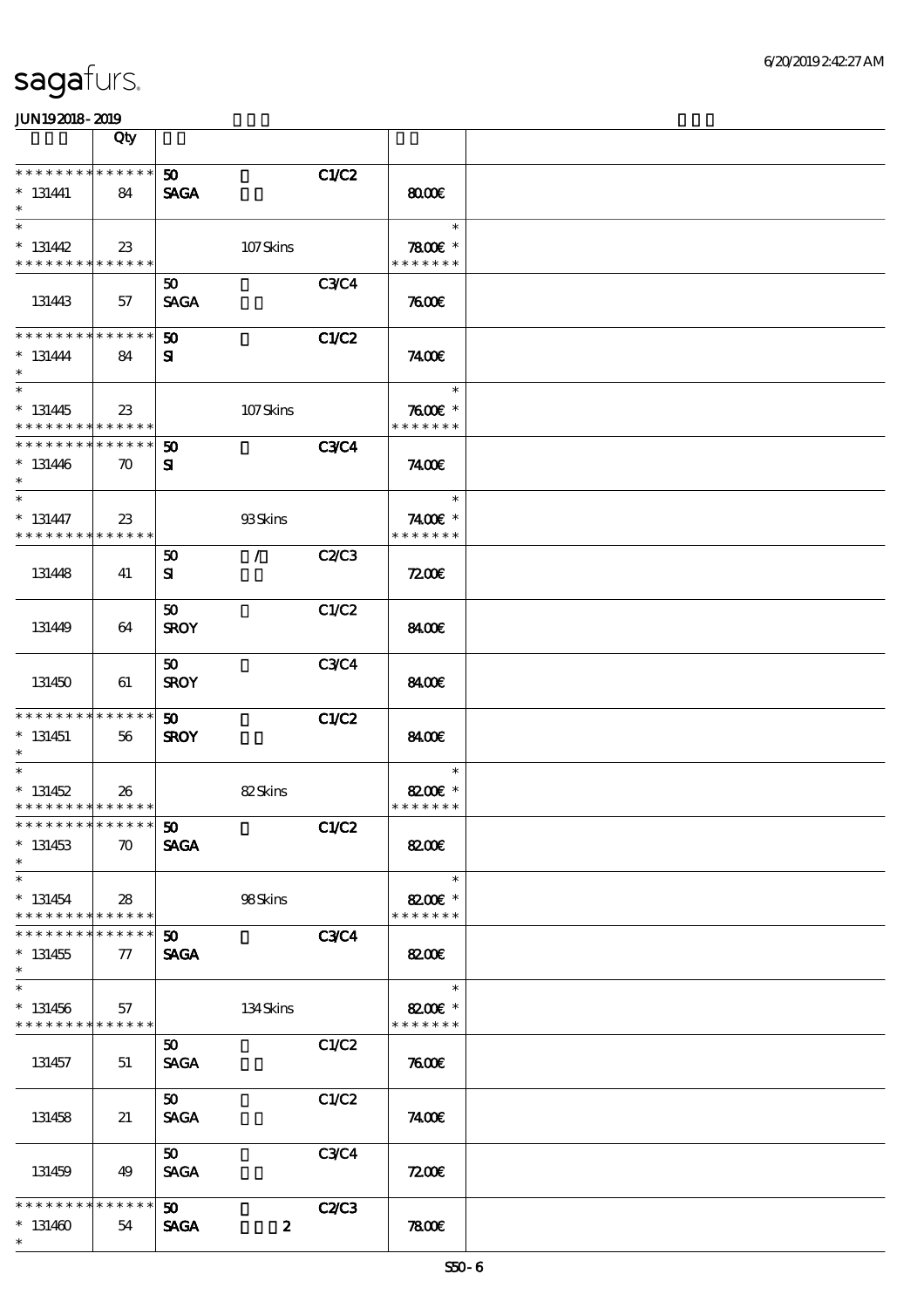|                                                                  | Qty                |                                |                                  |              |                                       |  |
|------------------------------------------------------------------|--------------------|--------------------------------|----------------------------------|--------------|---------------------------------------|--|
| $\ast$                                                           |                    | 50 <sub>o</sub>                |                                  | C2/C3        | $\ast$                                |  |
| $*$ 131461<br>* * * * * * * *                                    | 21<br>* * * * * *  | <b>SAGA</b>                    | $\boldsymbol{z}$                 |              | 7800 £*<br>* * * * * * *              |  |
| 131462                                                           | 72                 | 50<br>$\mathbf{S}$             |                                  | C1/C2        | 7200                                  |  |
| 131463                                                           | 83                 | 50<br>${\bf s}$                |                                  | <b>C3C4</b>  | 7200E                                 |  |
| * * * * * * * *<br>$* 131464$<br>$\ast$                          | * * * * * *<br>63  | 50<br><b>SROY</b>              | $\mathbf x$                      | <b>C1/C2</b> | 8200€                                 |  |
| $\overline{\ast}$<br>$* 131465$<br>* * * * * * * *               | 37<br>******       |                                | 100Skins                         |              | $\ast$<br>$8000$ $*$<br>* * * * * * * |  |
| * * * * * * * * * * * * * *<br>$* 131466$<br>$\ast$              | $\boldsymbol{\pi}$ | 50 <sub>o</sub><br><b>SROY</b> | $\mathbf{X}$                     | C1/C2        | 8200€                                 |  |
| $\ast$<br>$* 131467$<br>* * * * * * * * * * * * * *              | 58                 |                                | 128Skins                         |              | $\ast$<br>8200€ *<br>* * * * * * *    |  |
| 131468                                                           | $37\,$             | 50<br><b>SROY</b>              | $\mathbf{x}$                     | <b>C3C4</b>  | 8000                                  |  |
| * * * * * * * * * * * * * *<br>$* 131469$<br>$\ast$              | ${\it 77}$         | 50<br><b>SROY</b>              | $\mathbf{x}$                     | <b>C1/C2</b> | 7600                                  |  |
| $\overline{\ast}$<br>$* 131470$<br>$\ast$                        | $\boldsymbol{\pi}$ |                                | $\boldsymbol{2}$                 |              | $\ast$<br>$7600$ $*$<br>$\ast$        |  |
| $\ast$<br>$* 131471$<br>* * * * * * * * <mark>* * * * * *</mark> | 46                 |                                | 193Skins                         |              | $\ast$<br>$7600$ $*$<br>* * * * * * * |  |
| * * * * * * * *<br>$* 131472$<br>$\ast$                          | * * * * * *<br>63  | 50 <sub>o</sub><br><b>SROY</b> | $\mathbf{x}$<br>$\boldsymbol{z}$ | <b>C2/C3</b> | 8000                                  |  |
| $*$<br>$* 131473$<br>* * * * * * * * * * * * * * *               | 48                 |                                | $111$ Skins                      |              | $\ast$<br>$8000$ $*$<br>* * * * * * * |  |
| * * * * * * *<br>$* 131474$<br>$*$                               | * * * * * *<br>77  | 50<br><b>SAGA</b>              | $\mathbf x$                      | C1/C2        | 7600                                  |  |
| $\overline{\ast}$<br>$* 131475$<br>$\ast$                        | $\boldsymbol{\pi}$ |                                | $\boldsymbol{z}$                 |              | $\ast$<br>$7600$ $*$<br>$\ast$        |  |
| $\overline{\ast}$<br>$* 131476$<br>$\ast$                        | $\boldsymbol{\pi}$ |                                | 3                                |              | $\ast$<br>$7800$ $*$<br>$\ast$        |  |
| $\ast$<br>$* 131477$<br>$\ast$                                   | $\boldsymbol{\pi}$ |                                | $\boldsymbol{4}$                 |              | $\ast$<br>$7800$ $*$<br>$\ast$        |  |
| $\overline{\ast}$<br>$* 131478$<br>$\ast$                        | $\boldsymbol{\pi}$ |                                | $\mathbf 5$                      |              | $\ast$<br>$7800$ $*$<br>$\ast$        |  |
| $\ast$<br>$* 131479$<br>$\ast$                                   | $\boldsymbol{\pi}$ |                                | 6                                |              | $\ast$<br>$7800$ $*$<br>$\ast$        |  |
| $\ast$<br>$*131480$<br>$\ast$                                    | $\boldsymbol{\pi}$ |                                | $\tau$                           |              | $\ast$<br>$7800$ $*$<br>$\ast$        |  |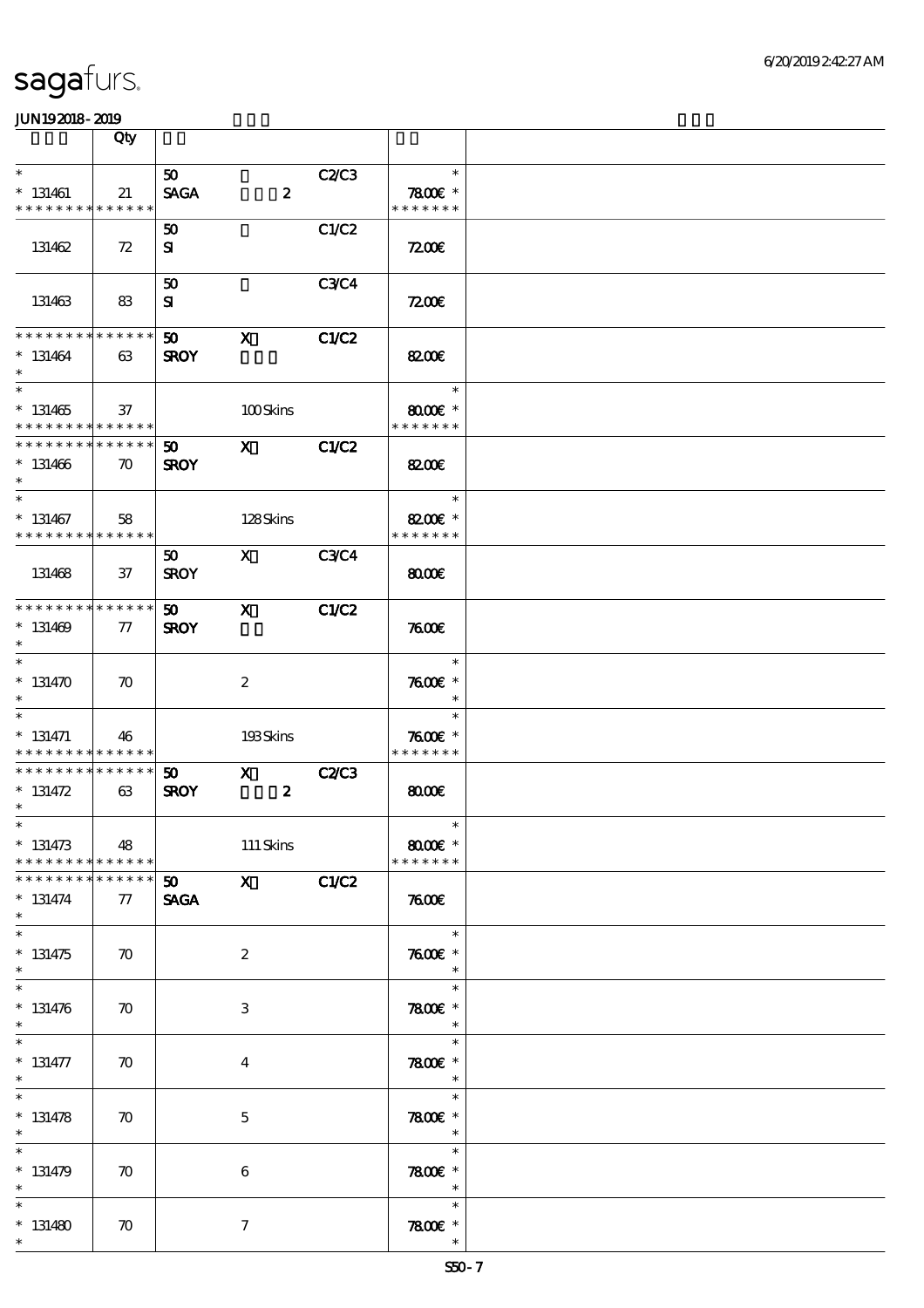|                                                                    | Qty                               |                                |                                                                                                                                                                                                                                                                                                                                 |              |                                                      |  |
|--------------------------------------------------------------------|-----------------------------------|--------------------------------|---------------------------------------------------------------------------------------------------------------------------------------------------------------------------------------------------------------------------------------------------------------------------------------------------------------------------------|--------------|------------------------------------------------------|--|
| $\ast$<br>$* 131481$<br>$\ast$                                     | $\boldsymbol{\pi}$                | 50<br><b>SAGA</b>              | $\mathbf{X}$                                                                                                                                                                                                                                                                                                                    | C1/C2        | $\ast$<br>$7800$ $*$<br>$\ast$                       |  |
| $\ast$<br>$* 131482$<br>* * * * * * * * <mark>* * * * * * *</mark> | 29                                |                                | 596Skins                                                                                                                                                                                                                                                                                                                        |              | $\ast$<br>$7800$ $*$<br>* * * * * * *                |  |
| * * * * * * * * * * * * * * *<br>$* 131483$<br>$\ast$              | $\pi$                             | $\mathbf{50}$ X<br><b>SAGA</b> |                                                                                                                                                                                                                                                                                                                                 | <b>C3C4</b>  | 7600                                                 |  |
| $* 131484$<br>* * * * * * * * * * * * * *                          | 71                                |                                | 148Skins                                                                                                                                                                                                                                                                                                                        |              | $\overline{\phantom{a}}$<br>7400€ *<br>* * * * * * * |  |
| * * * * * * * *<br>$*131485$<br>$\ast$                             | $* * * * * * *$<br>84             | 50<br><b>SAGA</b>              | $\mathbf{x}$                                                                                                                                                                                                                                                                                                                    | C1/C2        | 7400E                                                |  |
| $*$<br>$* 131486$<br>$\ast$                                        | $\tau$                            |                                | $\boldsymbol{2}$                                                                                                                                                                                                                                                                                                                |              | $\ast$<br>7400 £*<br>$\ast$                          |  |
| $\ast$<br>$* 131487$<br>$\ast$                                     | 77                                |                                | $\,3$                                                                                                                                                                                                                                                                                                                           |              | $\ast$<br>$7200$ £ $*$<br>$\ast$                     |  |
| $\ast$<br>$* 131488$<br>$\ast$                                     | 77                                |                                | $\bf{4}$                                                                                                                                                                                                                                                                                                                        |              | $\ast$<br>$7200$ £ *<br>$\ast$                       |  |
| $\ast$<br>$* 131489$<br>$\ast$                                     | $\tau$                            |                                | 5                                                                                                                                                                                                                                                                                                                               |              | $\ast$<br>$7200$ £ *<br>$\ast$                       |  |
| $\overline{\ast}$<br>$*131490$<br>$\ast$                           | 68                                |                                | 6                                                                                                                                                                                                                                                                                                                               |              | $\ast$<br>$\pi$ $\infty$<br>$\ast$                   |  |
| $\ast$<br>$* 131491$<br>* * * * * * * * * * * * * *                | 21                                |                                | 481 Skins                                                                                                                                                                                                                                                                                                                       |              | $\ast$<br>$\pi$ and $*$<br>* * * * * * *             |  |
| * * * * * * * * * * * * * * *<br>$* 131492$<br>$\ast$              | 84                                | 50<br><b>SAGA</b>              | $\mathbf x$                                                                                                                                                                                                                                                                                                                     | <b>C3C4</b>  | 68000                                                |  |
| $*$<br>$* 131493$<br>* * * * * * * * * * * * * * *                 | 63                                |                                | 147Skins                                                                                                                                                                                                                                                                                                                        |              | $*$<br>6800€ *<br>* * * * * * *                      |  |
| * * * * * * * *<br>$* 131494$<br>$\ast$                            | * * * * * *<br>$\boldsymbol{\pi}$ | 50<br><b>SAGA</b>              | $\boldsymbol{\mathrm{X}}$ and $\boldsymbol{\mathrm{X}}$ and $\boldsymbol{\mathrm{X}}$<br>$\boldsymbol{z}$                                                                                                                                                                                                                       | <b>C2/C3</b> | 7600                                                 |  |
| $\ast$<br>$* 131495$<br>$\ast$                                     | 63                                |                                | $\boldsymbol{2}$                                                                                                                                                                                                                                                                                                                |              | $\ast$<br>$7600$ $*$<br>$\ast$                       |  |
| $\overline{\ast}$<br>$* 131496$<br>$\ast$                          | 63                                |                                | 3                                                                                                                                                                                                                                                                                                                               |              | $\ast$<br>$7600$ $*$<br>$\ast$                       |  |
| $\ast$<br>$* 131497$<br>* * * * * * * * * * * * * *                | 51                                |                                | 247 Skins                                                                                                                                                                                                                                                                                                                       |              | $\ast$<br>$7600$ $*$<br>* * * * * * *                |  |
| * * * * * * * *<br>$* 131498$<br>$*$                               | ******<br>84                      | $50^{\circ}$<br>${\bf s}$      | $\mathbf x$ and $\mathbf x$ and $\mathbf x$ and $\mathbf x$ and $\mathbf x$ and $\mathbf x$ and $\mathbf x$ and $\mathbf x$ and $\mathbf x$ and $\mathbf x$ and $\mathbf x$ and $\mathbf x$ and $\mathbf x$ and $\mathbf x$ and $\mathbf x$ and $\mathbf x$ and $\mathbf x$ and $\mathbf x$ and $\mathbf x$ and $\mathbf x$ and | C1/C2        | $\pi$                                                |  |
| $\overline{\ast}$<br>$* 131499$<br>$\ast$                          | 77                                |                                | $\boldsymbol{z}$                                                                                                                                                                                                                                                                                                                |              | $\ast$<br>$\pi$ $\sigma$<br>$\ast$                   |  |
| $\ast$<br>$^\ast$ 131500<br>$\ast$                                 | 77                                |                                | $\ensuremath{\mathbf{3}}$                                                                                                                                                                                                                                                                                                       |              | $\ast$<br>$\pi$ and $*$<br>$\ast$                    |  |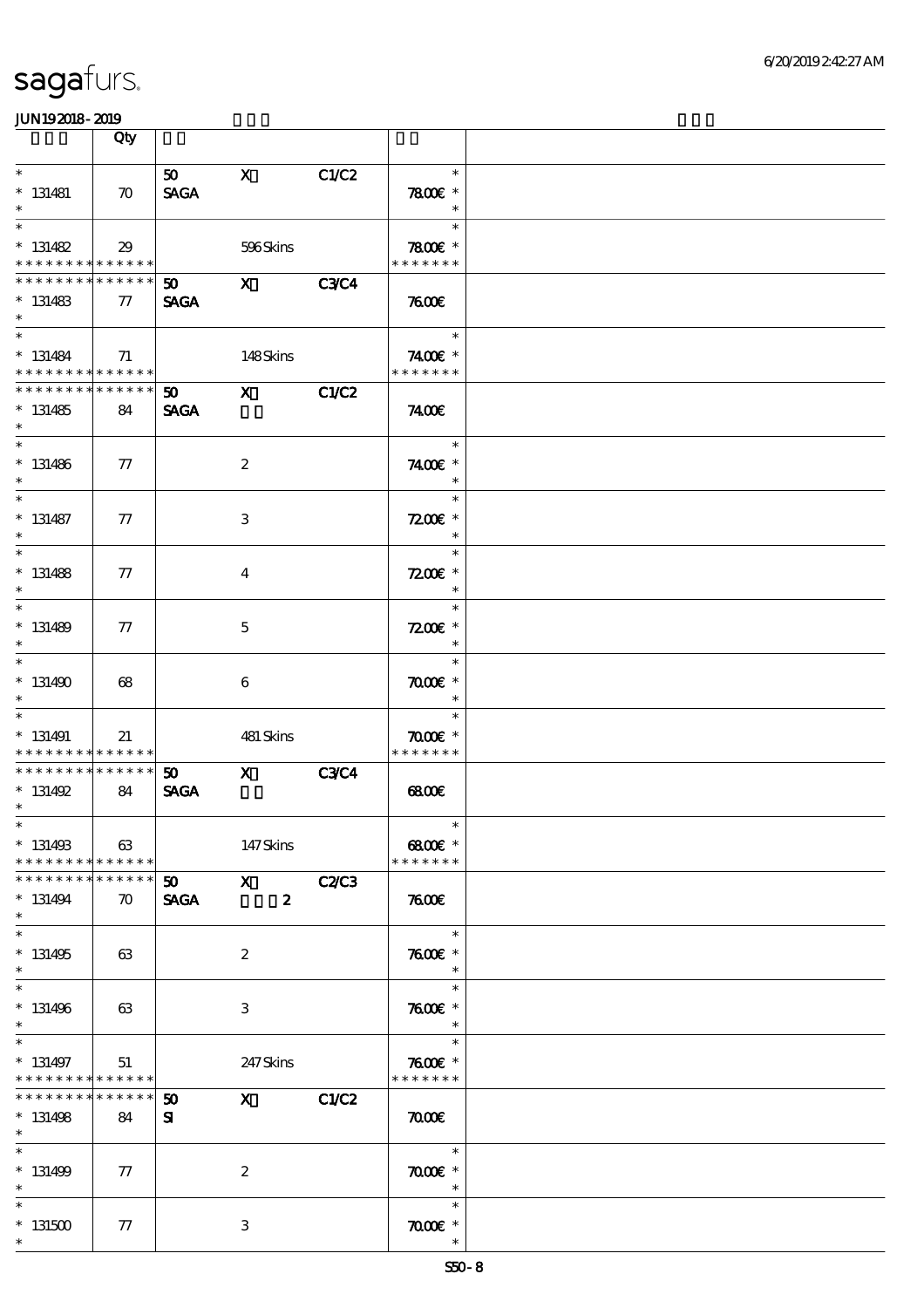|                                                                  | Qty                              |                                          |                                 |              |                                                            |  |
|------------------------------------------------------------------|----------------------------------|------------------------------------------|---------------------------------|--------------|------------------------------------------------------------|--|
| $\ast$<br>$*$ 131501<br>$\ast$                                   | 77                               | 50<br>${\bf s}$                          | $\mathbf x$                     | C1/C2        | $\ast$<br>$\pi$ and $*$<br>$\ast$                          |  |
| $\ast$<br>$*$ 131502<br>$\ast$                                   | $77\,$                           |                                          | $\mathbf 5$                     |              | $\ast$<br>$\pi$ $\alpha$ $\alpha$ $\epsilon$ $*$<br>$\ast$ |  |
| $\ast$<br>$*$ 131503                                             | $\tau$                           |                                          | 6                               |              | $\ast$<br>$\pi$ and $*$<br>$\ast$                          |  |
| $\overline{\ast}$<br>$* 131504$<br>* * * * * * * * * * * * * *   | 43                               |                                          | 512Skins                        |              | $\ast$<br>6800€ *<br>* * * * * * *                         |  |
| * * * * * * * *<br>$*131505$<br>$\ast$                           | $\ast\ast\ast\ast\ast\ast$<br>84 | $\boldsymbol{\mathfrak{D}}$<br>${\bf s}$ | $\mathbf{x}$                    | <b>C3C4</b>  | $\pi$                                                      |  |
| $\overline{\phantom{0}}$<br>$^*$ 131506 $\,$<br>$\ast$           | $\tau$                           |                                          | $\boldsymbol{2}$                |              | $\ast$<br>$\pi$ and $*$<br>$\ast$                          |  |
| $\overline{\ast}$<br>$^\ast$ 131507<br>$\ast$                    | 63                               |                                          | $\,3\,$                         |              | $\ast$<br>$\pi$ and $*$<br>$\ast$                          |  |
| $\ast$<br>$* 131508$<br>* * * * * * * *                          | 25<br>* * * * * *                |                                          | 249Skins                        |              | $\ast$<br>$\pi$ and $*$<br>* * * * * * *                   |  |
| * * * * * * * * * * * * * * *<br>$*131509$<br>$\ast$             | 91                               | 50<br>${\bf s}$                          | $\mathbf{X}$                    | C1/C2        | 6400                                                       |  |
| $\ast$<br>$*131510$<br>$\ast$                                    | 84                               |                                          | $\boldsymbol{2}$                |              | $\ast$<br>6400€ *<br>$\ast$                                |  |
| $\ast$<br>$*$ 131511<br>$\ast$                                   | 84                               |                                          | $\,3$                           |              | $\ast$<br>6400€ *<br>$\ast$                                |  |
| $\overline{\ast}$<br>$*$ 131512<br>* * * * * * * * * * * * * * * | 38                               |                                          | 297 Skins                       |              | $\ast$<br>$6200$ $\varepsilon$ *<br>* * * * * * *          |  |
| *************** 50<br>$*$ 131513<br>$\ast$                       | 91                               | $\mathbf{S}$                             | $\mathbf{x}$                    | C3C4         | 5600E                                                      |  |
| $\ast$<br>$* 131514$<br>* * * * * * * * * * * * * * *            | $\boldsymbol{\omega}$            |                                          | 160Skins                        |              | $\ast$<br>5600€ *<br>* * * * * * *                         |  |
| * * * * * * * *<br>$*131515$<br>$\ast$                           | $* * * * * * *$<br>$\tau$        | 50<br>${\bf s}$                          | $\mathbf X$<br>$\boldsymbol{z}$ | <b>C2/C3</b> | $\pi$                                                      |  |
| $\ast$<br>$*131516$<br>* * * * * * * * <mark>* * * * * *</mark>  | 75                               |                                          | 152Skins                        |              | $\overline{\phantom{a}}$<br>$\pi$ and $*$<br>* * * * * * * |  |
| 131517                                                           | 46                               | $50^{\circ}$<br><b>SROY</b>              | $\mathbf{X}$                    | C2C3         | 8000                                                       |  |
| 131518                                                           | 66                               | 50<br><b>SROY</b>                        | $\boldsymbol{\mathsf{Z}}$       | C2C3         | 7400E                                                      |  |
| * * * * * * * *<br>$*131519$<br>$\ast$                           | * * * * * *<br>77                | 50<br><b>SAGA</b>                        | $\boldsymbol{\mathsf{X}}$       | C2/C3        | $\pi$                                                      |  |
| $\ast$<br>$*131520$<br>$\ast$                                    | 56                               |                                          | $\boldsymbol{2}$                |              | $\ast$<br>$\pi$ and $*$<br>$\ast$                          |  |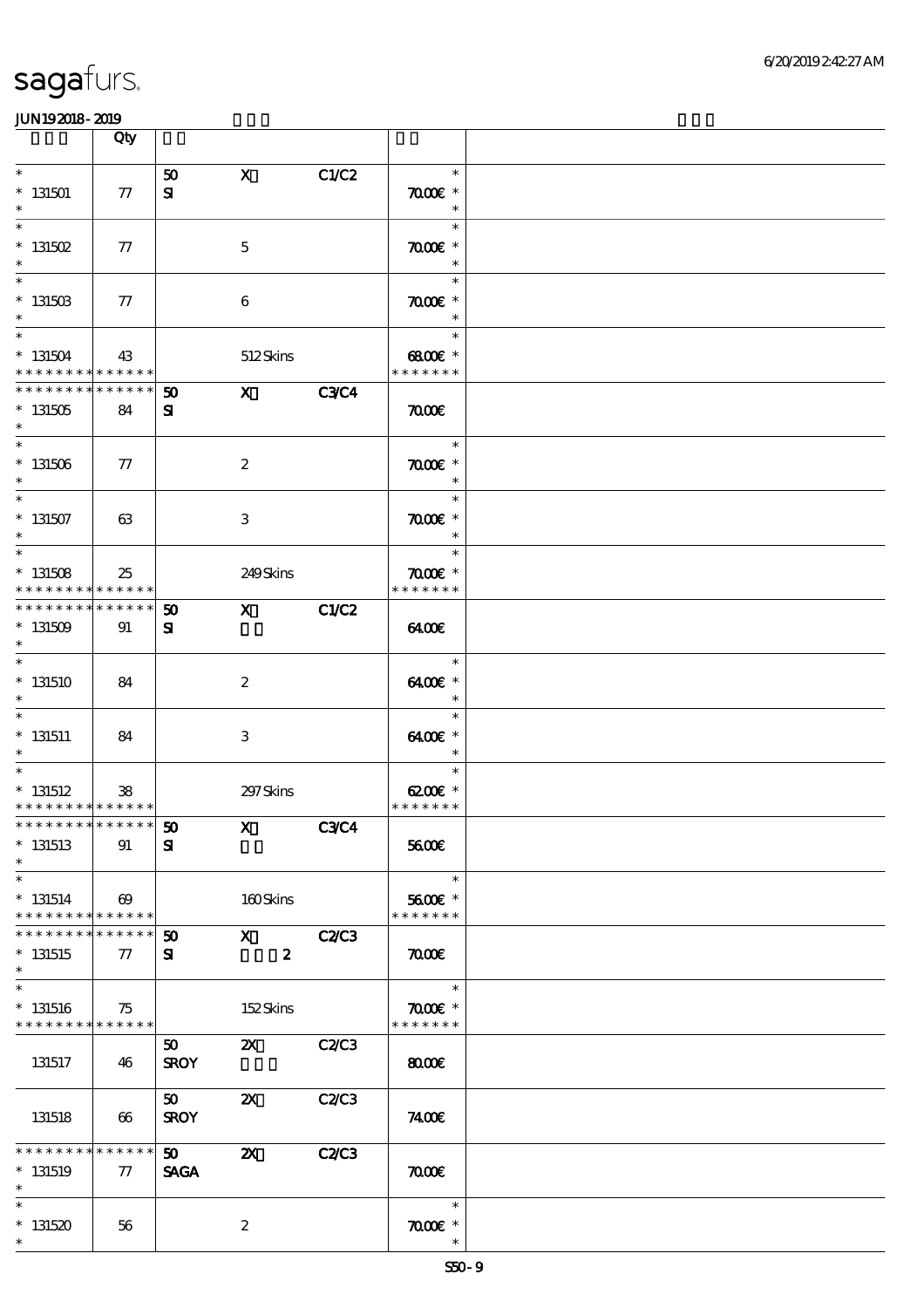|                             | Qty |             |                           |              |                                           |  |
|-----------------------------|-----|-------------|---------------------------|--------------|-------------------------------------------|--|
| $\ast$                      |     | 50          | $\boldsymbol{\mathsf{Z}}$ | <b>C2/C3</b> | $\ast$                                    |  |
| $* 131521$                  | 24  | <b>SAGA</b> |                           |              | $\pi$ $\alpha$ $\alpha$ $\epsilon$ $\ast$ |  |
| * * * * * * * * * * * * * * |     |             |                           |              | * * * * * * *                             |  |
|                             |     | 50          | $\boldsymbol{\mathsf{Z}}$ | C2C3         |                                           |  |
| 131522                      | 88  | <b>SAGA</b> |                           |              | 68000                                     |  |
|                             |     |             |                           |              |                                           |  |
|                             |     | 50          | $\boldsymbol{\alpha}$     | C2C3         |                                           |  |
| 131523                      | 42  | <b>SAGA</b> | $\boldsymbol{z}$          |              | 6200E                                     |  |
|                             |     |             |                           |              |                                           |  |
| * * * * * * * * * * * * * * |     | 50          | $\boldsymbol{\mathsf{z}}$ | <b>C2/C3</b> |                                           |  |
| $* 131524$                  | 84  | ${\bf s}$   |                           |              | 6400                                      |  |
| $\ast$                      |     |             |                           |              |                                           |  |
| $\ast$                      |     |             |                           |              | $\ast$                                    |  |
| $* 131525$                  | 34  |             | 118Skins                  |              | 6400€ *                                   |  |
| * * * * * * * * * * * * * * |     |             |                           |              | * * * * * * *                             |  |
|                             |     | 50          | $\boldsymbol{\alpha}$     | <b>C2/C3</b> |                                           |  |
| 131526                      | 51  | ${\bf s}$   |                           |              | 5200E                                     |  |
|                             |     |             |                           |              |                                           |  |
|                             |     | 50          | $\boldsymbol{\mathsf{Z}}$ | C2C3         |                                           |  |
| 131527                      | 39  | ${\bf s}$   | $\boldsymbol{z}$          |              | 0000                                      |  |
|                             |     |             |                           |              |                                           |  |
|                             |     |             |                           |              |                                           |  |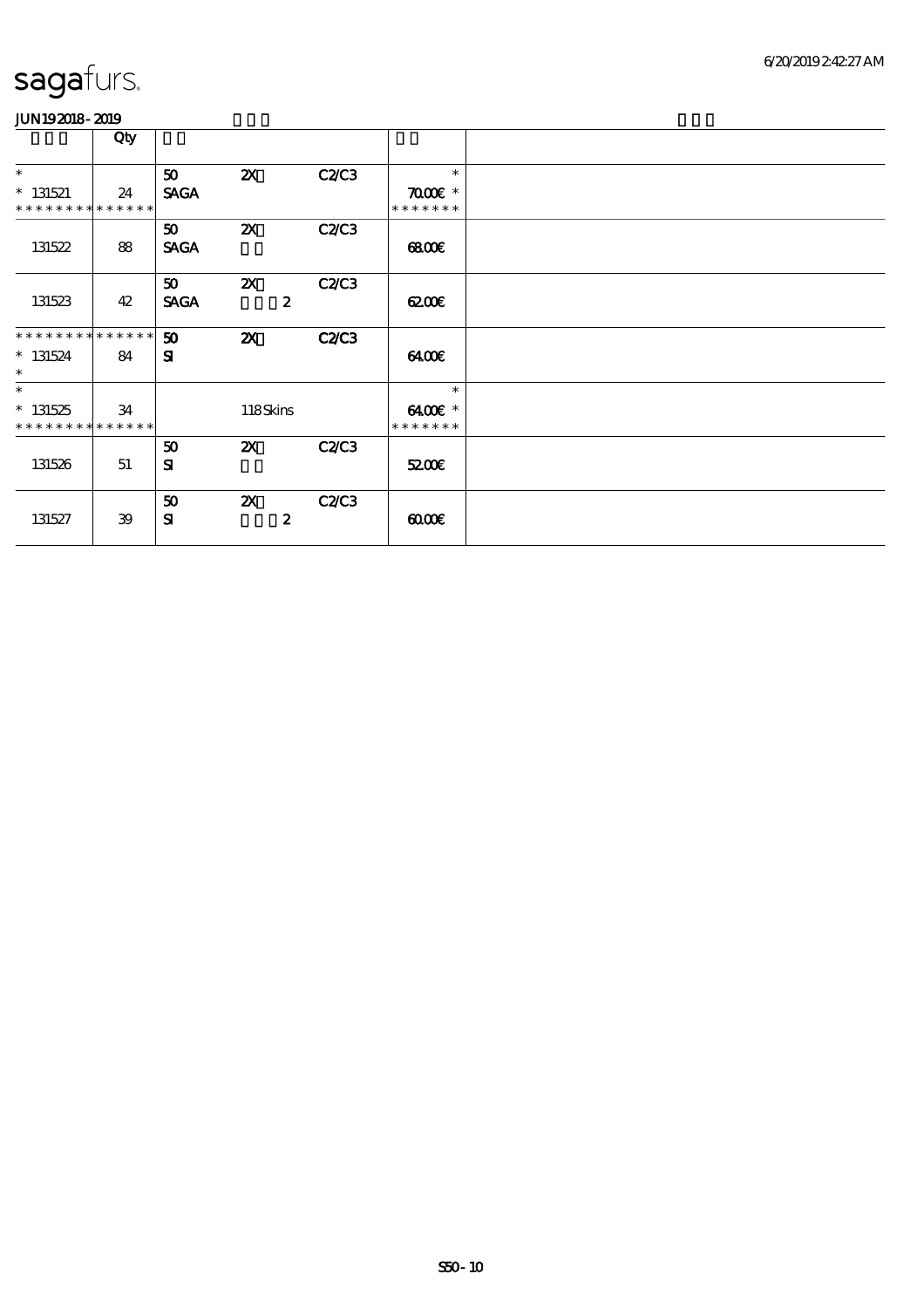|                                                                             | Qty                               |                                      |                           |              |                                       |  |
|-----------------------------------------------------------------------------|-----------------------------------|--------------------------------------|---------------------------|--------------|---------------------------------------|--|
|                                                                             |                                   | 40                                   |                           | C1/C2        |                                       |  |
| 131601                                                                      | 54                                | <b>SROY</b>                          |                           |              | 7800E                                 |  |
| 131602                                                                      | 73                                | 40<br><b>SROY</b>                    |                           | C1/C2        | 7600E                                 |  |
| 131603                                                                      | 48                                | 40<br><b>SROY</b>                    |                           | C1/C2        | 7400E                                 |  |
| * * * * * * * *                                                             | * * * * * *                       | 40                                   |                           | <b>C1/C2</b> |                                       |  |
| $* 131604$<br>$\ast$<br>$\overline{\ast}$                                   | 84                                | <b>SAGA</b>                          |                           |              | 7400E<br>$\ast$                       |  |
| $^\ast$ 131605<br>* * * * * * * *                                           | 43<br>* * * * * *                 |                                      | 127Skins                  |              | $7600$ $*$<br>* * * * * * *           |  |
| 131606                                                                      | 59                                | 40<br><b>SAGA</b>                    |                           | C1/C2        | 7800                                  |  |
| 131607                                                                      | $35\,$                            | 40<br><b>SROY</b>                    | $\boldsymbol{\mathsf{Z}}$ | C1/C2        | 7600                                  |  |
| * * * * * * * * * * * * * *                                                 |                                   | 40                                   | $\boldsymbol{\mathsf{z}}$ | C1/C2        |                                       |  |
| $^*$ 131608 $\,$<br>$\ast$<br>$\ast$                                        | 75                                | <b>SROY</b>                          |                           |              | 7600<br>$\ast$                        |  |
| $*131609$<br>* * * * * * * * * * * * * *                                    | 21                                |                                      | 96Skins                   |              | $7600$ $*$<br>* * * * * * *           |  |
| * * * * * * * *<br>$*131610$<br>$\ast$                                      | $* * * * * * *$<br>63             | 40<br><b>SROY</b>                    | $\boldsymbol{\mathsf{Z}}$ | <b>C1/C2</b> | 7600                                  |  |
| $\overline{\ast}$<br>$*$ 131611<br>* * * * * * * * <mark>* * * * * *</mark> | 23                                |                                      | 86Skins                   |              | $\ast$<br>$7600$ $*$<br>* * * * * * * |  |
| * * * * * * * *<br>$*$ 131612<br>$\ast$                                     | $* * * * * * *$<br>84             | $\boldsymbol{\omega}$<br><b>SAGA</b> | $\boldsymbol{\mathsf{X}}$ | C1/C2        | 7400E                                 |  |
| $*$<br>$*131613$<br>$\ast$                                                  | 77                                |                                      | $\boldsymbol{2}$          |              | $\ast$<br>7400E *                     |  |
| $\ast$<br>$* 131614$<br>* * * * * * * *                                     | 48<br>* * * * * *                 |                                      | 209Skins                  |              | $\ast$<br>$7600$ $*$<br>* * * * * * * |  |
| * * * * * * *<br>$*131615$<br>$\ast$                                        | * * * * * *  <br>84               | 40<br><b>SAGA</b>                    | $\boldsymbol{\mathsf{z}}$ | <b>C3C4</b>  | 7400E                                 |  |
| $\ast$<br>$* 131616$<br>* * * * * * * * * * * * * *                         | $\boldsymbol{\mathfrak{D}}$       |                                      | 114Skins                  |              | $\ast$<br>$7200E$ *<br>* * * * * * *  |  |
| * * * * * * *<br>$*131617$<br>$*$                                           | ******<br>84                      | 40<br><b>SAGA</b>                    | $\mathbf{x}$              | <b>C1/C2</b> | $\omega$                              |  |
| $\overline{\ast}$<br>$* 131618$<br>* * * * * * * * * * * * * * *            | 23                                |                                      | 107Skins                  |              | $\ast$<br>$7800$ $*$<br>* * * * * * * |  |
| * * * * * * * *<br>$*$ 131619<br>$\ast$                                     | * * * * * *<br>$\boldsymbol{\pi}$ | 40<br>Я                              | ZХ                        | C1/C2        | 7600                                  |  |
| $\ast$<br>$*131620$<br>* * * * * * * * * * * * * *                          | 24                                |                                      | 94Skins                   |              | $\ast$<br>$7600$ $*$<br>* * * * * * * |  |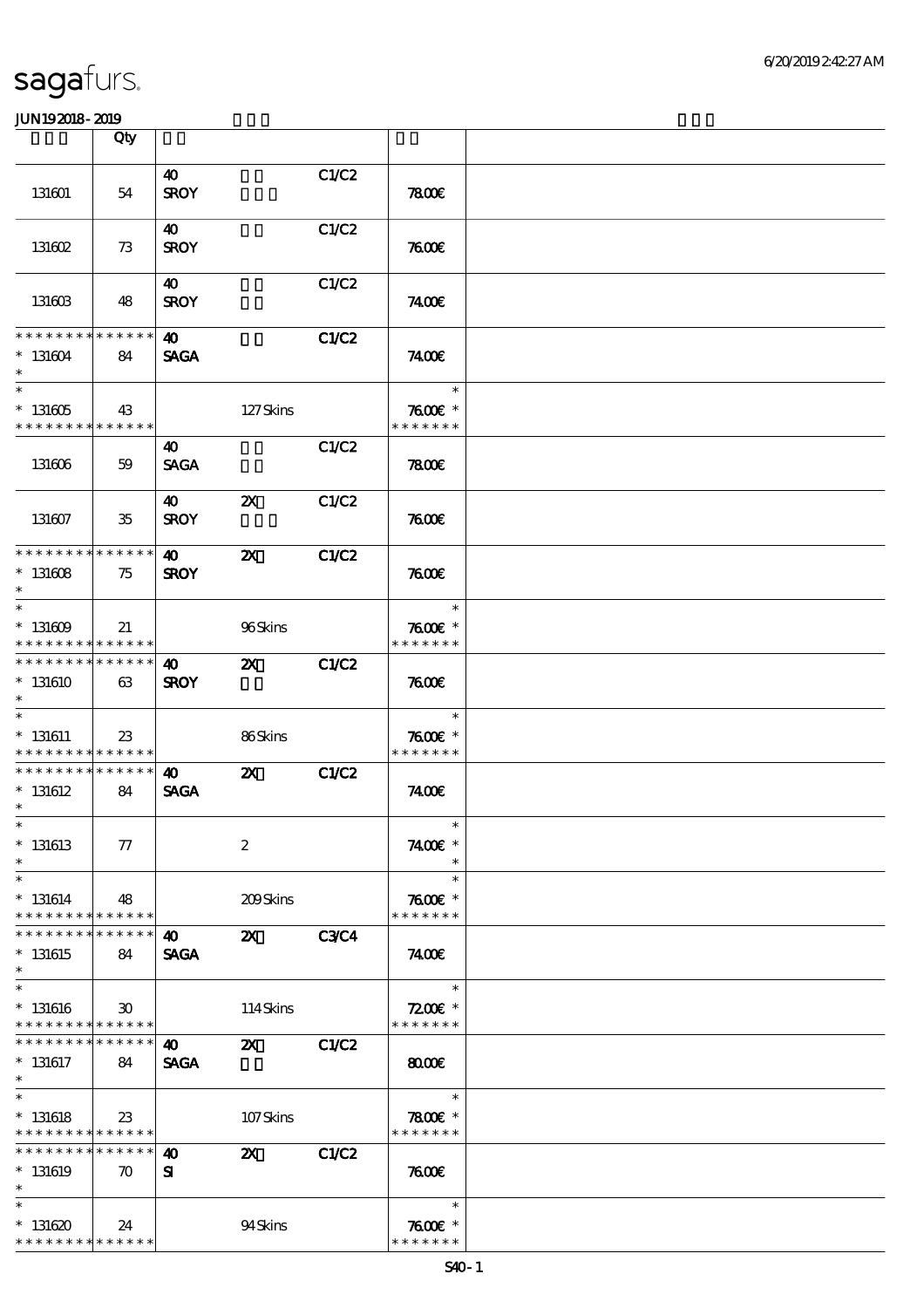|                                                                       | Qty                   |                                      |                                                                                                                                                                                                                                                                                                                                 |              |                                             |  |
|-----------------------------------------------------------------------|-----------------------|--------------------------------------|---------------------------------------------------------------------------------------------------------------------------------------------------------------------------------------------------------------------------------------------------------------------------------------------------------------------------------|--------------|---------------------------------------------|--|
| 131621                                                                | 57                    | $\boldsymbol{\omega}$<br>${\bf s}$   | $\boldsymbol{\mathsf{Z}}$                                                                                                                                                                                                                                                                                                       | <b>C3C4</b>  | 7200E                                       |  |
| 131622                                                                | 51                    | 40<br>${\bf s}$                      | $\boldsymbol{\mathsf{Z}}$                                                                                                                                                                                                                                                                                                       | C1/C2        | 7600                                        |  |
| * * * * * * * *<br>$*131623$<br>$\ast$                                | * * * * * *<br>77     | $\boldsymbol{\omega}$<br><b>SROY</b> | $\boldsymbol{\mathsf{X}}$                                                                                                                                                                                                                                                                                                       | <b>C1/C2</b> | 7600                                        |  |
| $\overline{\ast}$<br>$* 131624$<br>* * * * * * * * * * * * * *        | 34                    |                                      | 111 Skins                                                                                                                                                                                                                                                                                                                       |              | $\ast$<br>$7600$ $*$<br>* * * * * * *       |  |
| * * * * * * * * * * * * * *<br>$*131625$<br>$\ast$                    | 84                    | $\boldsymbol{\omega}$<br><b>SAGA</b> | $X$ $C1/C2$                                                                                                                                                                                                                                                                                                                     |              | 7400E                                       |  |
| $*$<br>$* 131626$<br>$\ast$                                           | $\tau$                |                                      | $\boldsymbol{2}$                                                                                                                                                                                                                                                                                                                |              | $\ast$<br>7400€ *<br>$\ast$                 |  |
| $\ast$<br>$* 131627$<br>$\ast$                                        | $\tau$                |                                      | 3                                                                                                                                                                                                                                                                                                                               |              | $\ast$<br>7400€ *<br>$\ast$                 |  |
| $\ast$<br>$* 131628$<br>* * * * * * * * * * * * * *                   | 65                    |                                      | 308Skins                                                                                                                                                                                                                                                                                                                        |              | $\ast$<br>7400 £*<br>* * * * * * *          |  |
| 131629                                                                | 67                    | 40<br><b>SAGA</b>                    | $\mathbf X$ and $\mathbf X$ and $\mathbf X$ and $\mathbf X$ and $\mathbf X$ and $\mathbf X$ and $\mathbf X$ and $\mathbf X$ and $\mathbf X$ and $\mathbf X$ and $\mathbf X$ and $\mathbf X$ and $\mathbf X$ and $\mathbf X$ and $\mathbf X$ and $\mathbf X$ and $\mathbf X$ and $\mathbf X$ and $\mathbf X$ and $\mathbf X$ and | <b>C3C4</b>  | 7200                                        |  |
| * * * * * * * * * * * * * *<br>$*131630$<br>$\ast$                    | 91                    | 40<br><b>SAGA</b>                    | $\mathbf{X}$                                                                                                                                                                                                                                                                                                                    | C1/C2        | $\pi$                                       |  |
| $\overline{\phantom{0}}$<br>$*$ 131631<br>* * * * * * * * * * * * * * | 45                    |                                      | 136Skins                                                                                                                                                                                                                                                                                                                        |              | $\ast$<br>$\pi$ and $*$<br>* * * * * * *    |  |
| * * * * * * * * * * * * * * *<br>$* 131632$<br>$*$                    | 91                    | $\boldsymbol{\omega}$<br>${\bf s}$   | $\mathbf X$                                                                                                                                                                                                                                                                                                                     | C1/C2        | 68000                                       |  |
| $*$<br>$* 131633$<br>$\ast$                                           | 84                    |                                      | $\boldsymbol{2}$                                                                                                                                                                                                                                                                                                                |              | $\ast$<br>$6800$ $*$                        |  |
| $\ast$<br>$* 131634$<br>$\ast$                                        | $\tau$                |                                      | 3                                                                                                                                                                                                                                                                                                                               |              | $\ast$<br>$6800$ $*$<br>$\ast$              |  |
| $\ast$<br>$*131635$<br>* * * * * * * * * * * * * *                    | $22\,$                |                                      | 274Skins                                                                                                                                                                                                                                                                                                                        |              | $\ast$<br>$6600\text{E}$ *<br>* * * * * * * |  |
| * * * * * * * *<br>$*131636$<br>$\ast$                                | * * * * * *<br>$\tau$ | 40<br>${\bf s}$                      | $\mathbf{x}$                                                                                                                                                                                                                                                                                                                    | <b>C3C4</b>  | 6600                                        |  |
| $\ast$<br>$* 131637$<br>* * * * * * * * * * * * * *                   | 21                    |                                      | 98Skins                                                                                                                                                                                                                                                                                                                         |              | $\ast$<br>$6600E$ *<br>* * * * * * *        |  |
| 131638                                                                | 58                    | $\boldsymbol{\omega}$<br>${\bf s}$   | $\mathbf{X}$                                                                                                                                                                                                                                                                                                                    | <b>C2/C3</b> | $\pi$                                       |  |
| 131639                                                                | 46                    | 40<br>п                              | $\boldsymbol{X}$                                                                                                                                                                                                                                                                                                                | C2/C3        | 5000E                                       |  |
| * * * * * * * *<br>$*131640$<br>$\ast$                                | * * * * * *<br>84     | 40<br><b>SAGA</b>                    |                                                                                                                                                                                                                                                                                                                                 | C1/C2        | 7200                                        |  |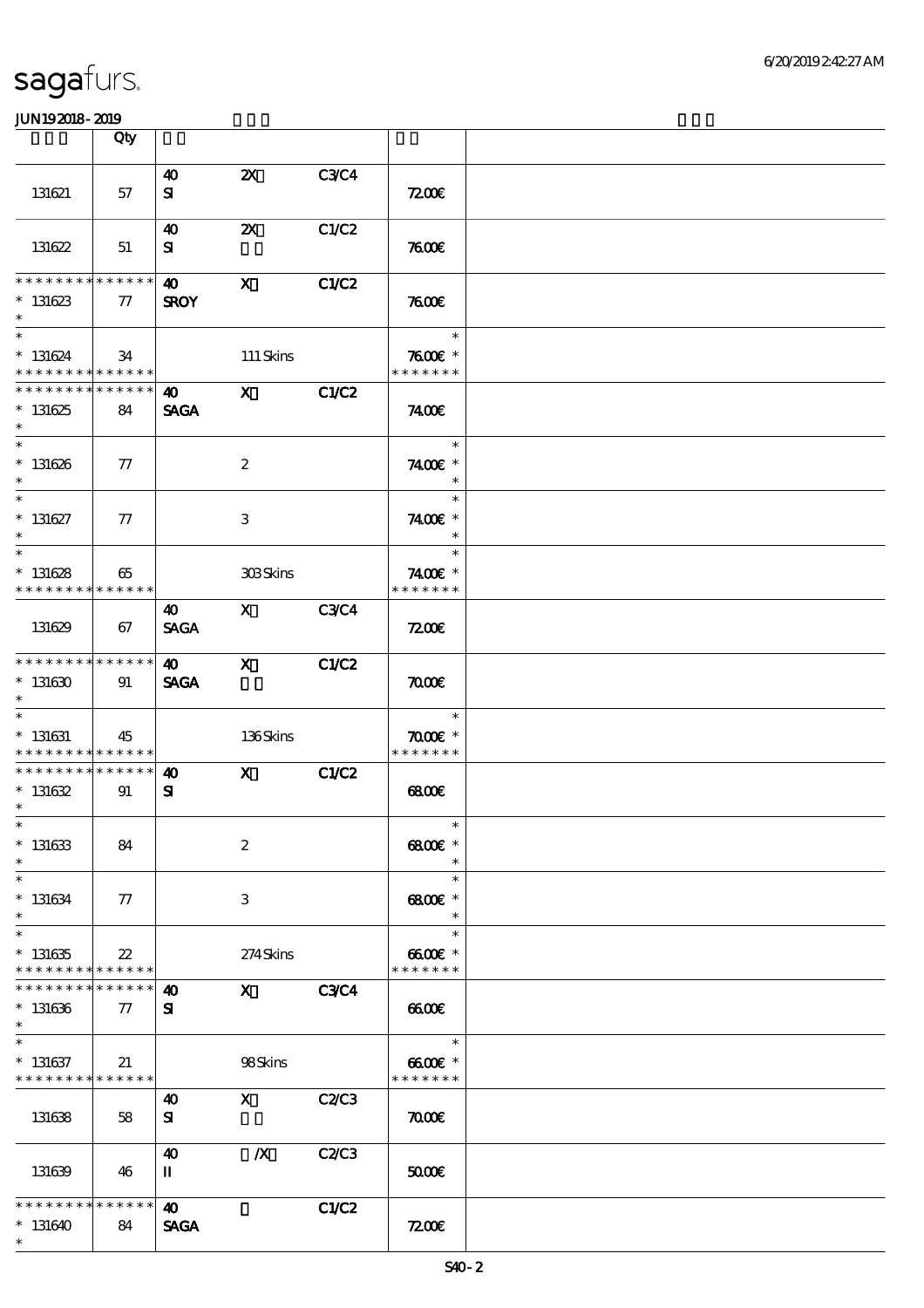|                                                                  | Qty                |                                      |                  |              |                                                        |  |
|------------------------------------------------------------------|--------------------|--------------------------------------|------------------|--------------|--------------------------------------------------------|--|
| $\ast$<br>$* 131641$<br>$\ast$                                   | 77                 | 40<br><b>SAGA</b>                    |                  | C1/C2        | $\ast$<br>$7200$ £ *<br>$\ast$                         |  |
| $\ast$<br>$*131642$<br>$\ast$                                    | 77                 |                                      | $\,3$            |              | $\ast$<br>$7200$ £ *<br>$\ast$                         |  |
| $\ast$<br>$* 131643$<br>* * * * * * * *                          | 71<br>* * * * * *  |                                      | <b>309Skins</b>  |              | $\ast$<br>$7200$ £ *<br>* * * * * * *                  |  |
| * * * * * * *<br>$* 131644$<br>$\ast$                            | * * * * * *<br>65  | 40<br><b>SAGA</b>                    |                  | <b>C3C4</b>  | $\pi$                                                  |  |
| $\overline{\ast}$<br>$*131645$<br>* * * * * * * * * * * * * *    | 28                 |                                      | 93Skins          |              | $\ast$<br>$\pi$ and $*$<br>* * * * * * *               |  |
| * * * * * * * *<br>$*131646$<br>$\ast$                           | * * * * * *<br>91  | $\boldsymbol{\omega}$<br><b>SAGA</b> |                  | <b>C1/C2</b> | $\pi$                                                  |  |
| $\overline{\phantom{0}}$<br>$* 131647$<br>* * * * * * * *        | 63<br>* * * * * *  |                                      | 154Skins         |              | $\ast$<br>$\pi$ $\alpha$ $\epsilon$ *<br>* * * * * * * |  |
| 131648                                                           | 59                 | 40<br><b>SAGA</b>                    |                  | C3C4         | 6600                                                   |  |
| * * * * * * * * * * * * * *<br>$* 131649$<br>$\ast$              | 91                 | $\boldsymbol{\omega}$<br>${\bf s}$   |                  | <b>C1/C2</b> | 6600                                                   |  |
| $\ast$<br>$*131650$<br>* * * * * * * * * * * * * *               | $50^{\circ}$       |                                      | 141 Skins        |              | $\ast$<br>6600€ *<br>* * * * * * *                     |  |
| 131651                                                           | 91                 | 40<br>${\bf s}$                      |                  | <b>C3C4</b>  | 640C                                                   |  |
| ******** <mark>******</mark><br>$* 131652$<br>$\ast$             | $\boldsymbol{\pi}$ | $\boldsymbol{\omega}$<br><b>SROY</b> | $\mathcal{L}$    | <b>C2/C3</b> | 7400E                                                  |  |
| $*$<br>$* 131653$<br>* * * * * * * *                             | 25<br>* * * * * *  |                                      | 95Skins          |              | $*$<br>7400€ *<br>* * * * * * *                        |  |
| 131654                                                           | 68                 | 40<br>${\bf s}$                      | $\mathcal{L}$    | C2C3         | 5800€                                                  |  |
| * * * * * * * *<br>$*131655$<br>$\ast$<br>$\overline{\ast}$      | * * * * * *<br>84  | $\boldsymbol{\omega}$<br><b>SAGA</b> |                  | C1/C2        | $\pi$                                                  |  |
| $* 131656$<br>$\ast$                                             | 77                 |                                      | $\boldsymbol{2}$ |              | $\ast$<br>$\pi$ $\infty$<br>$\ast$                     |  |
| $\ast$<br>$* 131657$<br>* * * * * * * * <mark>* * * * * *</mark> | 42                 |                                      | 203Skins         |              | $\ast$<br>$\pi$ and $*$<br>* * * * * * *               |  |
| 131658                                                           | 66                 | 40<br><b>SAGA</b>                    |                  | <b>C3C4</b>  | $\pi$                                                  |  |
| 131659                                                           | 95                 | 40<br><b>SAGA</b>                    |                  | C1/C2        | 6600                                                   |  |
| * * * * * * *<br>$* 131660$<br>$\ast$                            | * * * * * *<br>63  | 40<br><b>SAGA</b>                    | $\boldsymbol{z}$ | <b>C2/C3</b> | 68000                                                  |  |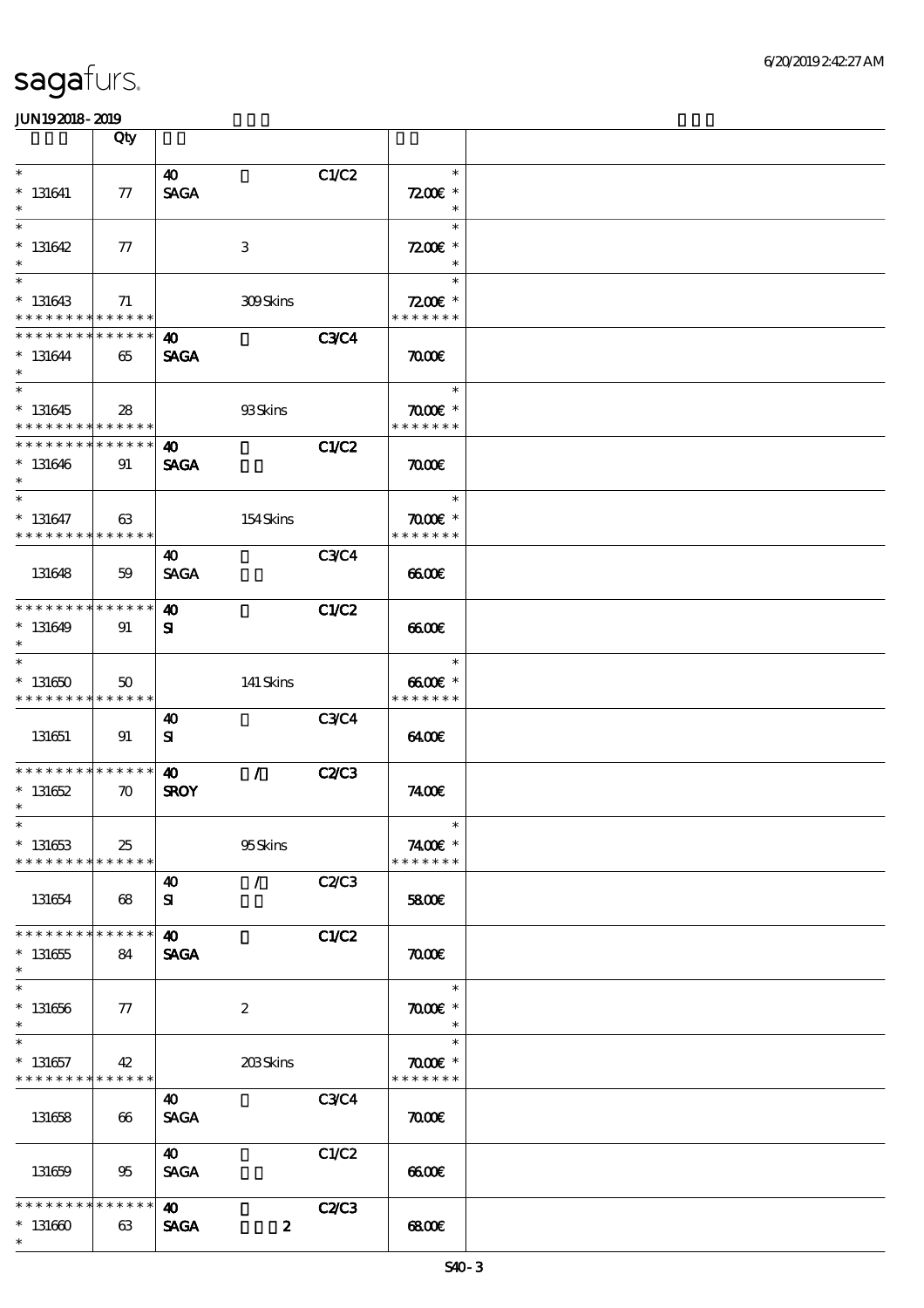|                                                                    | Qty                 |                                      |                                                                                                                                                                                                                                                                                                                                 |              |                                                                  |  |
|--------------------------------------------------------------------|---------------------|--------------------------------------|---------------------------------------------------------------------------------------------------------------------------------------------------------------------------------------------------------------------------------------------------------------------------------------------------------------------------------|--------------|------------------------------------------------------------------|--|
| $\ast$                                                             |                     | 40                                   |                                                                                                                                                                                                                                                                                                                                 | C2C3         | $\ast$                                                           |  |
| $* 131661$<br>* * * * * * * *                                      | 21<br>******        | <b>SAGA</b>                          | $\boldsymbol{z}$                                                                                                                                                                                                                                                                                                                |              | $6600$ $*$<br>* * * * * * *                                      |  |
| 131662                                                             | $\mathfrak{B}$      | 40<br>${\bf s}$                      |                                                                                                                                                                                                                                                                                                                                 | C1/C2        | 00000                                                            |  |
| 131663                                                             | 65                  | 40<br>${\bf s}$                      |                                                                                                                                                                                                                                                                                                                                 | <b>C3C4</b>  | 6200E                                                            |  |
| 131664                                                             | 48                  | 40<br>${\bf s}$                      | $\boldsymbol{z}$                                                                                                                                                                                                                                                                                                                | <b>C2/C3</b> | 50000                                                            |  |
| **************<br>$^*$ 131665<br>$\ast$                            | $\tau$              | $\boldsymbol{\omega}$<br><b>SROY</b> | $\mathbf{x}$                                                                                                                                                                                                                                                                                                                    | C1/C2        | 6800                                                             |  |
| $\ast$<br>$^\ast$ 131666<br>* * * * * * * * * * * * * * *          | 52                  |                                      | 129Skins                                                                                                                                                                                                                                                                                                                        |              | $\overline{\phantom{a}}$<br>$\ast$<br>$6600E$ *<br>* * * * * * * |  |
| * * * * * * * * * * * * * * *<br>$* 131667$<br>$\ast$              | $\boldsymbol{\pi}$  | 40<br><b>SROY</b>                    | $\mathbf X$ and $\mathbf X$ and $\mathbf X$ and $\mathbf X$ and $\mathbf X$ and $\mathbf X$ and $\mathbf X$ and $\mathbf X$ and $\mathbf X$ and $\mathbf X$ and $\mathbf X$ and $\mathbf X$ and $\mathbf X$ and $\mathbf X$ and $\mathbf X$ and $\mathbf X$ and $\mathbf X$ and $\mathbf X$ and $\mathbf X$ and $\mathbf X$ and | C1/C2        | 6200E                                                            |  |
| $\overline{\ast}$<br>$* 131668$<br>* * * * * * * * * * * * * * *   | $22\,$              |                                      | 92Skins                                                                                                                                                                                                                                                                                                                         |              | $\ast$<br>6200€ *<br>* * * * * * *                               |  |
| 131669                                                             | 53                  | 40<br><b>SROY</b>                    | $\mathbf{X}$ and $\mathbf{X}$<br>$\boldsymbol{z}$                                                                                                                                                                                                                                                                               | C2C3         | 6400                                                             |  |
| * * * * * * * * * * * * * * *<br>$*131670$<br>$\ast$               | 84                  | $\boldsymbol{40}$<br><b>SAGA</b>     | $\mathbf{x}$                                                                                                                                                                                                                                                                                                                    | C1/C2        | 6200E                                                            |  |
| $\overline{\ast}$<br>$*$ 131671<br>$\ast$                          | $\tau$              |                                      | $\boldsymbol{z}$                                                                                                                                                                                                                                                                                                                |              | $\ast$<br>$C^*$<br>$\ast$                                        |  |
| $\ast$<br>$* 131672$<br>$\ast$                                     | 77                  |                                      | $\ensuremath{\mathbf{3}}$                                                                                                                                                                                                                                                                                                       |              | $\ast$<br>6200€ *<br>$\ast$                                      |  |
| $*$<br>$* 131673$<br>$\ast$                                        | 77                  |                                      | $\bf{4}$                                                                                                                                                                                                                                                                                                                        |              | $\ast$<br>$C^*$                                                  |  |
| $\ast$<br>$*131674$<br>* * * * * * * *                             | 46<br>* * * * * *   |                                      | 361 Skins                                                                                                                                                                                                                                                                                                                       |              | $\ast$<br>$6200$ $*$<br>* * * * * * *                            |  |
| * * * * * * *<br>$*131675$<br>$\ast$                               | * * * * * *  <br>84 | 40<br><b>SAGA</b>                    | $\mathbf{x}$                                                                                                                                                                                                                                                                                                                    | <b>C3C4</b>  | 6200                                                             |  |
| $\ast$<br>$* 131676$<br>* * * * * * * * <mark>* * * * * * *</mark> | 63                  |                                      | 147Skins                                                                                                                                                                                                                                                                                                                        |              | $\ast$<br>$C^*$<br>* * * * * * *                                 |  |
| * * * * * * *<br>$* 131677$<br>$*$                                 | ******<br>91        | $\boldsymbol{\omega}$<br><b>SAGA</b> | $\mathbf x$                                                                                                                                                                                                                                                                                                                     | C1/C2        | 5600E                                                            |  |
| $\overline{\ast}$<br>$* 131678$<br>$\ast$                          | 84                  |                                      | $\boldsymbol{z}$                                                                                                                                                                                                                                                                                                                |              | $\ast$<br>5600€ *<br>$\ast$                                      |  |
| $\ast$<br>$*131679$<br>$\ast$                                      | 84                  |                                      | $\ensuremath{\mathbf{3}}$                                                                                                                                                                                                                                                                                                       |              | $\ast$<br>5600€ *<br>$\ast$                                      |  |
| $\ast$<br>$*131680$<br>* * * * * * * * * * * * * *                 | $\mathbf{32}$       |                                      | 291 Skins                                                                                                                                                                                                                                                                                                                       |              | $\ast$<br>5600€ *<br>* * * * * * *                               |  |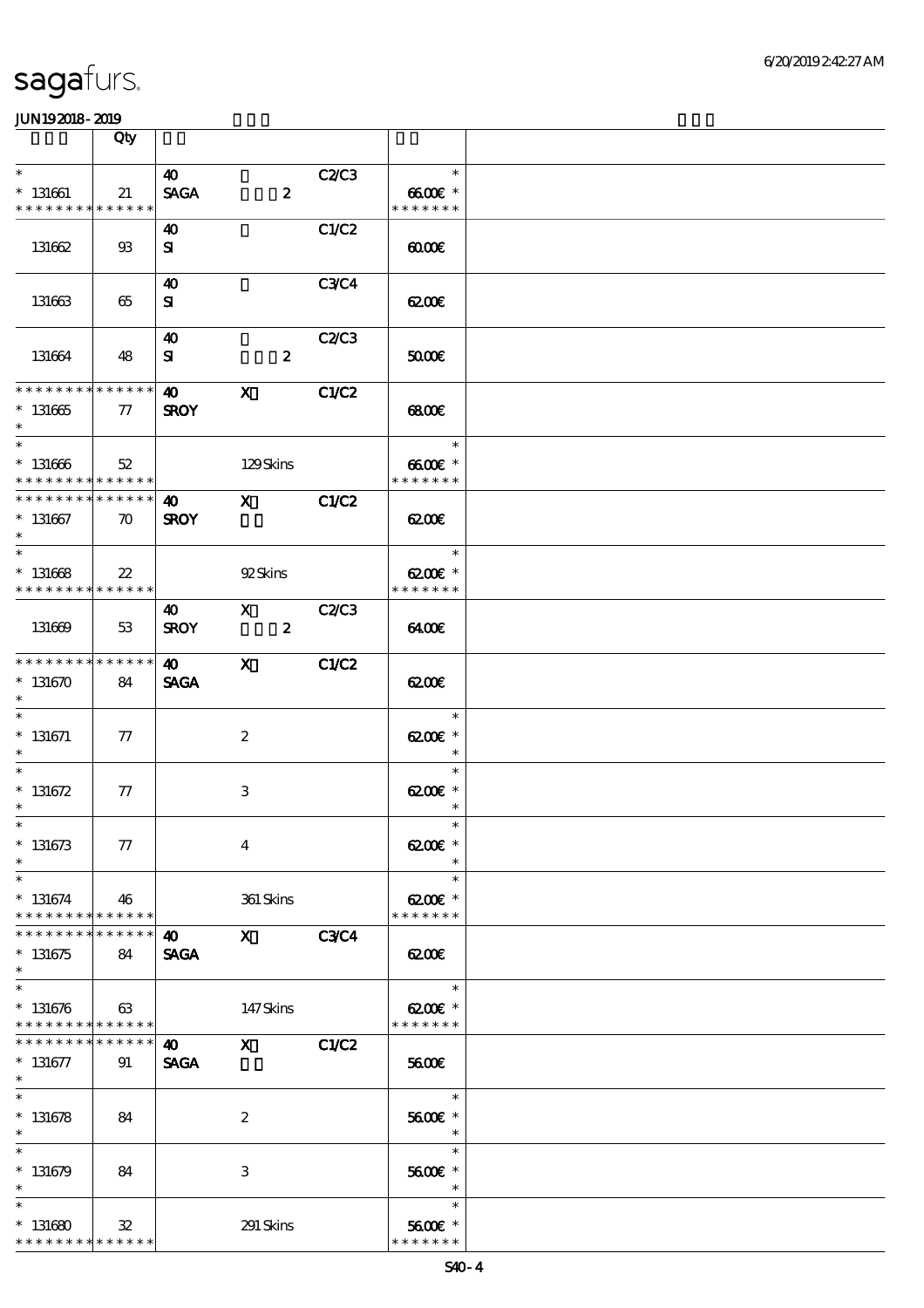|                                                                    | Qty                   |                                      |                                                                                                                                                                                                                                                                                                                                 |              |                                                |  |
|--------------------------------------------------------------------|-----------------------|--------------------------------------|---------------------------------------------------------------------------------------------------------------------------------------------------------------------------------------------------------------------------------------------------------------------------------------------------------------------------------|--------------|------------------------------------------------|--|
| * * * * * * * *<br>$* 131681$<br>$\ast$                            | ******<br>91          | $\boldsymbol{\omega}$<br><b>SAGA</b> | $\mathbf x$                                                                                                                                                                                                                                                                                                                     | <b>C3C4</b>  | 5600E                                          |  |
| $\ast$<br>$* 131682$<br>* * * * * * * * <mark>* * * * * * *</mark> | 26                    |                                      | 117Skins                                                                                                                                                                                                                                                                                                                        |              | $\ast$<br>5600€ *<br>* * * * * * *             |  |
| * * * * * * *<br>$* 131683$<br>$\ast$                              | * * * * * *<br>77     | $\bullet$ $\bullet$<br><b>SAGA</b>   | $\mathbf{x}$<br>$\boldsymbol{z}$                                                                                                                                                                                                                                                                                                | <b>C2/C3</b> | $\omega$                                       |  |
| $\overline{\ast}$<br>$* 131684$<br>* * * * * * * * * * * * * *     | 52                    |                                      | 129Skins                                                                                                                                                                                                                                                                                                                        |              | $\ast$<br>$\omega$ occase $*$<br>* * * * * * * |  |
| * * * * * * * * * * * * * *<br>$* 131685$<br>$\ast$                | 91                    | $\boldsymbol{\omega}$<br>${\bf s}$   | $\mathbf{x}$                                                                                                                                                                                                                                                                                                                    | C1/C2        | 5400E                                          |  |
| $\ast$<br>$* 131686$<br>$\ast$                                     | 84                    |                                      | $\boldsymbol{z}$                                                                                                                                                                                                                                                                                                                |              | $\ast$<br>5400€ *<br>$\ast$                    |  |
| $\ast$<br>$* 131687$<br>$\ast$                                     | $\tau$                |                                      | $\ensuremath{\mathbf{3}}$                                                                                                                                                                                                                                                                                                       |              | $\ast$<br>5400€ *<br>$\ast$                    |  |
| $\ast$<br>$* 131688$<br>* * * * * * * *                            | 28<br>* * * * * *     |                                      | 280Skins                                                                                                                                                                                                                                                                                                                        |              | $\ast$<br>5400€ *<br>* * * * * * *             |  |
| * * * * * * *<br>$* 131689$<br>$\ast$                              | * * * * * *<br>91     | 40<br>${\bf s}$                      | $\mathbf X$ and $\mathbf X$ and $\mathbf X$ and $\mathbf X$ and $\mathbf X$ and $\mathbf X$ and $\mathbf X$ and $\mathbf X$ and $\mathbf X$ and $\mathbf X$ and $\mathbf X$ and $\mathbf X$ and $\mathbf X$ and $\mathbf X$ and $\mathbf X$ and $\mathbf X$ and $\mathbf X$ and $\mathbf X$ and $\mathbf X$ and $\mathbf X$ and | <b>C3C4</b>  | 50000                                          |  |
| $\overline{\ast}$<br>$* 131600$<br>$\ast$                          | 84                    |                                      | $\boldsymbol{2}$                                                                                                                                                                                                                                                                                                                |              | $\ast$<br>$5000$ $*$<br>$\ast$                 |  |
| $\ast$<br>$* 131691$<br>* * * * * * * *                            | 35<br>* * * * * *     |                                      | 210Skins                                                                                                                                                                                                                                                                                                                        |              | $\ast$<br>$5000$ $*$<br>* * * * * * *          |  |
| * * * * * * * *<br>$* 131692$<br>$\ast$                            | $* * * * * * *$<br>98 | $\boldsymbol{\omega}$<br>${\bf s}$   | $\mathbf X$ and $\mathbf X$ and $\mathbf X$ and $\mathbf X$ and $\mathbf X$ and $\mathbf X$ and $\mathbf X$ and $\mathbf X$ and $\mathbf X$ and $\mathbf X$ and $\mathbf X$ and $\mathbf X$ and $\mathbf X$ and $\mathbf X$ and $\mathbf X$ and $\mathbf X$ and $\mathbf X$ and $\mathbf X$ and $\mathbf X$ and $\mathbf X$ and | C1/C2        | 4600E                                          |  |
| $*$<br>$* 13160B$<br>$\ast$                                        | 91                    |                                      | $\boldsymbol{2}$                                                                                                                                                                                                                                                                                                                |              | $\ast$<br>4600€ *                              |  |
| $\ast$<br>$* 131694$<br>* * * * * * * *                            | 68<br>* * * * * *     |                                      | 257Skins                                                                                                                                                                                                                                                                                                                        |              | $\ast$<br>4600€ *<br>* * * * * * *             |  |
| * * * * * * *<br>$* 131695$<br>$\ast$                              | * * * * * * <br>98    | 40<br>${\bf s}$                      | $\mathbf X$ and $\mathbf X$ and $\mathbf X$ and $\mathbf X$ and $\mathbf X$                                                                                                                                                                                                                                                     | <b>C3C4</b>  | 4200E                                          |  |
| $\ast$<br>$* 131696$<br>* * * * * * * * * * * * * *                | 85                    |                                      | 183Skins                                                                                                                                                                                                                                                                                                                        |              | $\ast$<br>4200€ *<br>* * * * * * *             |  |
| * * * * * * *<br>$* 131697$<br>$*$                                 | * * * * * *<br>84     | 40<br>${\bf s}$                      | $\boldsymbol{\mathrm{X}}$<br>$\boldsymbol{z}$                                                                                                                                                                                                                                                                                   | <b>C2/C3</b> | 49.00€                                         |  |
| $\ast$<br>$* 131698$<br>* * * * * * * * * * * * * *                | 31                    |                                      | 115Skins                                                                                                                                                                                                                                                                                                                        |              | $\ast$<br>4900€ *<br>* * * * * * *             |  |
| 131699                                                             | 62                    | 40<br><b>SROY</b>                    | $\boldsymbol{\mathsf{z}}$                                                                                                                                                                                                                                                                                                       | <b>C2/C3</b> | 6400                                           |  |
| * * * * * * * *<br>$*131700$<br>$\ast$                             | ******<br>84          | <b>40</b><br><b>SAGA</b>             | $\boldsymbol{\mathsf{z}}$                                                                                                                                                                                                                                                                                                       | <b>C1/C2</b> | 5400                                           |  |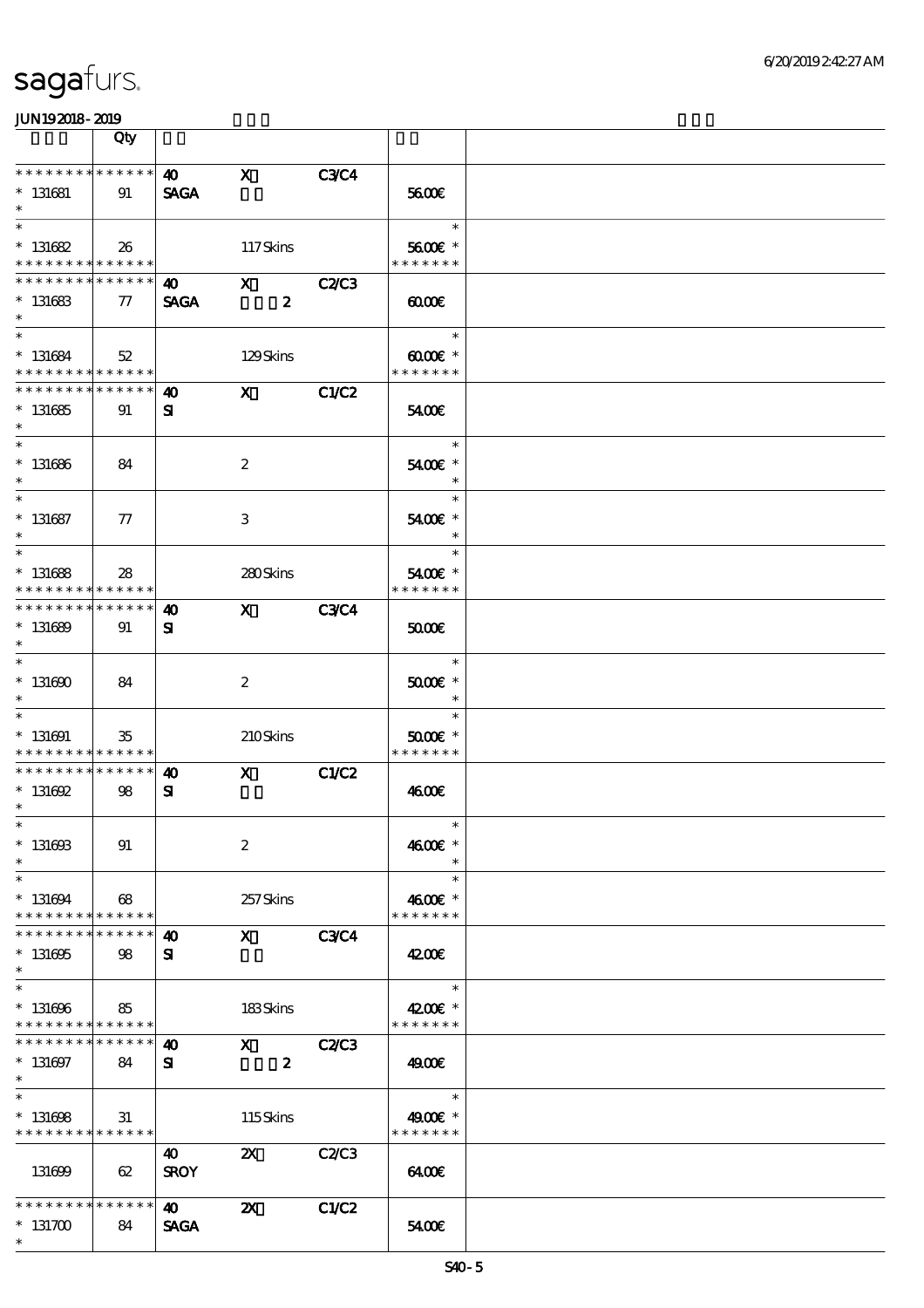|                                                     | Qty                   |                                      |                           |                          |                                    |  |
|-----------------------------------------------------|-----------------------|--------------------------------------|---------------------------|--------------------------|------------------------------------|--|
| $\ast$<br>$* 131701$<br>* * * * * * * * * * * * * * | 42                    | 40<br><b>SAGA</b>                    | $\boldsymbol{\mathsf{Z}}$ | C1/C2                    | $\ast$<br>5400€ *<br>* * * * * * * |  |
| 131702                                              | $90\,$                | 40<br><b>SAGA</b>                    | $\boldsymbol{\mathsf{z}}$ | C1/C2                    | 5400E                              |  |
| 131703                                              | $35\,$                | 40<br><b>SAGA</b>                    | $\boldsymbol{\mathsf{Z}}$ | C2C3<br>$\boldsymbol{z}$ | 44.00€                             |  |
| 131704                                              | $\boldsymbol{\omega}$ | $\boldsymbol{\omega}$<br>${\bf s}$   | $\boldsymbol{\mathsf{Z}}$ | C1/C2                    | 5000                               |  |
| 131705                                              | 47                    | 40<br>${\bf s}$                      | $\boldsymbol{\mathsf{Z}}$ | <b>C3C4</b>              | 5000                               |  |
| 131706                                              | 63                    | $\boldsymbol{\omega}$<br>${\bf s}$   | $\boldsymbol{\mathsf{z}}$ | C1/C2                    | 37.00E                             |  |
| 131707                                              | 51                    | $\boldsymbol{\omega}$<br><b>SAGA</b> | $\mathbf{x}$              | <b>C2/C3</b>             | 5000                               |  |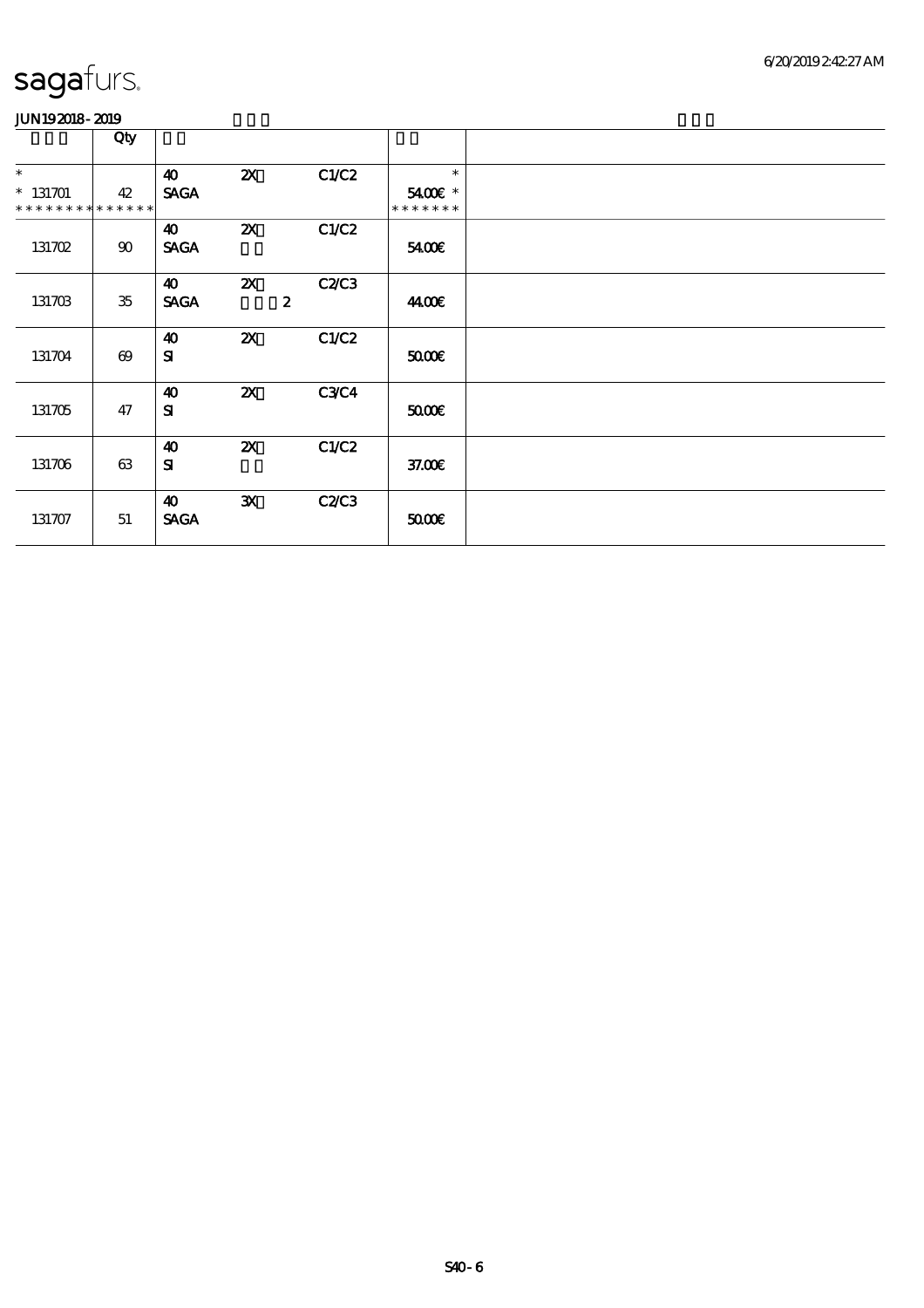|                                                                  | Qty                                  |                               |                           |                                                        |  |
|------------------------------------------------------------------|--------------------------------------|-------------------------------|---------------------------|--------------------------------------------------------|--|
| * * * * * * * * * * * * * *<br>$* 131761$<br>$\ast$              | 62                                   | $\boldsymbol{\omega}$<br>(SR) | X /2X C2/C3<br>MAT1       | 9800€                                                  |  |
| $\ast$<br>$* 131762$<br>$\ast$                                   | 56                                   |                               | $\boldsymbol{2}$          | $\ast$<br>9800€ *<br>$\ast$                            |  |
| $\ast$<br>$* 131763$<br>$\ast$                                   | 56                                   |                               | $\ensuremath{\mathbf{3}}$ | $\ast$<br>9800€ *<br>$\ast$                            |  |
| $\overline{\ast}$<br>$* 131764$<br>$\ast$                        | 56                                   |                               | $\boldsymbol{4}$          | $\ast$<br>9800€ *<br>$\ast$                            |  |
| $\overline{\phantom{0}}$<br>$* 131765$<br>$\ast$                 | 56                                   |                               | $\mathbf 5$               | an an<br>$\ast$<br>9800€ *<br>$\overline{\phantom{a}}$ |  |
| $*$<br>$* 131766$<br>$\ast$                                      | 56                                   |                               | 6                         | $\ast$<br>9800€ *<br>$\overline{\phantom{a}}$          |  |
| $\ast$<br>$* 131767$<br>$\ast$                                   | 56                                   |                               | $\tau$                    | $\ast$<br>9800€ *<br>$\ast$                            |  |
| $\overline{\phantom{0}}$<br>$* 131768$<br>$\ast$                 | 56                                   |                               | 8                         | $\ast$<br>9800€ *<br>$\ast$                            |  |
| $* 131769$<br>$\ast$                                             | 56                                   |                               | 9                         | $\ast$<br>9800€ *                                      |  |
| $\ast$<br>$* 131770$                                             | 56                                   |                               | 10                        | $\ast$<br>9800€ *<br>$\ast$                            |  |
| $\ast$<br>$* 131771$<br>$\ast$                                   | 56                                   |                               | $11\,$                    | $\ast$<br>9800€ *<br>$\ast$                            |  |
| $\ast$<br>$* 131772$<br>$\ast$                                   | 56                                   |                               | $12\,$                    | $\ast$<br>9800€ *<br>$\ast$                            |  |
| $*$<br>$* 131773$<br>$\ast$                                      | 56                                   |                               | 13                        | $\ast$<br>9800€ *<br>$\ast$                            |  |
| $\ast$<br>$* 131774$<br>* * * * * * * * <mark>* * * * * *</mark> | 58                                   |                               | 792Skins                  | $\ast$<br>9600€ *<br>* * * * * * *                     |  |
| * * * * * * *<br>$* 131775$<br>$\ast$                            | * * * * * *<br>$\boldsymbol{\omega}$ | $\boldsymbol{\omega}$<br>(S)  | $X$ / $ZX$ C2/C3<br>MAT1  | 9400                                                   |  |
| $\ast$<br>$* 131776$<br>$\ast$                                   | 63                                   |                               | $\boldsymbol{z}$          | $\ast$<br>$9200$ $*$<br>$\ast$                         |  |
| $* 131777$<br>$\ast$                                             | 63                                   |                               | $\ensuremath{\mathbf{3}}$ | $\ast$<br>$9200$ *<br>$\rightarrow$ $\rightarrow$      |  |
| $\ast$<br>$* 131778$<br>$\ast$                                   | 63                                   |                               | $\overline{\mathbf{4}}$   | $\ast$<br>$9200$ $*$<br>$\ast$                         |  |
| $\ast$<br>$* 131779$<br>$\ast$                                   | 63                                   |                               | $\bf 5$                   | $\ast$<br>$9200$ $*$<br>$\ast$                         |  |
| $\ast$<br>$* 131780$<br>$\ast$                                   | 63                                   |                               | 6                         | $\ast$<br>$9200$ *<br>$\ast$                           |  |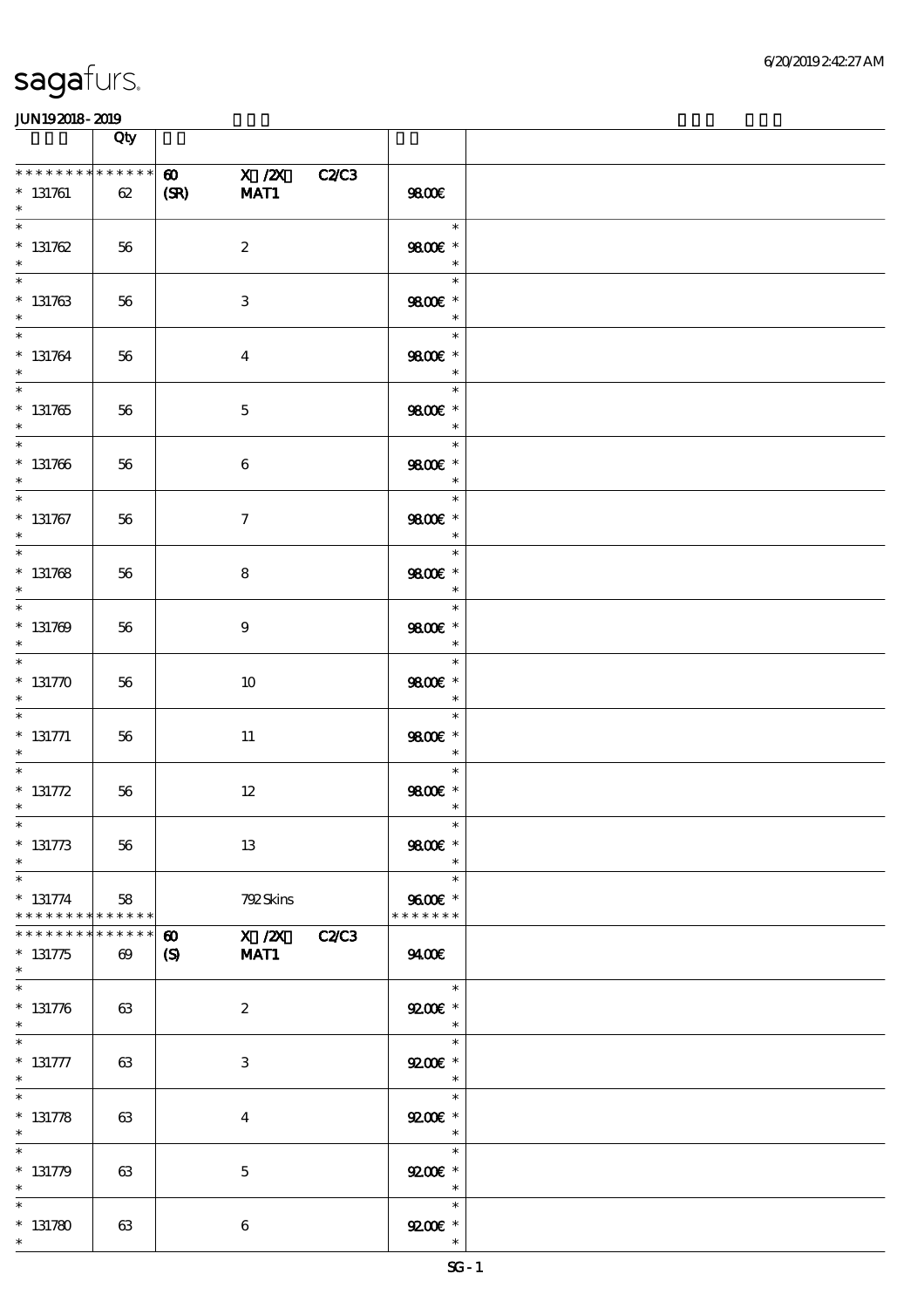|                                                     | Qty                |                                                                                |                                                                                       |  |
|-----------------------------------------------------|--------------------|--------------------------------------------------------------------------------|---------------------------------------------------------------------------------------|--|
| $\ast$<br>$* 131781$<br>$\ast$                      | 63                 | $X$ / $ZX$<br><b>C2C3</b><br>$\boldsymbol{\omega}$<br>$\boldsymbol{S}$<br>MAT1 | $\ast$<br>$Q200E$ *<br>$\ast$                                                         |  |
| $\ast$<br>$* 131782$<br>$\ast$                      | 63                 | $\bf8$                                                                         | $\ast$<br>$9200$<br>$\ast$                                                            |  |
| $\frac{1}{1}$<br>$* 131783$<br>$\ast$               | 63                 | $\boldsymbol{9}$                                                               | $\ast$<br>$9200$ $*$<br>$\ast$                                                        |  |
| $* 131784$<br>$\ast$                                | 63                 | 10                                                                             | Tarihin I<br>$\ast$<br>$\mathbf{Q}\mathbf{C}\mathbf{C}$ *<br>$\ast$                   |  |
| $\overline{\phantom{0}}$<br>$* 131785$<br>$\ast$    | 63                 | 11                                                                             | $\ast$<br>$\mathbf{Q} \mathbf{Q} \mathbf{Q} \mathbf{E}$ *<br>$\ast$                   |  |
| $\overline{\ast}$<br>$* 131786$<br>$\ast$           | 63                 | $12\,$                                                                         | $\ast$<br>$\mathbf{Q} \mathbf{Q} \mathbf{Q} \mathbf{E}$ *<br>$\overline{\phantom{a}}$ |  |
| $\overline{\phantom{0}}$<br>$* 131787$<br>$\ast$    | 63                 | 13                                                                             | $\ast$<br>$9200$ *<br>$\ast$                                                          |  |
| $\overline{\phantom{0}}$<br>$* 131788$<br>$\ast$    | 63                 | 14                                                                             | $\ast$<br>$9200$ *<br>$\overline{\phantom{a}}$                                        |  |
| $\overline{\phantom{0}}$<br>$* 131789$<br>$\ast$    | 63                 | 15                                                                             | $\ast$<br>$\mathbf{Q}\mathbf{C}\mathbf{C}$ *<br>$\ast$                                |  |
| $\overline{\phantom{0}}$<br>$*131790$<br>$\ast$     | 63                 | 16                                                                             | $\ast$<br>$\mathbf{Q}\mathbf{C}\mathbf{C}$ *<br>$\ast$                                |  |
| $\overline{\phantom{0}}$<br>$* 131791$<br>$\ast$    | 63                 | 17                                                                             | $\ast$<br>$9200E$ $^{\ast}$<br>$\overline{\phantom{a}}$                               |  |
| $\overline{\ast}$<br>$* 131792$<br>$*$              | $63\,$             | $18\,$                                                                         | $\ast$<br>$\mathbf{Q} \mathbf{Q} \mathbf{Q} \mathbf{E}$ *<br>$\ast$                   |  |
| $*$ $*$<br>$* 131793$<br>$\ast$                     | 63                 | 19                                                                             | $\ast$<br>$9200$ $*$<br>$\ast$                                                        |  |
| $\ast$<br>$* 131794$<br>$\ast$                      | 63                 | $\boldsymbol{\boldsymbol{\lambda}}$                                            | $\ast$<br>$9200$ $*$<br>$\ast$                                                        |  |
| $\ast$<br>$* 131795$<br>$\ast$                      | 46                 | 21                                                                             | $\ast$<br>$Q200E$ *<br>$\ast$                                                         |  |
| $\ast$<br>$* 131796$<br>* * * * * * * * * * * * * * | 21                 | 1333Skins                                                                      | $\ast$<br>$9200$ *<br>* * * * * * *                                                   |  |
| * * * * * * *<br>$* 131797$<br>$*$                  | * * * * * *<br>76  | X / ZX C2/C3<br>$\boldsymbol{\omega}$<br>MAT1<br>$\mathbf{C}$                  | <b>8800€</b>                                                                          |  |
| $\ast$<br>$* 131798$<br>$\ast$                      | $\boldsymbol{\pi}$ | $\boldsymbol{2}$                                                               | $\ast$<br>8600€ *<br>$\ast$                                                           |  |
| $\ast$<br>$* 131799$<br>$\ast$                      | $\boldsymbol{\pi}$ | $\,3$                                                                          | $\ast$<br>8600€ *<br>$\ast$                                                           |  |
| $\ast$<br>$^*$ 131800 $\,$<br>$\ast$                | $\boldsymbol{\pi}$ | $\boldsymbol{4}$                                                               | $\ast$<br>8600€ *<br>$\ast$                                                           |  |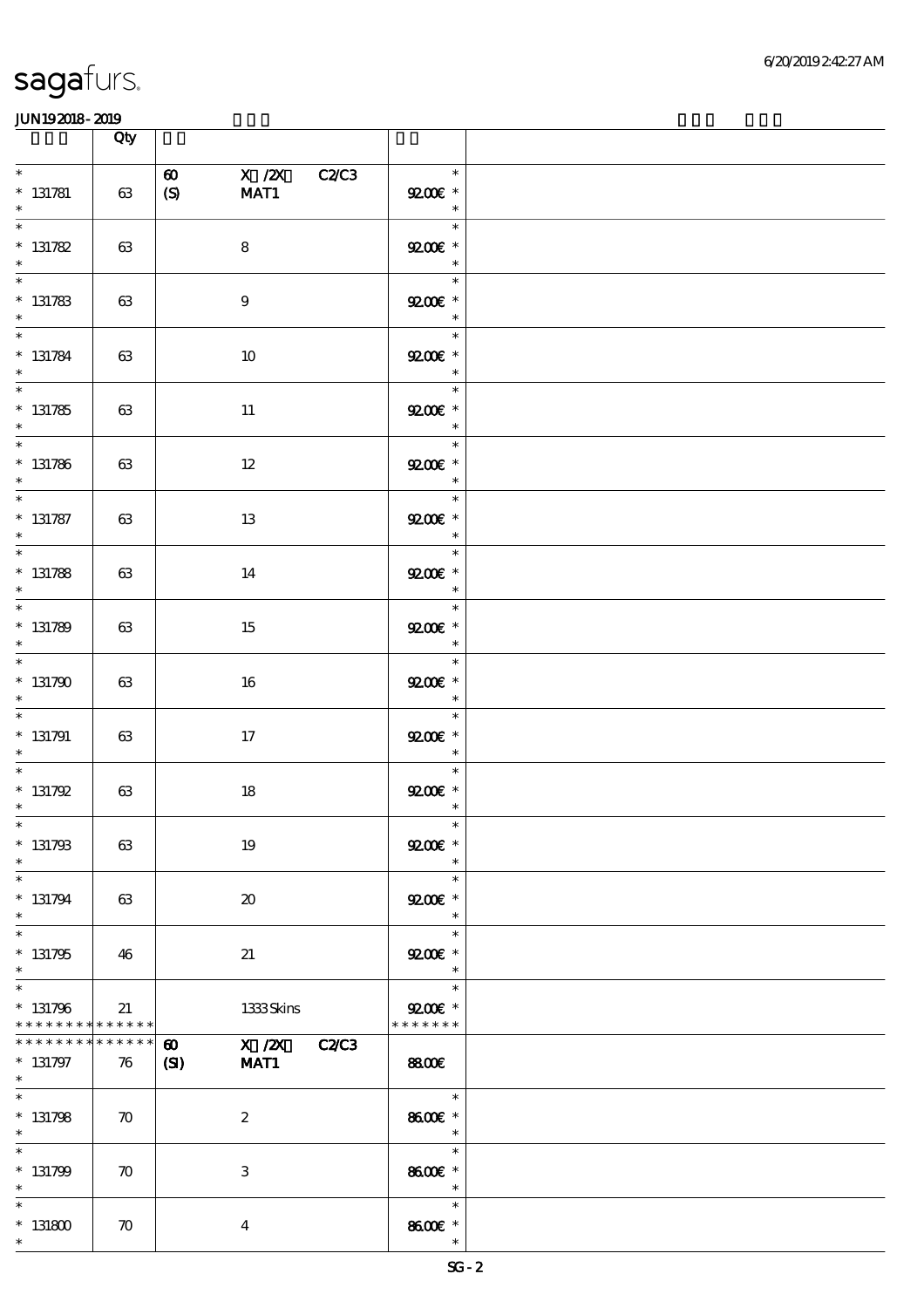|                                                       | Qty                                  |                                                     |                                                                                                                                                                                                                                                                                                                                                                                              |              |                                                         |  |
|-------------------------------------------------------|--------------------------------------|-----------------------------------------------------|----------------------------------------------------------------------------------------------------------------------------------------------------------------------------------------------------------------------------------------------------------------------------------------------------------------------------------------------------------------------------------------------|--------------|---------------------------------------------------------|--|
| $\ast$<br>$*$ 131801<br>$\ast$                        | $\boldsymbol{\pi}$                   | $\boldsymbol{\omega}$<br>(SI)                       | X / ZX<br>MAT1                                                                                                                                                                                                                                                                                                                                                                               | C2C3         | $\ast$<br>8600€ *<br>$\ast$                             |  |
| $\ast$<br>$*$ 131802<br>$\ast$                        | $\boldsymbol{\pi}$                   |                                                     | 6                                                                                                                                                                                                                                                                                                                                                                                            |              | $\ast$<br>8600€ *<br>$\ast$                             |  |
| $\ast$<br>$*$ 131803<br>$\ast$                        | $\boldsymbol{\pi}$                   |                                                     | $\tau$                                                                                                                                                                                                                                                                                                                                                                                       |              | $\ast$<br>8600€ *<br>$\ast$                             |  |
| $\ast$<br>$* 131804$<br>* * * * * * * * * * * * * *   | 36                                   |                                                     | 532Skins                                                                                                                                                                                                                                                                                                                                                                                     |              | $\ast$<br>8600€ *<br>* * * * * * *                      |  |
| ******** <mark>*******</mark><br>$* 131805$<br>$\ast$ | 62                                   | $\boldsymbol{\omega}$<br>(SR)                       | $\overline{C}$ $\overline{C}$ $\overline{C}$ $\overline{C}$ $\overline{C}$ $\overline{C}$ $\overline{C}$ $\overline{C}$ $\overline{C}$ $\overline{C}$ $\overline{C}$ $\overline{C}$ $\overline{C}$ $\overline{C}$ $\overline{C}$ $\overline{C}$ $\overline{C}$ $\overline{C}$ $\overline{C}$ $\overline{C}$ $\overline{C}$ $\overline{C}$ $\overline{C}$ $\overline{C}$ $\overline{$<br>MAT1 |              | 9200                                                    |  |
| $\ast$<br>$^\ast$ 131806<br>$\ast$                    | 56                                   |                                                     | $\boldsymbol{2}$                                                                                                                                                                                                                                                                                                                                                                             |              | $\overline{\phantom{a}}$<br>$\ast$<br>9400€ *<br>$\ast$ |  |
| $\ast$<br>$*$ 131807<br>$\ast$                        | 56                                   |                                                     | 3                                                                                                                                                                                                                                                                                                                                                                                            |              | $\ast$<br>9400€ *<br>$\ast$                             |  |
| $\ast$<br>$*$ 131808<br>$\ast$                        | 56                                   |                                                     | $\overline{4}$                                                                                                                                                                                                                                                                                                                                                                               |              | $\ast$<br>9400€ *<br>$\ast$                             |  |
| $\ast$<br>$*$ 131809<br>$\ast$                        | 56                                   |                                                     | $\mathbf{5}$                                                                                                                                                                                                                                                                                                                                                                                 |              | $\ast$<br>9400€ *<br>$\ast$                             |  |
| $\ast$<br>$*131810$<br>* * * * * * * * * * * * * *    | 53                                   |                                                     | 339Skins                                                                                                                                                                                                                                                                                                                                                                                     |              | $\ast$<br>9400€ *<br>* * * * * * *                      |  |
| * * * * * * * *<br>$* 131811$<br>$\ast$               | * * * * * *<br>$\boldsymbol{\omega}$ | $\boldsymbol{\omega}$<br>$\boldsymbol{\mathcal{S}}$ | $\overline{1}$<br>MAT1                                                                                                                                                                                                                                                                                                                                                                       | <b>C2/C3</b> | 9200                                                    |  |
| $\ast$<br>$*$ 131812<br>$\ast$                        | 63                                   |                                                     | $\boldsymbol{2}$                                                                                                                                                                                                                                                                                                                                                                             |              | $\ast$<br>$9000$ $^{\circ}$<br>$\ast$                   |  |
| $*$<br>$*$ 131813<br>$\ast$                           | 63                                   |                                                     | $\,3$                                                                                                                                                                                                                                                                                                                                                                                        |              | $\ast$<br>$9000$ $*$<br>$\ast$                          |  |
| $\ast$<br>$* 131814$<br>$\ast$                        | 63                                   |                                                     | $\overline{4}$                                                                                                                                                                                                                                                                                                                                                                               |              | $\ast$<br>$90005$ *<br>$\ast$                           |  |
| $\ast$<br>$* 131815$<br>$\ast$                        | 63                                   |                                                     | $\mathbf{5}$                                                                                                                                                                                                                                                                                                                                                                                 |              | $\ast$<br>$9000$ $*$<br>$\ast$                          |  |
| $\ast$<br>$*$ 131816<br>$\ast$                        | 63                                   |                                                     | 6                                                                                                                                                                                                                                                                                                                                                                                            |              | $\ast$<br>$9000$ $*$<br>$\ast$                          |  |
| $*$ 131817<br>$\ast$                                  | 63                                   |                                                     | $\tau$                                                                                                                                                                                                                                                                                                                                                                                       |              | $\ast$<br>$90005$ *<br>$\ast$                           |  |
| $\ast$<br>$*$ 131818<br>$\ast$                        | 63                                   |                                                     | $\bf8$                                                                                                                                                                                                                                                                                                                                                                                       |              | $\ast$<br>$9000$ $*$<br>$\ast$                          |  |
| $\ast$<br>$*$ 131819<br>$\ast$                        | 52                                   |                                                     | $\boldsymbol{9}$                                                                                                                                                                                                                                                                                                                                                                             |              | $\ast$<br>$9000$ $*$<br>$\ast$                          |  |
| $\ast$<br>$* 131820$<br>* * * * * * * * * * * * * *   | 21                                   |                                                     | 583Skins                                                                                                                                                                                                                                                                                                                                                                                     |              | $\ast$<br>$9000 \text{E}$ *<br>* * * * * * *            |  |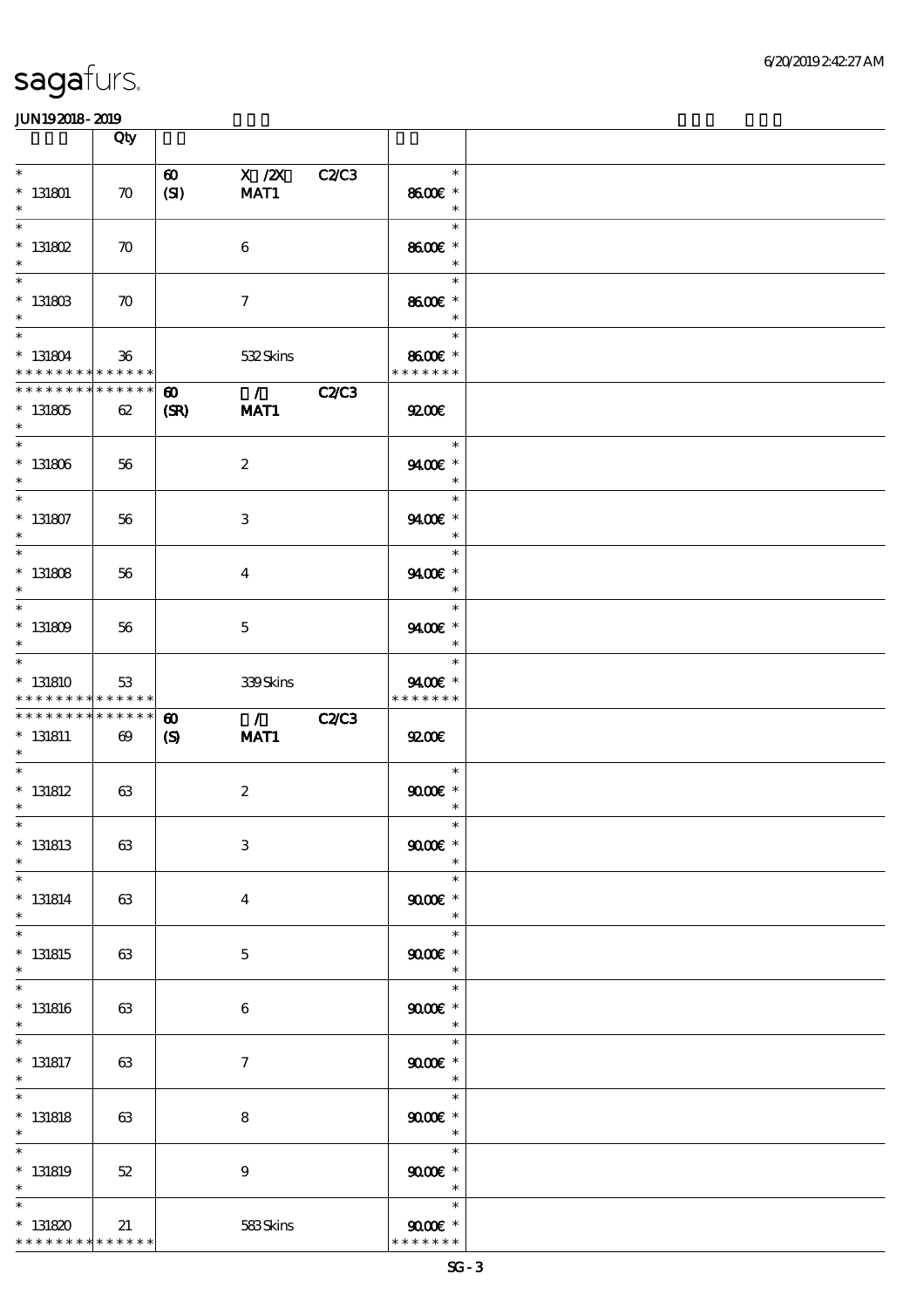|                                                                                    | Qty                               |                                       |                       |              |                                       |  |
|------------------------------------------------------------------------------------|-----------------------------------|---------------------------------------|-----------------------|--------------|---------------------------------------|--|
| * * * * * * * * * * * * * *<br>$*$ 131821<br>$\ast$                                | 76                                | $\boldsymbol{\omega}$<br>(S)          | $\mathcal{L}$<br>MAT1 | C2C3         | 8200€                                 |  |
| $\ast$<br>$* 131822$<br>$\ast$                                                     | $\boldsymbol{\pi}$                |                                       | $\boldsymbol{2}$      |              | $\ast$<br>82006 *<br>$\ast$           |  |
| $\ast$<br>$*131823$<br>$\ast$                                                      | $\boldsymbol{\pi}$                |                                       | 3                     |              | $\ast$<br>8200€ *<br>$\ast$           |  |
| $\ast$<br>$* 131824$<br>$\ast$                                                     | $\boldsymbol{\pi}$                |                                       | $\boldsymbol{4}$      |              | $\ast$<br>8200€ *<br>$\ast$           |  |
| $\overline{\phantom{0}}$<br>$* 131825$<br>* * * * * * * * * * * * * *              | 38                                |                                       | 324Skins              |              | $\ast$<br>8200€ *<br>* * * * * * *    |  |
| **************<br>$* 131826$<br>$*$                                                | 62                                | $\boldsymbol{\omega}$<br>(SR)         | X / C2C3<br>MAT1      |              | 9000                                  |  |
| $\ast$<br>$* 131827$<br>$\ast$                                                     | 56                                |                                       | $\boldsymbol{2}$      |              | $\ast$<br>$9000$ $*$<br>$\ast$        |  |
| $\overline{\ast}$<br>$* 131828$<br>* * * * * * * * <mark>* * * * * * *</mark>      | 58                                |                                       | 176Skins              |              | $\ast$<br>$9000$ $*$<br>* * * * * * * |  |
| * * * * * * * * * * * * * * *<br>$*131829$<br>$\ast$                               | $\boldsymbol{\omega}$             | $\boldsymbol{\omega}$<br>$\mathbf{S}$ | X / C2C3<br>MAT1      |              | 8400                                  |  |
| $\ast$<br>$^\ast$ 131830<br>$\ast$                                                 | 63                                |                                       | $\boldsymbol{2}$      |              | $\ast$<br>8600€ *<br>$\ast$           |  |
| $\ast$<br>$*$ 131831<br>$\ast$                                                     | 63                                |                                       | 3                     |              | $\ast$<br>8600€ *<br>$\ast$           |  |
| $\ast$<br>$* 131832$<br>$\ast$                                                     | 63                                |                                       | $\boldsymbol{4}$      |              | $\ast$<br>8600€ *<br>$\ast$           |  |
| $*$<br>$* 131833$<br>$\ast$                                                        | 63                                |                                       | $\mathbf 5$           |              | $\ast$<br>8600€ *                     |  |
| $\ast$<br>$* 131834$<br>* * * * * * * * <mark>* * * * * *</mark>                   | 56                                |                                       | 377Skins              |              | $\ast$<br>8600€ *<br>* * * * * * *    |  |
| * * * * * * *<br>$* 131835$<br>$\ast$                                              | * * * * * *<br>76                 | $\boldsymbol{\omega}$<br>$\mathbf{C}$ | X / C2C3<br>MAT1      |              | 7200                                  |  |
| $\ast$<br>$* 131836$<br>$\ast$                                                     | $\boldsymbol{\pi}$                |                                       | $\boldsymbol{2}$      |              | $\ast$<br>7400€ *<br>$\ast$           |  |
| $\overline{\phantom{a}}$<br>$*$ 131837<br>* * * * * * * * <mark>* * * * * *</mark> | 38                                |                                       | $184$ Skins           |              | $\ast$<br>$7200$ £ *<br>* * * * * * * |  |
| * * * * * * * *<br>$* 131838$<br>$\ast$                                            | * * * * * *<br>$\boldsymbol{\pi}$ | 50<br>(SR)                            | $X$ / $ZX$<br>MAT1    | <b>C2/C3</b> | $\omega$                              |  |
| $\ast$<br>$* 131839$<br>$\ast$                                                     | 63                                |                                       | $\boldsymbol{2}$      |              | $\ast$<br>$9000$ $*$<br>$\ast$        |  |
| $\ast$<br>$*131840$<br>$\ast$                                                      | 63                                |                                       | $\,3$                 |              | $\ast$<br>$9000$ $*$<br>$\ast$        |  |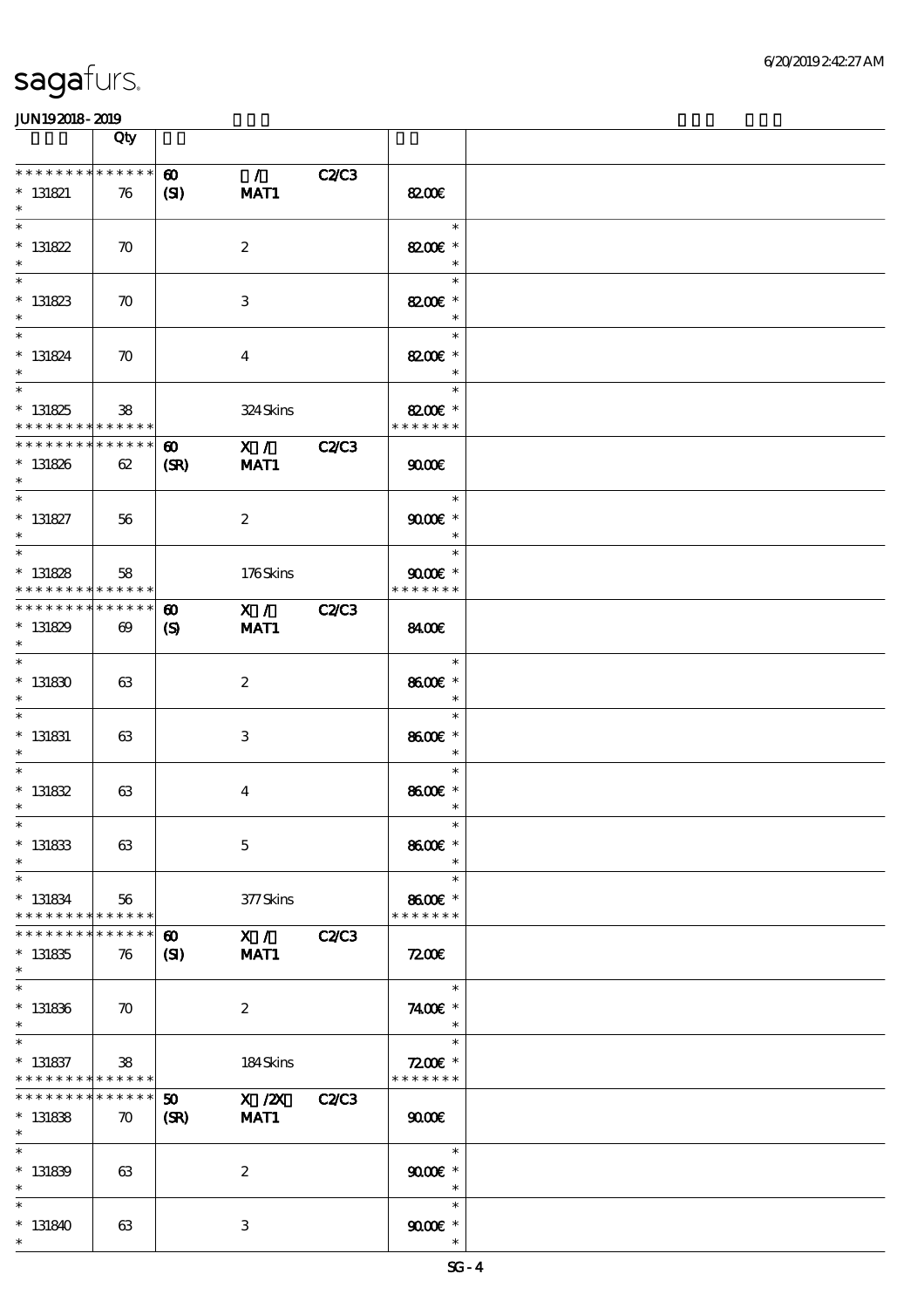|                                                                               | Qty                          |                                    |                            |              |                                          |  |
|-------------------------------------------------------------------------------|------------------------------|------------------------------------|----------------------------|--------------|------------------------------------------|--|
| $\ast$<br>$*$ 131841<br>$\ast$                                                | 49                           | 50 <sub>1</sub><br>(SR)            | $X$ / $ZX$<br>MAT1         | <b>C2/C3</b> | $\ast$<br>$9000$ $*$<br>$\ast$           |  |
| $\ast$<br>$* 131842$<br>* * * * * * * * <mark>* * * * * *</mark>              | 23                           |                                    | 268Skins                   |              | $\ast$<br>$9000$ $*$<br>* * * * * * *    |  |
| * * * * * * * * * * * * * * *<br>$* 131843$<br>$\ast$                         | $\tau$                       | $\boldsymbol{\mathfrak{D}}$<br>(S) | $\overline{X}$ /2X<br>MAT1 | <b>C2/C3</b> | <b>8800€</b>                             |  |
| $\ast$<br>$* 131844$<br>$\ast$                                                | $\boldsymbol{\pi}$           |                                    | $\boldsymbol{2}$           |              | $\ast$<br>8800€ *<br>$\ast$              |  |
| $\overline{\ast}$<br>$* 131845$<br>$\ast$                                     | $\boldsymbol{\pi}$           |                                    | $\,3$                      |              | $\ast$<br>8800€ *<br>$\ast$              |  |
| $\ast$<br>$* 131846$<br>$\ast$                                                | $\boldsymbol{\pi}$           |                                    | $\boldsymbol{4}$           |              | $\ast$<br>8800€ *<br>$\ast$              |  |
| $\ast$<br>$* 131847$<br>$\ast$                                                | $\boldsymbol{\pi}$           |                                    | $\mathbf 5$                |              | $\ast$<br>8800€ *<br>$\ast$              |  |
| $\ast$<br>$* 131848$<br>$\ast$                                                | $\boldsymbol{\pi}$           |                                    | 6                          |              | $\ast$<br>8800€ *<br>$\ast$              |  |
| $\ast$<br>$* 131849$<br>$\ast$                                                | $\boldsymbol{\pi}$           |                                    | $\tau$                     |              | $\ast$<br>8800€ *<br>$\ast$              |  |
| $\ast$<br>$*131850$<br>$\ast$                                                 | $\boldsymbol{\pi}$           |                                    | 8                          |              | $\ast$<br>8800€ *<br>$\ast$              |  |
| $\ast$<br>$*$ 131851<br>$\ast$                                                | $\boldsymbol{\pi}$           |                                    | $\boldsymbol{9}$           |              | $\ast$<br>8800€ *<br>$\ast$              |  |
| $\ast$<br>$* 131852$<br>$\ast$                                                | $\boldsymbol{\pi}$           |                                    | 10                         |              | $\ast$<br>8800€ *<br>$\ast$              |  |
| $*$<br>$* 131853$<br>$\ast$                                                   | $\boldsymbol{\pi}$           |                                    | 11                         |              | $\ast$<br>8800€ *<br>$\ast$              |  |
| $\ast$<br>$* 131854$<br>$\ast$                                                | 55                           |                                    | 12                         |              | $\ast$<br>8800€ *<br>$\ast$              |  |
| $\ast$<br>$* 131855$<br>* * * * * * * * <mark>* * * * * *</mark>              | 21                           |                                    | 853Skins                   |              | $\ast$<br>8800€ *<br>* * * * * * *       |  |
| * * * * * * *<br>$* 131856$<br>$\ast$                                         | * * * * * *  <br>84          | $\boldsymbol{\mathfrak{D}}$<br>(S) | X / ZX C2/C3<br>MAT1       |              | 7200                                     |  |
| $\ast$<br>$* 131857$<br>$*$                                                   | ${\it 77}$                   |                                    | $\boldsymbol{z}$           |              | $\ast$<br>$7200$ £ *<br>$\ast$           |  |
| $\overline{\ast}$<br>$* 131858$<br>* * * * * * * * <mark>* * * * * * *</mark> | $35\,$                       |                                    | 196Skins                   |              | $\ast$<br>$\pi$ and $*$<br>* * * * * * * |  |
| * * * * * * * *<br>$* 131859$<br>$\ast$                                       | ******<br>$\boldsymbol{\pi}$ | 50 <sub>o</sub><br>(SR)            | $\overline{1}$<br>MAT1     | <b>C2/C3</b> | 8400€                                    |  |
| $\ast$<br>$^\ast$ 131860<br>$\ast$                                            | 54                           |                                    | $\boldsymbol{2}$           |              | $\ast$<br>8400€ *<br>$\ast$              |  |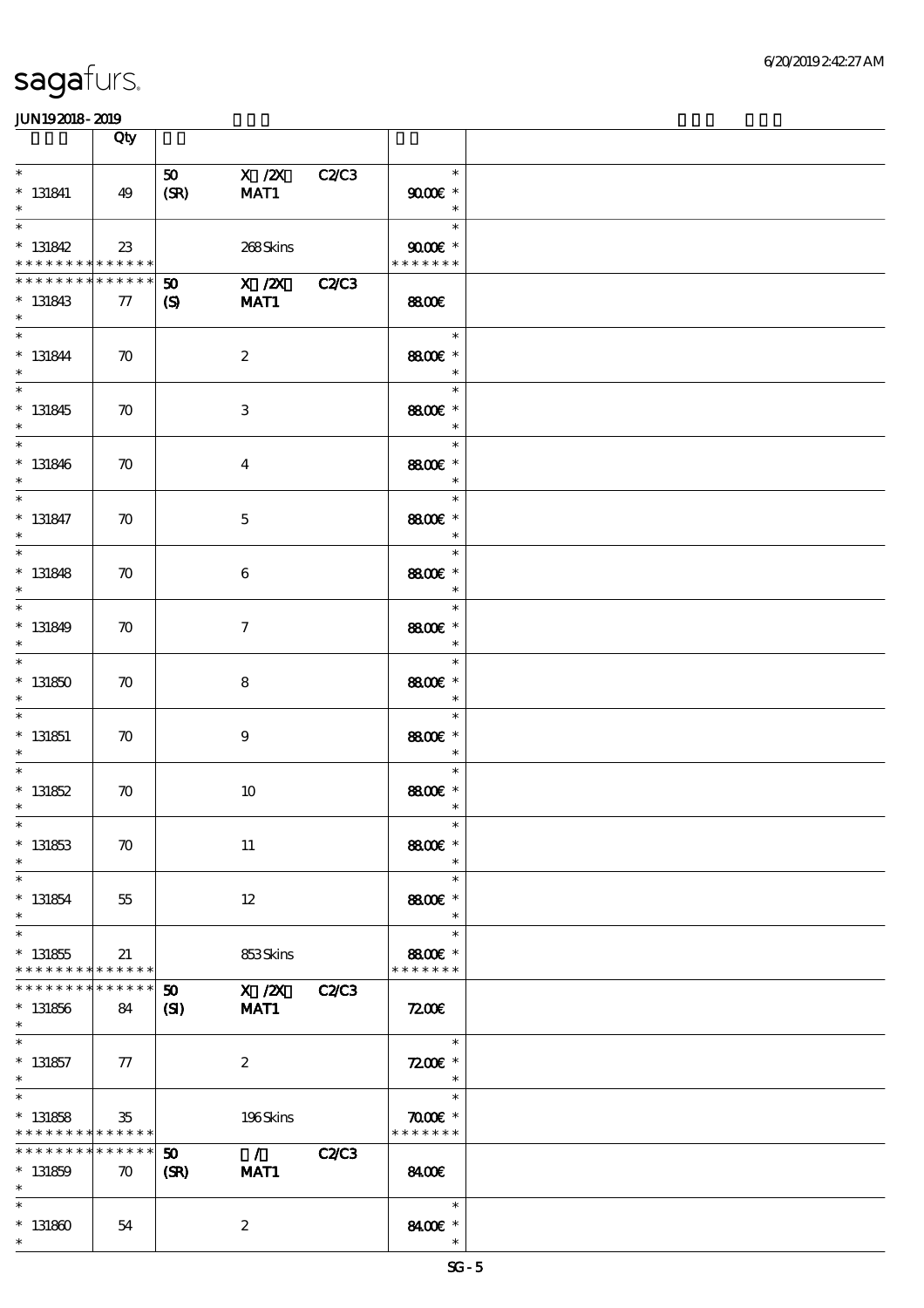|                                                                  | Qty                   |                                                     |                                     |              |                                       |  |
|------------------------------------------------------------------|-----------------------|-----------------------------------------------------|-------------------------------------|--------------|---------------------------------------|--|
| $\ast$<br>$*$ 131861<br>* * * * * * * * * * * * * *              | 21                    | 50<br>(SR)                                          | $\mathcal{L}$<br>MAT1               | C2C3         | $\ast$<br>8400€ *<br>* * * * * * *    |  |
| ********<br>$* 131862$<br>$\ast$                                 | * * * * * *<br>$77\,$ | $\boldsymbol{\mathfrak{D}}$<br>(S)                  | $\mathcal{L}$<br>MAT1               | <b>C2/C3</b> | <b>8200E</b>                          |  |
| $\overline{\ast}$<br>$* 131863$<br>$\ast$                        | $\boldsymbol{\pi}$    |                                                     | $\boldsymbol{2}$                    |              | $\ast$<br>8200€ *<br>$\ast$           |  |
| $\ast$<br>$* 131864$<br>$\ast$                                   | $\boldsymbol{\pi}$    |                                                     | 3                                   |              | $\ast$<br>8200€ *                     |  |
| $\overline{\ast}$<br>$* 131865$<br>$\ast$                        | $\boldsymbol{\pi}$    |                                                     | $\bf{4}$                            |              | $\ast$<br>8200€ *<br>$\ast$           |  |
| $\ast$<br>$* 131866$<br>$\ast$                                   | $\boldsymbol{\pi}$    |                                                     | $\mathbf 5$                         |              | $\ast$<br>8200€ *<br>$\ast$           |  |
| $\ast$<br>$*$ 131867<br>$\ast$                                   | $\boldsymbol{\pi}$    |                                                     | 6                                   |              | $\ast$<br>8200€ *<br>$\ast$           |  |
| $\ast$<br>$* 131868$<br>$\ast$<br>$\ast$                         | $\boldsymbol{\pi}$    |                                                     | $\boldsymbol{\tau}$                 |              | $\ast$<br>8200€ *<br>$\ast$           |  |
| $* 131869$<br>$\ast$<br>$\ast$                                   | $\boldsymbol{\pi}$    |                                                     | 8                                   |              | $\ast$<br>8200€ *<br>$\ast$           |  |
| $* 131870$<br>* * * * * * * * * * * * * *                        | 58                    |                                                     | 625Skins                            |              | $\ast$<br>8200€ *<br>* * * * * * *    |  |
| * * * * * * * * * * * * * * *<br>$* 131871$<br>$*$               | 84                    | $\boldsymbol{\mathfrak{D}}$<br>(S)                  | $\mathcal{L} = \mathcal{L}$<br>MAT1 | <b>C2/C3</b> | $\pi$                                 |  |
| $\ast$<br>$* 131872$<br>$\ast$                                   | ${\it 77}$            |                                                     | $\boldsymbol{2}$                    |              | $\ast$<br>$6800$ $*$<br>$\ast$        |  |
| $*$ $*$<br>$* 131873$<br>* * * * * * * * * * * * * *             | 31                    |                                                     | 192Skins                            |              | $\ast$<br>6800€ *<br>* * * * * * *    |  |
| * * * * * * * *<br>$* 131874$<br>$\ast$<br>$\overline{\ast}$     | * * * * * *<br>91     | $\boldsymbol{\omega}$<br>$\mathbf{C}$               | MAT1                                | <b>C2/C3</b> | 5000                                  |  |
| $* 131875$<br>* * * * * * * * <mark>* * * * * * *</mark>         | 47                    |                                                     | 138Skins                            |              | $\ast$<br>$5000$ $*$<br>* * * * * * * |  |
| * * * * * * * *<br>$* 131876$<br>$\ast$                          | ******<br>77          | 40<br>(SR)                                          | X / ZX<br>MAT1                      | <b>C2/C3</b> | 7600                                  |  |
| $\ast$<br>$* 131877$<br>* * * * * * * * <mark>* * * * * *</mark> | 63                    |                                                     | 140Skins                            |              | $\ast$<br>7400€ *<br>* * * * * * *    |  |
| * * * * * * * *<br>$* 131878$<br>$\ast$                          | $* * * * * * *$<br>84 | $\boldsymbol{\omega}$<br>$\boldsymbol{\mathcal{S}}$ | $X$ / $ZX$<br>MAT1                  | <b>C2/C3</b> | $\pi$                                 |  |
| $\ast$<br>$* 131879$<br>$\ast$                                   | 77                    |                                                     | $\boldsymbol{2}$                    |              | $\ast$<br>$\pi$ $\sigma$<br>$\ast$    |  |
| $\ast$<br>$* 131880$<br>$\ast$                                   | 77                    |                                                     | 3                                   |              | $\ast$<br>$\pi$ $\infty$<br>$\ast$    |  |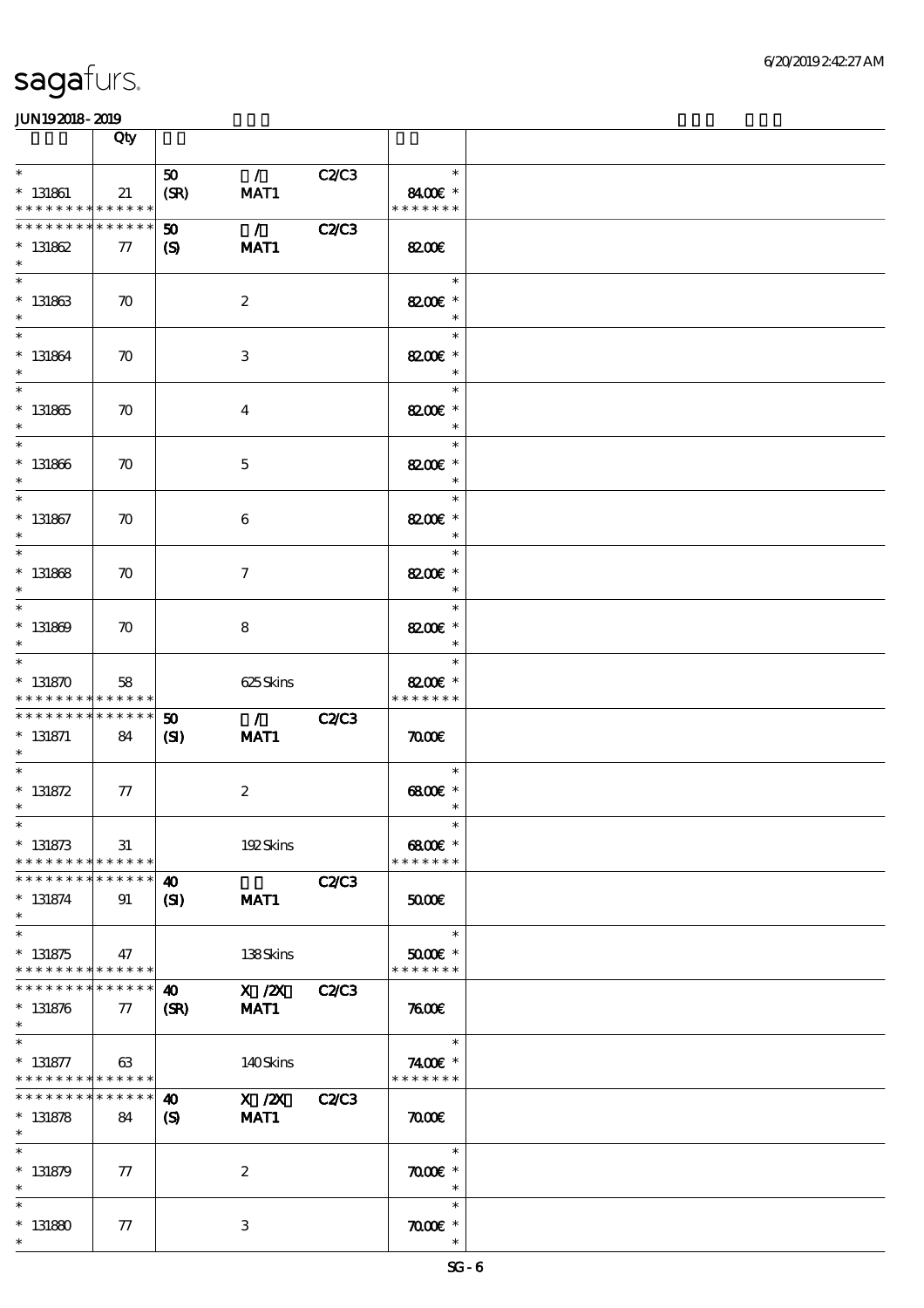|                                                                       | Qty                               |                                                            |                                         |              |                                          |  |
|-----------------------------------------------------------------------|-----------------------------------|------------------------------------------------------------|-----------------------------------------|--------------|------------------------------------------|--|
| $\ast$<br>$*$ 131881<br>$\ast$                                        | 63                                | 40<br>(S)                                                  | $X$ / $ZX$<br>MAT1                      | <b>C2/C3</b> | $\ast$<br>$\pi$ and $*$<br>$\ast$        |  |
| $\ast$<br>$* 131882$<br>* * * * * * * * <mark>* * * * * * *</mark>    | 25                                |                                                            | 326Skins                                |              | $\ast$<br>$\pi$ and $*$<br>* * * * * * * |  |
| * * * * * * * *<br>$* 131883$<br>$\ast$                               | * * * * * *<br>84                 | 40<br>$\mathbf{S}$                                         | $\mathcal{L}$ and $\mathcal{L}$<br>MAT1 | <b>C2/C3</b> | 0000                                     |  |
| $\ast$<br>$* 131884$<br>$\ast$                                        | $\tau$                            |                                                            | $\boldsymbol{2}$                        |              | $\ast$<br>6400€ *<br>$\ast$              |  |
| $\overline{\phantom{1}}$<br>$* 131885$<br>* * * * * * * * * * * * * * | 64                                |                                                            | 225Skins                                |              | $\ast$<br>6400€ *<br>* * * * * * *       |  |
| 131886                                                                | 48                                | 40<br>(SR)                                                 | $\mathbf{X}$ /<br>MAT1                  | C2/C3        | 6400                                     |  |
| 131887                                                                | 65                                | $\boldsymbol{\omega}$<br>(SR)                              | $\mathbb{X}$<br>MAT <sub>2</sub>        | <b>C2/C3</b> | 9400                                     |  |
| * * * * * * * * * * * * * *<br>$* 131888$<br>$\ast$                   | $\boldsymbol{\omega}$             | $\boldsymbol{\omega}$<br>$\boldsymbol{\mathsf{(S)}}$       | $\mathbf{X}$<br>MAT <sub>2</sub>        | <b>C2/C3</b> | 8600€                                    |  |
| $\ast$<br>$* 131889$<br>* * * * * * * * * * * * * *                   | 32                                |                                                            | 101 Skins                               |              | $\ast$<br>8400€ *<br>* * * * * * *       |  |
| 131890                                                                | - 49                              | $\boldsymbol{\omega}$<br>(SR)                              | $\mathcal{L}$<br>MAT <sub>2</sub>       | <b>C2/C3</b> | 8600                                     |  |
| * * * * * * * * * * * * * *<br>$* 131891$<br>$\ast$                   | 62                                | $\boldsymbol{\omega}$<br>$\mathbf{S}$                      | $\mathcal{L}$<br>MAT <sub>2</sub>       | <b>C2/C3</b> | 7800                                     |  |
| $\ast$<br>$* 131892$<br>* * * * * * * * * * * * * * *                 | $22\,$                            |                                                            | 84Skins                                 |              | $\ast$<br>7800 £*<br>* * * * * * *       |  |
| 131893                                                                | 67                                | $\boldsymbol{\omega}$<br>(SI)                              | MAT <sub>2</sub>                        | <b>C2/C3</b> | $\pi$                                    |  |
| * * * * * * * *<br>$* 131894$<br>$\ast$                               | * * * * * *<br>$\boldsymbol{\pi}$ | 50 <sub>2</sub><br>(SR)                                    | X / ZX<br>MAT <sub>2</sub>              | <b>C2/C3</b> | <b>82006</b>                             |  |
| $\ast$<br>$* 131895$<br>* * * * * * * * * * * * * *                   | 45                                |                                                            | 115Skins                                |              | $\ast$<br>8200€ *<br>* * * * * * *       |  |
| * * * * * * * *<br>$* 131896$<br>$\ast$                               | * * * * * *<br>$\tau$             | $\boldsymbol{\mathfrak{w}}$<br>$\boldsymbol{\mathrm{(S)}}$ | $X$ / $ZX$<br>MAT <sub>2</sub>          | <b>C2/C3</b> | 7600                                     |  |
| $\ast$<br>$* 131897$<br>$\ast$                                        | $\boldsymbol{\pi}$                |                                                            | $\boldsymbol{z}$                        |              | $\ast$<br>$7600$ $*$<br>$\ast$           |  |
| $\ast$<br>$* 131808$<br>$\ast$                                        | $\boldsymbol{\pi}$                |                                                            | 3                                       |              | $\ast$<br>$7600$ $*$<br>$\ast$           |  |
| $\ast$<br>$* 131809$<br>* * * * * * * * * * * * * *                   | 25                                |                                                            | 242Skins                                |              | $\ast$<br>$7600$ $*$<br>* * * * * * *    |  |
| 131900                                                                | 68                                | 50<br>(SI)                                                 | X / ZX<br>MAT <sub>2</sub>              | <b>C2/C3</b> | 68000                                    |  |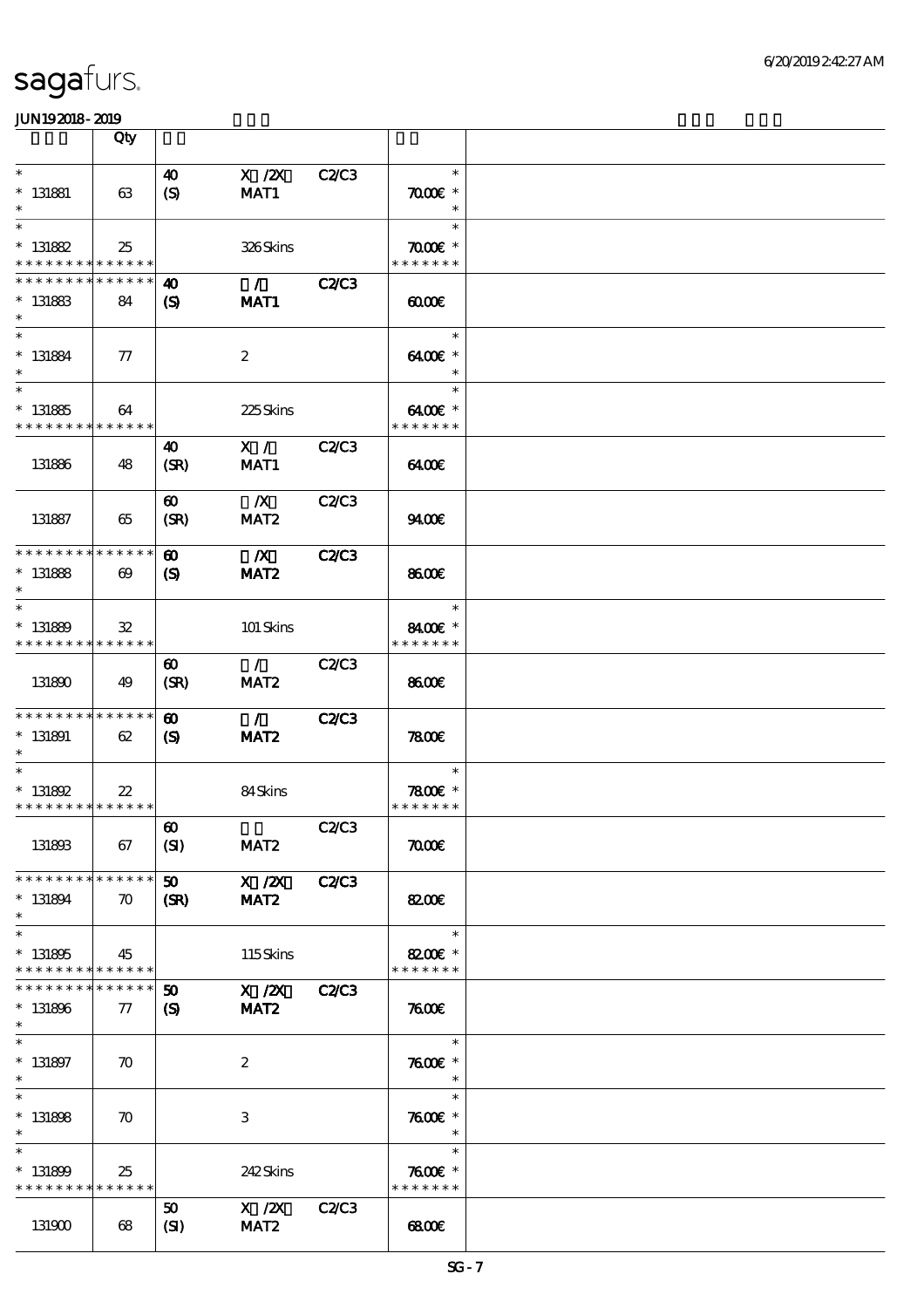|                                                           | Qty                                  |                                                      |                                                     |              |                                       |  |
|-----------------------------------------------------------|--------------------------------------|------------------------------------------------------|-----------------------------------------------------|--------------|---------------------------------------|--|
| 131901                                                    | 67                                   | 50 <sub>1</sub><br>(SR)                              | $\mathcal{L}$<br>MAT <sub>2</sub>                   | C2C3         | 7400E                                 |  |
| ********<br>$*$ 131902<br>$\ast$                          | * * * * * *<br>$\tau$                | $\boldsymbol{\omega}$<br>$\boldsymbol{\omega}$       | $\mathcal{L}$<br>MAT <sub>2</sub>                   | <b>C2/C3</b> | 7200E                                 |  |
| $\ast$<br>$*$ 131903<br>$\ast$                            | $\boldsymbol{\pi}$                   |                                                      | $\boldsymbol{2}$                                    |              | $\ast$<br>$7200$ £ *<br>$\ast$        |  |
| $\overline{\ast}$<br>$*131904$<br>$\ast$                  | $\boldsymbol{\pi}$                   |                                                      | 3                                                   |              | $\ast$<br>$7200$ £ *<br>$\ast$        |  |
| $\overline{\phantom{1}}$<br>$*$ 131905<br>* * * * * * * * | 28<br>* * * * * *                    |                                                      | 245Skins                                            |              | $\ast$<br>$7200E$ *<br>* * * * * * *  |  |
| 131906                                                    | 88                                   | 50<br>(SI)                                           | $\mathcal{L}$ and $\mathcal{L}$<br>MAT <sub>2</sub> | <b>C2C3</b>  | 5600E                                 |  |
| * * * * * * * * * * * * * *<br>$* 131907$<br>$\ast$       | 63                                   | $\boldsymbol{\omega}$<br>$\boldsymbol{\mathrm{(S)}}$ | $X$ / $ZX$<br>MAT <sub>2</sub>                      | <b>C2/C3</b> | 5800€                                 |  |
| $\ast$<br>$*131908$<br>* * * * * * * * * * * * * *        | 27                                   |                                                      | <b>90Skins</b>                                      |              | $\ast$<br>5600€ *<br>* * * * * * *    |  |
| 131909                                                    | 39                                   | 40<br>(SR)                                           | $\mathcal{L}$<br>MAT <sub>2</sub>                   | <b>C2/C3</b> | 0000                                  |  |
| 131910                                                    | 51                                   | 40<br>$\boldsymbol{S}$                               | $\mathcal{L}$<br>MAT <sub>2</sub>                   | <b>C2/C3</b> | 5400E                                 |  |
| 131911                                                    | 41                                   | 40<br>(SI)                                           | MAT <sub>2</sub>                                    | C2/C3        | 4500€                                 |  |
| * * * * * * * *<br>$*$ 131912<br>$\ast$                   | * * * * * *<br>$\boldsymbol{\omega}$ | $\boldsymbol{\omega}$<br>$\boldsymbol{\mathrm{(S)}}$ | $X$ / $ZX$<br>SPT1                                  | C2C3         | 9000                                  |  |
| $*$<br>$*131913$<br>$\ast$                                | 63                                   |                                                      | $\boldsymbol{2}$                                    |              | $\ast$<br>$9000$ $*$<br>$\ast$        |  |
| $\ast$<br>$* 131914$<br>$\ast$                            | 63                                   |                                                      | 3                                                   |              | $\ast$<br>$9000$ $*$<br>$\ast$        |  |
| $\ast$<br>$*131915$<br>$\ast$                             | 63                                   |                                                      | $\overline{4}$                                      |              | $\ast$<br>$9000$ $*$<br>$\ast$        |  |
| $\ast$<br>$*131916$<br>$\ast$                             | 63                                   |                                                      | 5                                                   |              | $\ast$<br>$9000$ $*$<br>$\ast$        |  |
| $\ast$<br>$*$ 131917<br>* * * * * * * *                   | 21<br>* * * * * *                    |                                                      | 342Skins                                            |              | $\ast$<br>$9000$ $*$<br>* * * * * * * |  |
| * * * * * * * *<br>$* 131918$<br>$\ast$                   | * * * * * *<br>76                    | $\boldsymbol{\omega}$<br>(S)                         | X / ZX C2/C3<br>SPT1                                |              | 8400€                                 |  |
| $\ast$<br>$*$ 131919<br>$\ast$                            | $\boldsymbol{\pi}$                   |                                                      | $\boldsymbol{2}$                                    |              | $\ast$<br>8400€ *<br>$\ast$           |  |
| $\ast$<br>$*131920$<br>* * * * * * * * * * * * * *        | 42                                   |                                                      | 188Skins                                            |              | $\ast$<br>8400€ *<br>* * * * * * *    |  |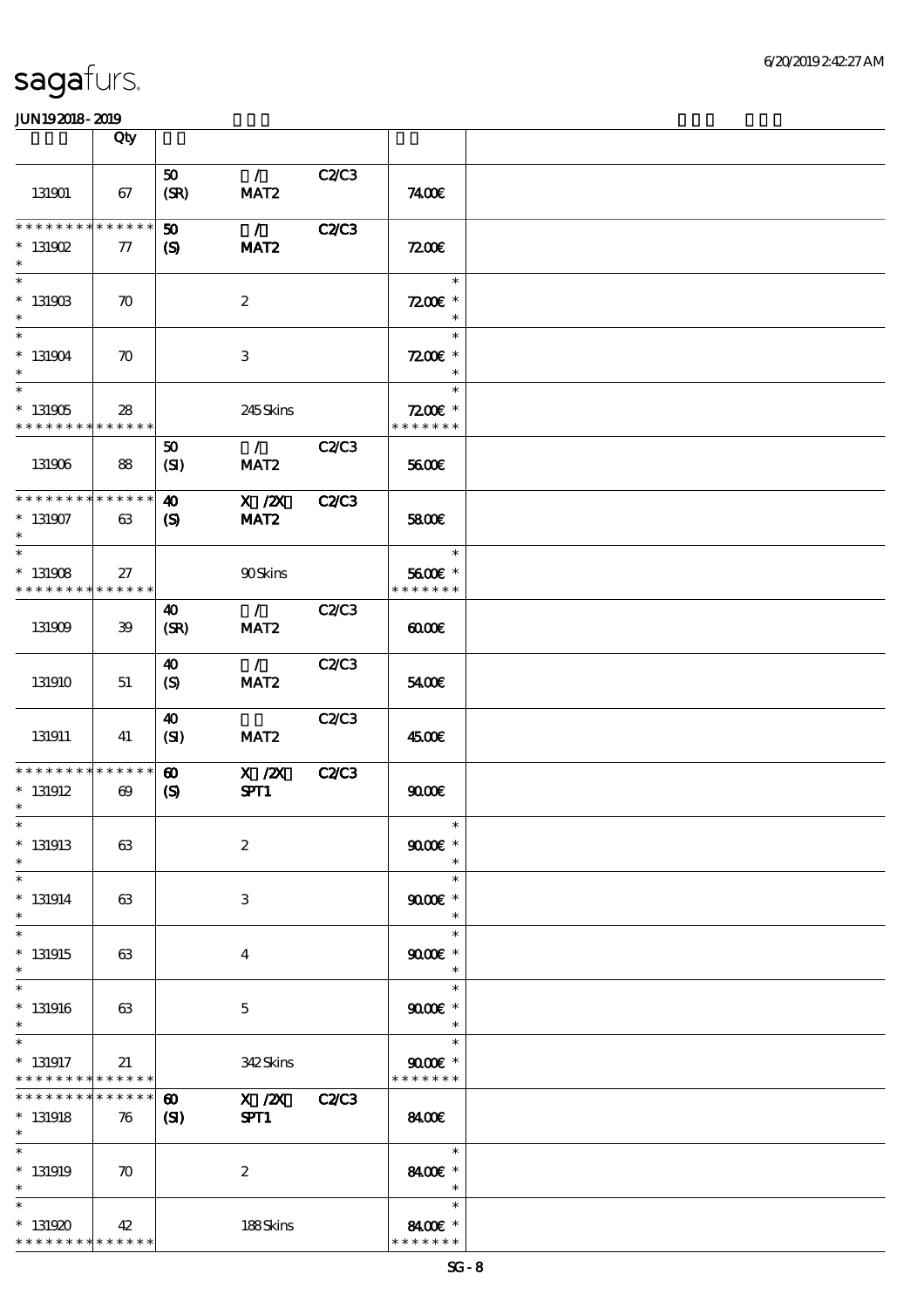|                                                        | Qty                                  |                                     |                       |              |                                                   |  |
|--------------------------------------------------------|--------------------------------------|-------------------------------------|-----------------------|--------------|---------------------------------------------------|--|
| * * * * * * * *<br>$* 131921$<br>$\ast$                | ******<br>62                         | $\boldsymbol{\omega}$<br>(SR)       | $\mathcal{L}$<br>SPT1 | <b>C2/C3</b> | 9000                                              |  |
| $\ast$<br>$*$ 131922<br>$\ast$                         | 49                                   |                                     | $\boldsymbol{2}$      |              | $\ast$<br>$9000$ $\varepsilon$ *<br>$\ast$        |  |
| $\ast$<br>$*131923$<br>* * * * * * * * * * * * * *     | $22\,$                               |                                     | 133Skins              |              | $\ast$<br>$9000$ $\varepsilon$ *<br>* * * * * * * |  |
| * * * * * * * *<br>$* 131924$<br>$\ast$                | * * * * * *<br>$\boldsymbol{\omega}$ | $\boldsymbol{\omega}$<br>(S)        | $\mathcal{L}$<br>SPT1 | <b>C2/C3</b> | 8800€                                             |  |
| $\overline{\phantom{0}}$<br>$* 131925$<br>$\ast$       | 63                                   |                                     | $\boldsymbol{2}$      |              | $\ast$<br>8600€ *<br>$\ast$                       |  |
| $\ast$<br>$* 131926$<br>* * * * * * * * * * * * * *    | $36\phantom{1}$                      |                                     | 168Skins              |              | $\ast$<br>8600€ *<br>* * * * * * *                |  |
| * * * * * * * *<br>$* 131927$<br>$\ast$                | * * * * * *<br>76                    | $\boldsymbol{\omega}$<br>(S)        | $\mathcal{L}$<br>SPT1 | <b>C2/C3</b> | <b>82006</b>                                      |  |
| $\ast$<br>$* 131928$<br>* * * * * * * * * * * * * *    | 43                                   |                                     | 119Skins              |              | $\ast$<br>8200€ *<br>* * * * * * *                |  |
| * * * * * * * *<br>$*131929$<br>$\ast$                 | * * * * * *<br>62                    | $\boldsymbol{\omega}$<br>(S)        | X /<br>SPT1           | <b>C2C3</b>  | 8600                                              |  |
| $\ast$<br>$*131930$<br>* * * * * * * * * * * * * *     | 35                                   |                                     | 97Skins               |              | $\ast$<br>8400€ *<br>* * * * * * *                |  |
| * * * * * * * * * * * * * *<br>$*$ 131931<br>$*$       | $\boldsymbol{\pi}$                   | $\boldsymbol{\mathfrak{w}}$<br>(SR) | $X$ / $ZX$<br>SPT1    | <b>C2/C3</b> | $\omega$                                          |  |
| $\ast$<br>$* 131932$<br>* * * * * * * * * * * * * *    | 56                                   |                                     | 126Skins              |              | $\ast$<br>$8000$ $*$<br>* * * * * * *             |  |
| *************** 50<br>$* 131933$<br>$\ast$             | 77                                   | $\boldsymbol{\mathrm{(S)}}$         | X / ZX<br>SPT1        | <b>C2/C3</b> | 7800E                                             |  |
| $\ast$<br>$* 131934$<br>$\ast$                         | $\boldsymbol{\pi}$                   |                                     | $\boldsymbol{2}$      |              | $\ast$<br>$7600$ $*$<br>$\ast$                    |  |
| $\ast$<br>$* 131935$<br>$\ast$<br>$\ast$               | $\boldsymbol{\pi}$                   |                                     | 3                     |              | $\ast$<br>$7600$ $*$<br>$\ast$                    |  |
| $* 131936$<br>$\ast$<br>$\ast$                         | $\boldsymbol{\pi}$                   |                                     | $\bf{4}$              |              | $\ast$<br>$7600$ $*$<br>$\ast$                    |  |
| $* 131937$<br>* * * * * * * * <mark>* * * * * *</mark> | 39                                   |                                     | 326Skins              |              | $\ast$<br>7400€ *<br>* * * * * * *                |  |
| * * * * * * * *<br>$* 131938$<br>$\ast$<br>$\ast$      | $\ast\ast\ast\ast\ast\ast$<br>77     | 50<br>$\boldsymbol{S}$              | $\mathcal{L}$<br>SPT1 | <b>C2C3</b>  | 7600<br>$\ast$                                    |  |
| $* 131939$<br>* * * * * * * * <mark>* * * * * *</mark> | $\boldsymbol{\pi}$                   |                                     | 147Skins              |              | 7400€ *<br>* * * * * * *                          |  |
| 131940                                                 | 38                                   | 50<br>$\boldsymbol{S}$              | X /<br>SPT1           | <b>C2/C3</b> | 7200E                                             |  |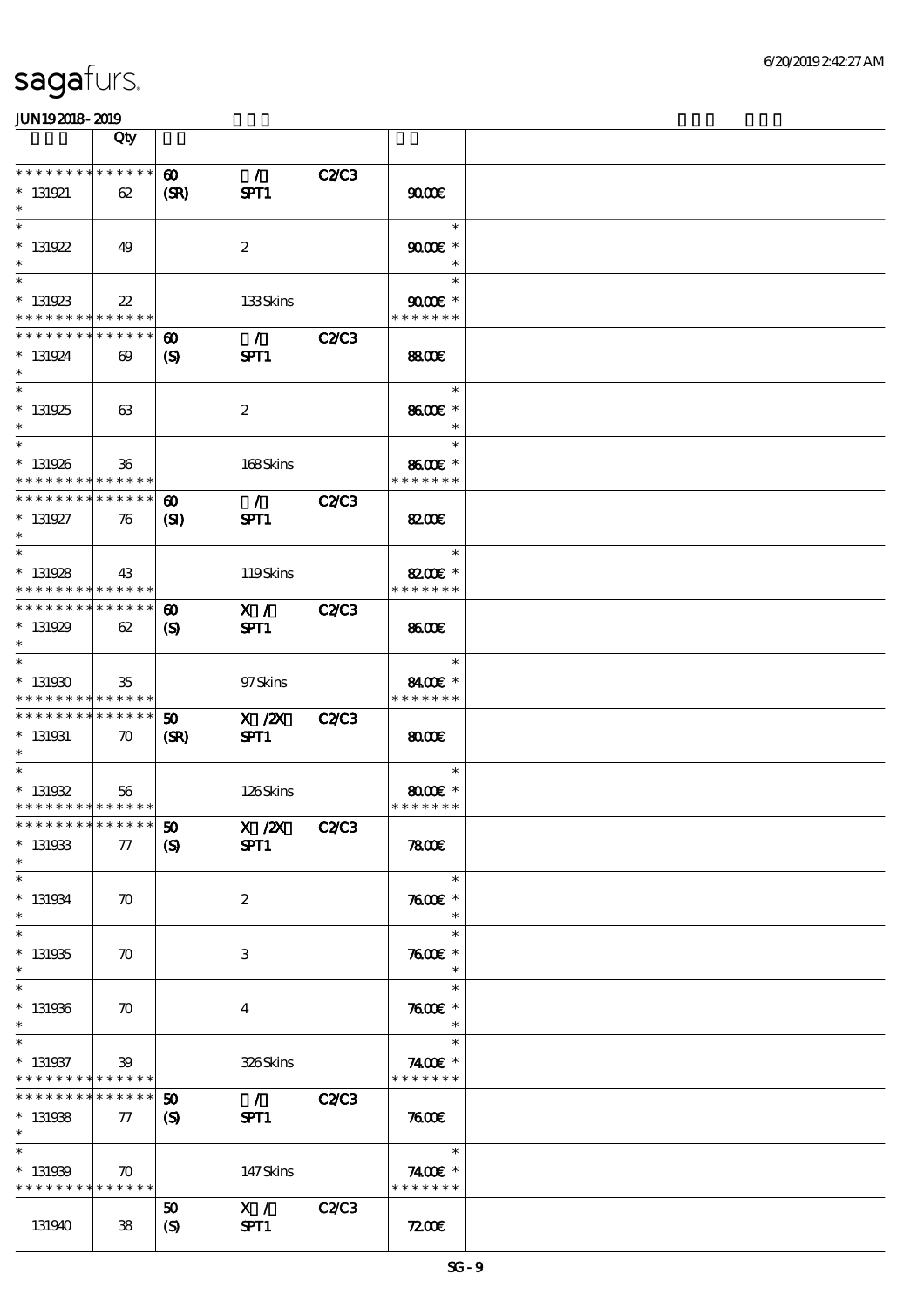|                                                     | Qty                   |                                                     |                       |              |                                              |  |
|-----------------------------------------------------|-----------------------|-----------------------------------------------------|-----------------------|--------------|----------------------------------------------|--|
| * * * * * * * * * * * * * *<br>$* 131941$<br>$\ast$ | 84                    | 50<br>(S)                                           | SPT1                  | C2C3         | 6200E                                        |  |
| $\ast$<br>$* 131942$<br>$\ast$                      | $\tau$                |                                                     | $\boldsymbol{2}$      |              | $\ast$<br>$0000 \times$<br>$\ast$            |  |
| $\ast$<br>$* 131943$<br>* * * * * * * * * * * * * * | $36\,$                |                                                     | 197Skins              |              | $\ast$<br>$6000 \text{E}$ *<br>* * * * * * * |  |
| 131944                                              | 59                    | 40<br>(SR)                                          | $X$ / $ZX$<br>SPT1    | <b>C2/C3</b> | 00000                                        |  |
| * * * * * * * * * * * * * *<br>$*131945$<br>$\ast$  | 84                    | $\boldsymbol{\omega}$<br>$\boldsymbol{\mathcal{S}}$ | $X$ / $ZX$<br>SPT1    | <b>C2/C3</b> | 5400E                                        |  |
| $\ast$<br>$* 131946$<br>* * * * * * * * * * * * * * | 55                    |                                                     | 139Skins              |              | $\ast$<br>5400€ *<br>* * * * * * *           |  |
| 131947                                              | 56                    | 40<br>(S)                                           | $\mathcal{L}$<br>SPT1 | <b>C2/C3</b> | 4800€                                        |  |
| 131948                                              | 77                    | 40<br>(SI)                                          | SPT1                  | <b>C2/C3</b> | 4300€                                        |  |
| * * * * * * * * * * * * * *<br>$*131949$<br>$\ast$  | $\boldsymbol{\omega}$ | $\boldsymbol{\omega}$<br>$\mathbf{S}$               | SPT <sub>2</sub>      | <b>C2/C3</b> | 7800                                         |  |
| $\ast$<br>$* 131950$<br>$\ast$                      | 63                    |                                                     | $\boldsymbol{2}$      |              | $\ast$<br>$7800$ $*$<br>$\ast$               |  |
| $\ast$<br>$*$ 131951<br>$\ast$                      | 56                    |                                                     | 3                     |              | $\ast$<br>$7800$ $*$<br>$\ast$               |  |
| $\ast$<br>$* 131952$<br>* * * * * * * * * * * * * * | $22\,$                |                                                     | 210Skins              |              | $\ast$<br>$7800$ $*$<br>* * * * * * *        |  |
| 131953                                              | 68                    | $\pmb{\infty}$<br>(SI)                              | SPT <sub>2</sub>      | <b>C2/C3</b> | 7200E                                        |  |
| * * * * * * * * * * * * * *<br>$* 131954$<br>$\ast$ | 63                    | 50<br>$\mathbf{S}$                                  | SPT <sub>2</sub>      | <b>C2/C3</b> | 6600E                                        |  |
| $\ast$<br>$* 131955$<br>* * * * * * * * * * * * * * | $23\,$                |                                                     | 86Skins               |              | $\ast$<br>6400€ *<br>* * * * * * *           |  |
| 131956                                              | 44                    | 50<br>(SI)                                          | SPT <sub>2</sub>      | C2C3         | 5600E                                        |  |
| 131957                                              | $\boldsymbol{\pi}$    | $\boldsymbol{\omega}$<br>$\boldsymbol{S}$           | SPT3                  | C2C3         | $\pi$                                        |  |
| 131958                                              | $35\,$                | $\boldsymbol{\omega}$<br>(S)                        | SPT4                  | C2/C3        | 6600E                                        |  |
| 131959                                              | 43                    | 50<br>(S)                                           | SPT4                  | C2C3         | 0000                                         |  |
| 131960                                              | 45                    | $\boldsymbol{\omega}$<br>$\boldsymbol{S}$           | SPT4                  | C2/C3        | 50000                                        |  |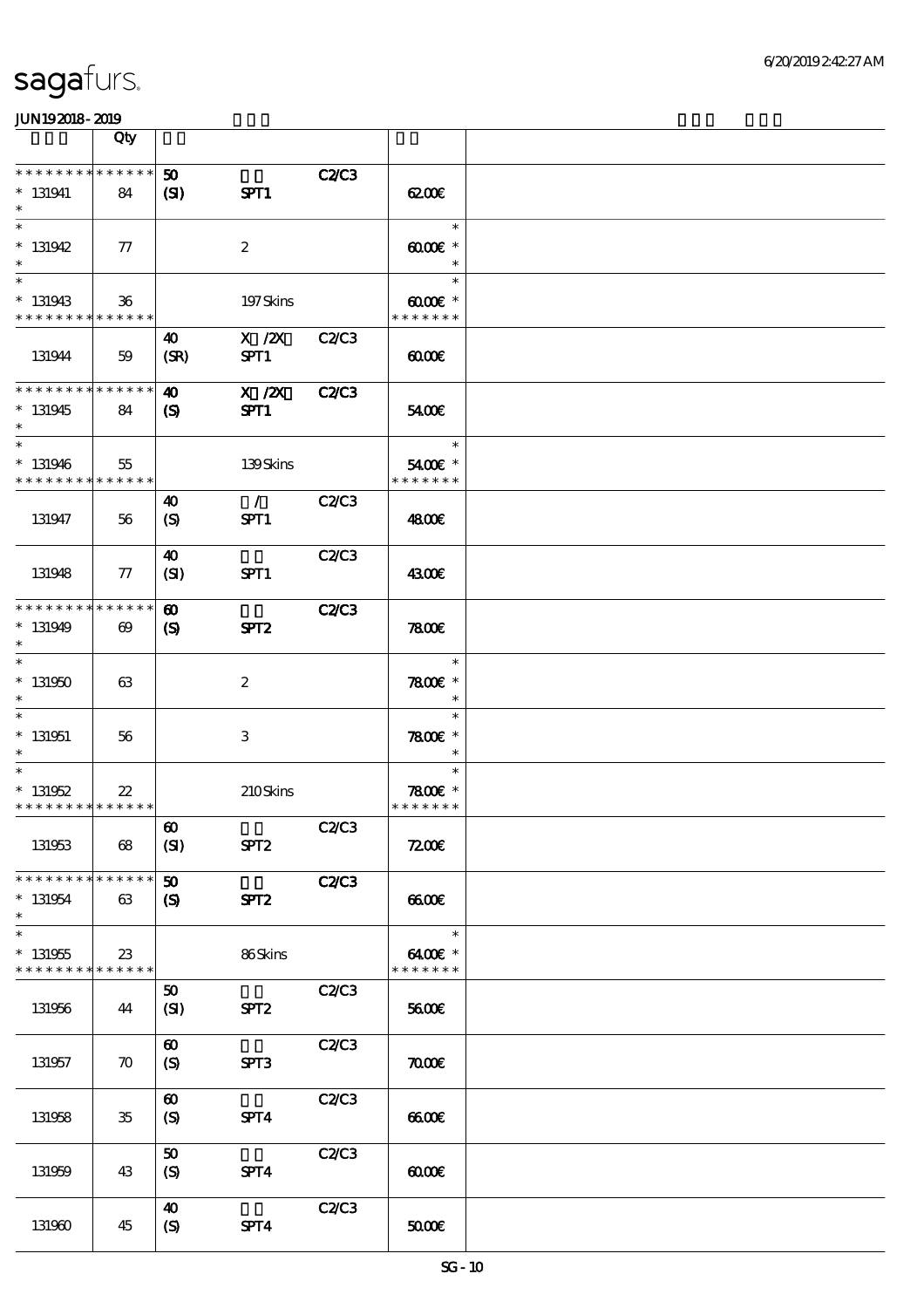|                                         | Qty                                  |                                                           |                       |              |                                       |  |
|-----------------------------------------|--------------------------------------|-----------------------------------------------------------|-----------------------|--------------|---------------------------------------|--|
| 131961                                  | $50\,$                               | $\boldsymbol{\omega}$<br>(S)                              | TOR <sub>2</sub>      | C2C3         | 7800                                  |  |
| 131962                                  | 29                                   | $\boldsymbol{\omega}$<br>(SI)                             | TOR <sub>2</sub>      | <b>C2/C3</b> | 6600                                  |  |
| * * * * * * * *<br>$* 131963$<br>$\ast$ | * * * * * *<br>76                    | $\boldsymbol{\mathfrak{D}}$<br>$\boldsymbol{\mathcal{S}}$ | TOR <sub>2</sub>      | <b>C2/C3</b> | 68000                                 |  |
| $\ast$<br>$* 131964$<br>* * * * * * * * | 21<br>* * * * * *                    |                                                           | 97Skins               |              | $\ast$<br>$6600E$ *<br>* * * * * * *  |  |
| 131965                                  | 34                                   | 50<br>(SI)                                                | TOR <sub>2</sub>      | <b>C2/C3</b> | 5200E                                 |  |
| 131966                                  | 48                                   | 40<br>(SR)                                                | TOR <sub>2</sub>      | C2C3         | 5800€                                 |  |
| 131967                                  | $\boldsymbol{\omega}$                | 40<br>(S)                                                 | TOR <sub>2</sub>      | C2/C3        | 50000                                 |  |
| 131968                                  | 51                                   | 40<br>(SI)                                                | TOR <sub>2</sub>      | <b>C2/C3</b> | 4000€                                 |  |
| * * * * * * * *<br>$* 131969$<br>$\ast$ | * * * * * *<br>56                    | $\omega$ 50<br>$\boldsymbol{\mathsf{(S)}}$                | $X$ / $ZX$<br>TOR3    | <b>C2/C3</b> | 6600                                  |  |
| $\ast$<br>$*131970$<br>* * * * * * * *  | 23<br>* * * * * *                    |                                                           | 79Skins               |              | $\ast$<br>6400€ *<br>* * * * * * *    |  |
| 131971                                  | 50                                   | $\omega$ 50<br>$\boldsymbol{S}$                           | $\mathcal{L}$<br>TOR3 | C2C3         | 5400E                                 |  |
| * * * * * * * *<br>$* 131972$<br>$\ast$ | * * * * * *<br>77                    | $\boldsymbol{\omega}$<br>$\boldsymbol{\mathsf{(S)}}$      | TOR3                  | <b>C2/C3</b> | 5200E                                 |  |
| $\ast$<br>$*$ 131973<br>* * * * * * * * | $23\,$<br>* * * * * *                |                                                           | 100Skins              |              | $\ast$<br>$5000$ $*$<br>* * * * * * * |  |
| 131974                                  | 25                                   | 5040<br>(S)                                               | TOR4                  | C2/C3        | 3500E                                 |  |
| 131975                                  | $22\,$                               | 5040<br>$\boldsymbol{S}$                                  | TOR5                  | C2/C3        | 3300                                  |  |
| * * * * * * * *<br>$* 131976$<br>$\ast$ | * * * * * *<br>62                    | $\boldsymbol{\omega}$<br>(SR)                             | $X$ / $ZX$<br>CHIP1   | <b>C2/C3</b> | 9000                                  |  |
| $*$ 131977<br>$\ast$                    | 56                                   |                                                           | $\boldsymbol{z}$      |              | $\ast$<br>$9000$ $*$<br>$\ast$        |  |
| $\ast$<br>$* 131978$<br>$\ast$          | 56                                   |                                                           | 3                     |              | $\ast$<br>$9000$ $*$<br>$\ast$        |  |
| $\ast$<br>$* 131979$<br>* * * * * * * * | 47<br>* * * * * *                    |                                                           | 221 Skins             |              | $\ast$<br>$9200$ $*$<br>* * * * * * * |  |
| * * * * * * * *<br>$*131980$<br>$\ast$  | * * * * * *<br>$\boldsymbol{\omega}$ | $\boldsymbol{\omega}$<br>$\boldsymbol{\mathrm{(S)}}$      | $X$ / $ZX$<br>CHIP1   | <b>C2/C3</b> | <b>8800€</b>                          |  |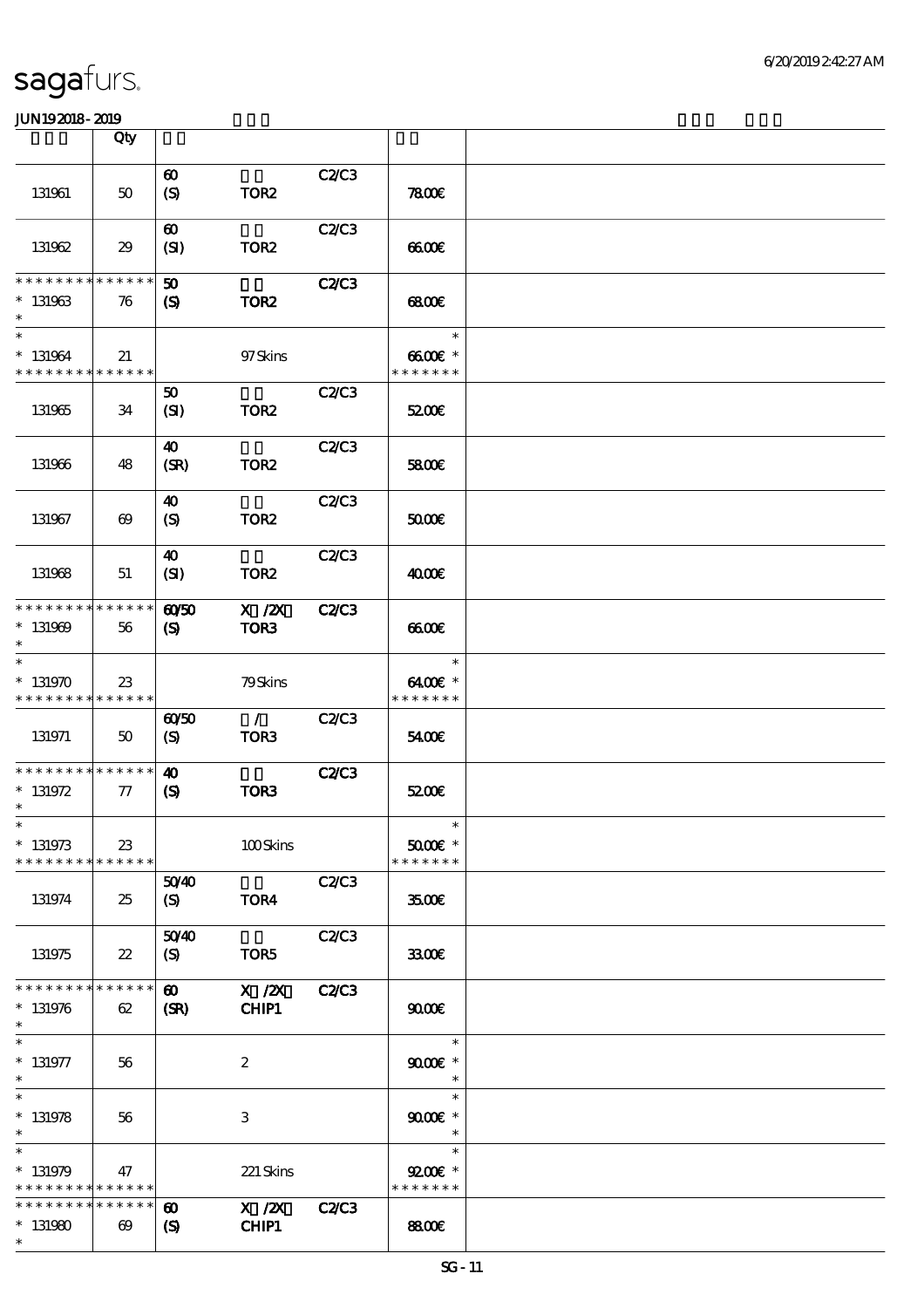|                                                                   | Qty                                  |                                           |                                          |              |                                               |  |
|-------------------------------------------------------------------|--------------------------------------|-------------------------------------------|------------------------------------------|--------------|-----------------------------------------------|--|
| $\ast$<br>$* 131981$<br>$\ast$                                    | 63                                   | $\boldsymbol{\omega}$<br>(S)              | $X$ /2 $X$<br>CHIP1                      | C2C3         | $\ast$<br>8600€ *<br>$\ast$                   |  |
| $\ast$<br>$* 131982$<br>$\ast$                                    | 63                                   |                                           | $\,3$                                    |              | $\ast$<br>8600€ *<br>$\ast$                   |  |
| $\ast$<br>$* 131983$<br>$\ast$                                    | 63                                   |                                           | $\overline{4}$                           |              | $\ast$<br>8800€ *<br>$\ast$                   |  |
| $\overline{\ast}$<br>$* 131984$<br>$\ast$                         | 63                                   |                                           | $\mathbf 5$                              |              | $\ast$<br>8600€ *<br>$\ast$                   |  |
| $\overline{\phantom{0}}$<br>$* 131985$<br>$\ast$                  | 63                                   |                                           | $\boldsymbol{6}$                         |              | $\ast$<br>8800€ *<br>$\overline{\phantom{a}}$ |  |
| $\begin{array}{c c}\n\hline\n\end{array}$<br>$*$ 131986<br>$\ast$ | 63                                   |                                           | $\tau$                                   |              | $\ast$<br>8800€ *<br>$\overline{\phantom{a}}$ |  |
| $\ast$<br>$*$ 131987<br>$\ast$                                    | 63                                   |                                           | 8                                        |              | $\ast$<br>8800€ *<br>$\ast$                   |  |
| $\overline{\ast}$<br>$* 131988$<br>$\ast$                         | 63                                   |                                           | $\boldsymbol{9}$                         |              | $\ast$<br>8800€ *<br>$\ast$                   |  |
| $\ast$<br>$* 131989$<br>$\ast$                                    | 56                                   |                                           | 10                                       |              | $\ast$<br>8800€ *<br>$\ast$                   |  |
| $\ast$<br>$*131990$<br>* * * * * * * *                            | $22\,$<br>* * * * * *                |                                           | 651 Skins                                |              | $\ast$<br>8800€ *<br>* * * * * * *            |  |
| * * * * * * * *<br>$* 131991$<br>$\ast$                           | * * * * * *<br>76                    | $\boldsymbol{\omega}$<br>(S)              | X / ZX C2/C3<br>CHIP1                    |              | 7800                                          |  |
| $\ast$<br>$*$ 131992<br>$\ast$                                    | $\boldsymbol{\pi}$                   |                                           | $\boldsymbol{2}$                         |              | $\ast$<br>$7800$ $*$<br>$\ast$                |  |
| $*$<br>$* 13199B$<br>* * * * * * * *                              | 81<br>$\ast\ast\ast\ast\ast\ast$     |                                           | 227Skins                                 |              | $\ast$<br>$7600$ $*$<br>* * * * * * *         |  |
| * * * * * * * *<br>$* 131994$<br>$\ast$                           | * * * * * *<br>62                    | $\boldsymbol{\omega}$<br>(SR)             | $\mathcal{L}$ and $\mathcal{L}$<br>CHIP1 | C2C3         | <b>8800€</b>                                  |  |
| $\ast$<br>$* 131995$<br>* * * * * * * * * * * * * *               | 37                                   |                                           | 99Skins                                  |              | $\ast$<br>8800€ *<br>* * * * * * *            |  |
| * * * * * * * *<br>$* 131996$<br>$\ast$                           | * * * * * *<br>$\boldsymbol{\omega}$ | $\boldsymbol{\omega}$<br>$\boldsymbol{S}$ | $\mathcal{L}$<br>CHIP1                   | <b>C2/C3</b> | 8400E                                         |  |
| $\ast$<br>$* 131997$<br>$\ast$                                    | 63                                   |                                           | $\boldsymbol{z}$                         |              | $\ast$<br>8400€ *<br>$\ast$                   |  |
| $\ast$<br>$* 131998$<br>$\ast$                                    | 63                                   |                                           | 3                                        |              | $\ast$<br>8400€ *<br>$\ast$                   |  |
| $\ast$<br>$* 131999$<br>$\ast$                                    | 63                                   |                                           | $\overline{\mathbf{4}}$                  |              | $\ast$<br>8400€ *<br>$\ast$                   |  |
| $\ast$<br>$*132000$<br>$\ast$                                     | 63                                   |                                           | $\mathbf{5}$                             |              | $\ast$<br>8400€ *<br>$\ast$                   |  |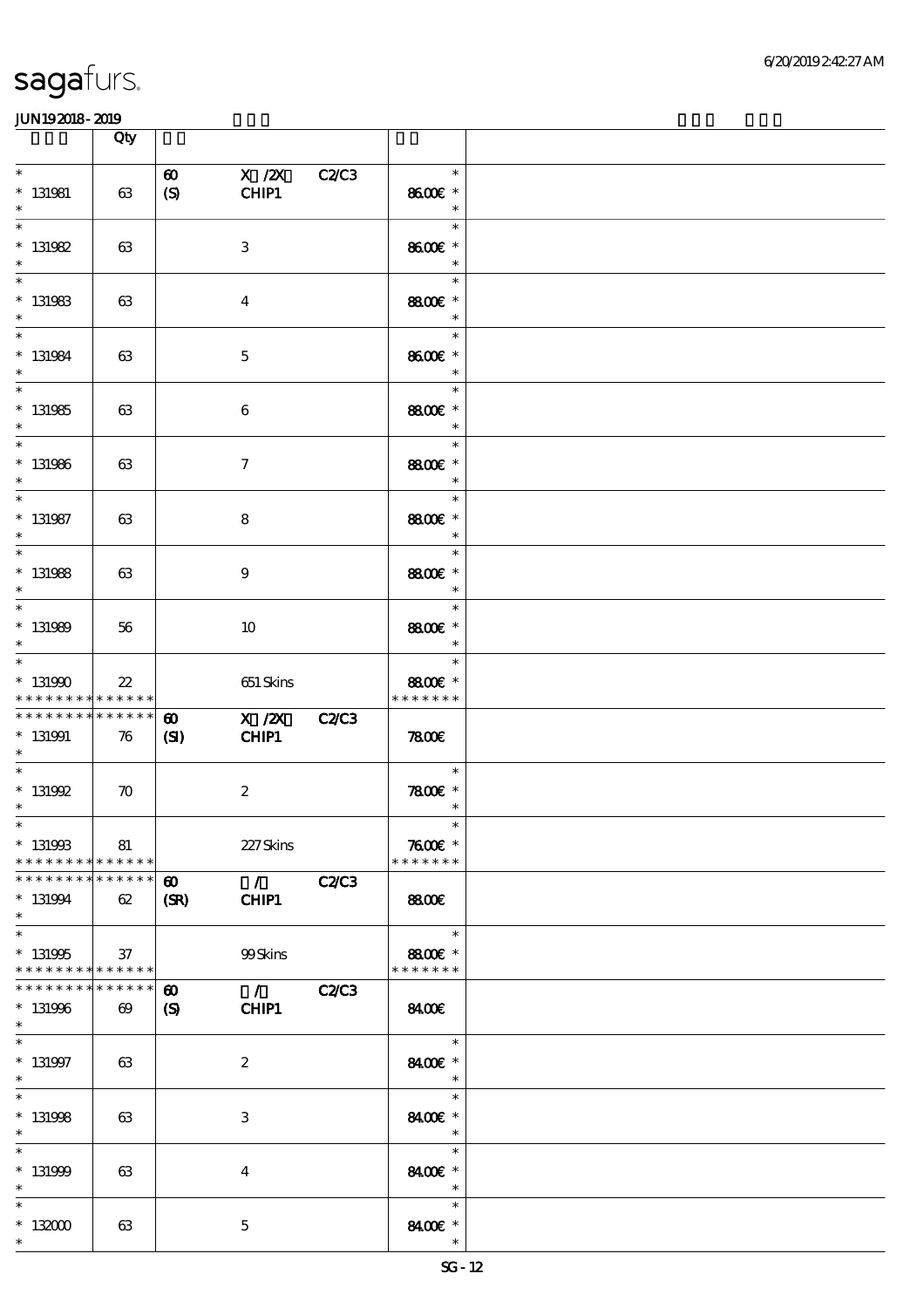|                                                                             | Qty                   |                                     |                                          |              |                                              |  |
|-----------------------------------------------------------------------------|-----------------------|-------------------------------------|------------------------------------------|--------------|----------------------------------------------|--|
| $\ast$                                                                      |                       | $\boldsymbol{\omega}$               | $\mathcal{L}$                            | C2C3         | $\ast$                                       |  |
| $* 132001$<br>$\ast$                                                        | 63                    | (S)                                 | CHIP1                                    |              | 8400€ *<br>$\ast$                            |  |
| $\ast$<br>$*$ 132002                                                        | 57                    |                                     | 441 Skins                                |              | $\ast$<br>8400€ *                            |  |
| * * * * * * * * * * * * * *                                                 |                       |                                     |                                          |              | * * * * * * *                                |  |
| * * * * * * * * * * * * * *<br>$*132003$                                    | 76                    | ⊕<br>(SI)                           | $\mathcal{L}$ and $\mathcal{L}$<br>CHIP1 | C2C3         | $\pi$                                        |  |
| $\ast$<br>$\ast$                                                            |                       |                                     |                                          |              | $\ast$                                       |  |
| $*132004$<br>* * * * * * * * * * * * * *                                    | 59                    |                                     | 135Skins                                 |              | $\pi$ $\alpha$ $\epsilon$ *<br>* * * * * * * |  |
|                                                                             |                       | $\boldsymbol{\omega}$               | X /                                      | <b>C2/C3</b> |                                              |  |
| 132005                                                                      | 53                    | (SR)                                | CHIP1                                    |              | 8000                                         |  |
| * * * * * * * * * * * * * *                                                 |                       | $\boldsymbol{\omega}$               | X /                                      | C2C3         |                                              |  |
| $*132006$<br>$\ast$                                                         | $\boldsymbol{\omega}$ | $\mathbf{S}$                        | CHIP1                                    |              | 800E                                         |  |
| $\ast$<br>$* 132007$                                                        | 63                    |                                     | $\boldsymbol{2}$                         |              | $\ast$<br>7800€ *                            |  |
| $\ast$<br>$\ast$                                                            |                       |                                     |                                          |              | $\ast$<br>$\ast$                             |  |
| $* 13008$                                                                   | $\boldsymbol{\omega}$ |                                     | 198Skins                                 |              | $7800$ £ *                                   |  |
| * * * * * * * * <mark>* * * * * * *</mark><br>******** <mark>*******</mark> |                       | $\boldsymbol{\omega}$               | X / C2/C3                                |              | * * * * * * *                                |  |
| $*13009$<br>$\ast$                                                          | 76                    | (S)                                 | CHIP1                                    |              | 6800                                         |  |
| $\ast$                                                                      |                       |                                     |                                          |              | $\ast$                                       |  |
| $*132010$<br>* * * * * * * * * * * * * *                                    | 21                    |                                     | 97Skins                                  |              | $6800$ $\varepsilon$ *<br>* * * * * * *      |  |
| * * * * * * * * * * * * * * *<br>$*132011$                                  | $\boldsymbol{\pi}$    | $\boldsymbol{\mathfrak{D}}$<br>(SR) | $X$ / $ZX$<br>CHIP1                      | <b>C2/C3</b> | 7800                                         |  |
| $\ast$<br>$\ast$                                                            |                       |                                     |                                          |              |                                              |  |
| $* 132012$                                                                  | 56                    |                                     | $\boldsymbol{2}$                         |              | $\ast$<br>$7800$ $*$                         |  |
| $\ast$<br>$*$                                                               |                       |                                     |                                          |              | $\ast$<br>$\ast$                             |  |
| $* 132013$<br>* * * * * * * * * * * * * *                                   | 24                    |                                     | 150Skins                                 |              | 7800€ *<br>* * * * * * *                     |  |
| * * * * * * * *                                                             | * * * * * *           | $\boldsymbol{\mathfrak{D}}$         | X / ZX C2/C3                             |              |                                              |  |
| $* 132014$<br>$\ast$                                                        | 77                    | $\mathbf{S}$                        | CHIP1                                    |              | 7400E                                        |  |
| $\ast$<br>$*132015$                                                         | $\boldsymbol{\pi}$    |                                     | $\boldsymbol{2}$                         |              | $\ast$<br>7400€ *                            |  |
| $\ast$                                                                      |                       |                                     |                                          |              | $\ast$                                       |  |
| $\ast$<br>$*132016$                                                         | $\boldsymbol{\pi}$    |                                     | 3                                        |              | $\ast$<br>7400€ *                            |  |
| $\ast$<br>$\ast$                                                            |                       |                                     |                                          |              | $\ast$<br>$\ast$                             |  |
| $* 132017$<br>$\ast$                                                        | $\boldsymbol{\pi}$    |                                     | $\overline{4}$                           |              | 7400€ *<br>$\ast$                            |  |
| $\ast$                                                                      |                       |                                     |                                          |              | $\ast$                                       |  |
| $* 132018$<br>$\ast$                                                        | 70                    |                                     | $\mathbf 5$                              |              | 7400€ *<br>$\ast$                            |  |
| $\ast$<br>$*132019$                                                         | $\boldsymbol{\pi}$    |                                     | $\boldsymbol{6}$                         |              | $\ast$<br>7400 £*                            |  |
| $\ast$<br>$\ast$                                                            |                       |                                     |                                          |              | $\ast$<br>$\ast$                             |  |
| $*132020$                                                                   | $\boldsymbol{\pi}$    |                                     | $\tau$                                   |              | 7400 £*                                      |  |
| $\ast$                                                                      |                       |                                     |                                          |              |                                              |  |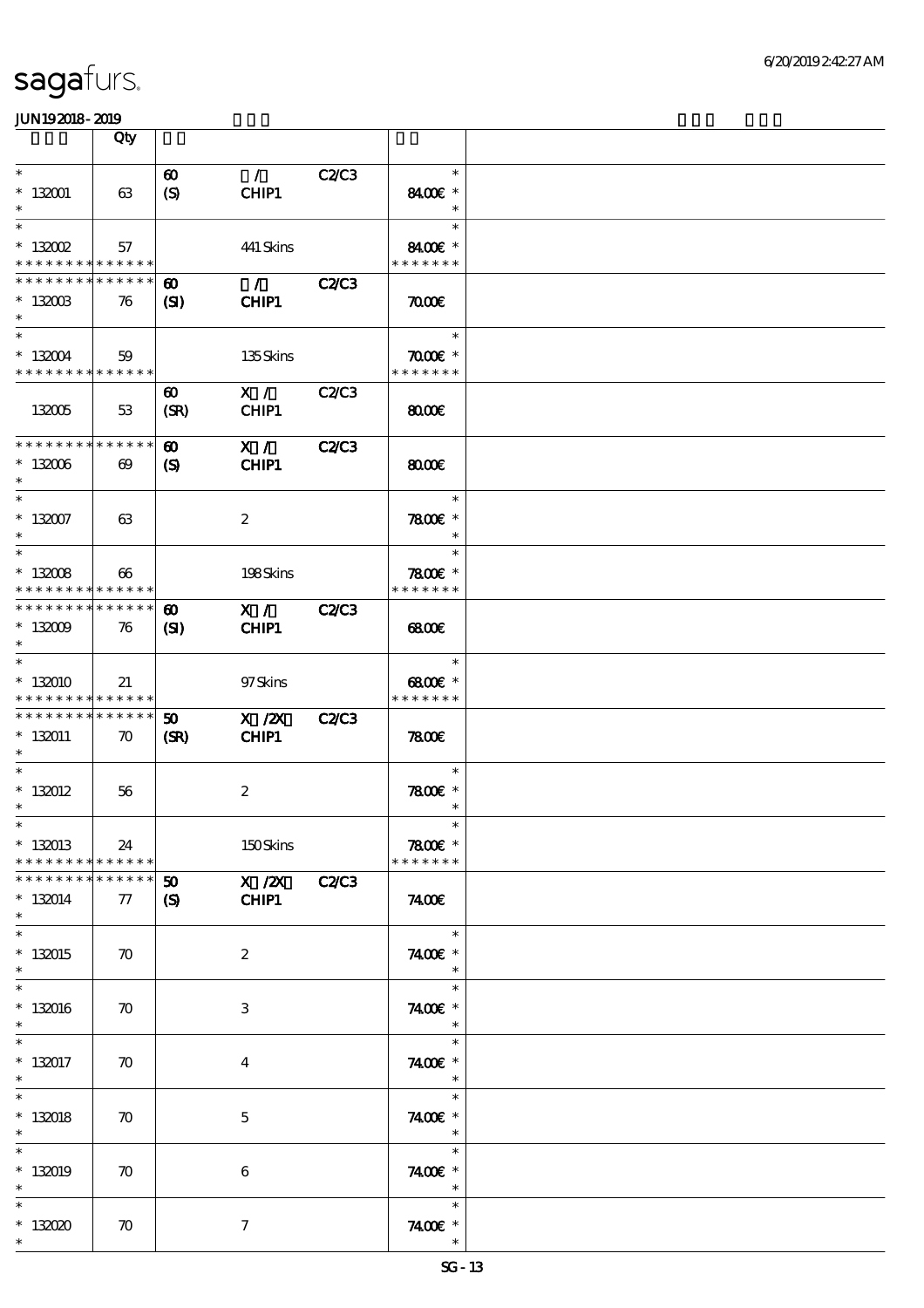|                                            | Qty                |                             |                                   |              |                             |  |
|--------------------------------------------|--------------------|-----------------------------|-----------------------------------|--------------|-----------------------------|--|
| $\ast$                                     |                    |                             | $X$ / $ZX$                        | <b>C2/C3</b> | $\ast$                      |  |
|                                            |                    | 50                          |                                   |              |                             |  |
| $* 132021$<br>$\ast$                       | 56                 | (S)                         | CHIP1                             |              | 7400€ *<br>$\ast$           |  |
| $\ast$                                     |                    |                             |                                   |              | $\ast$                      |  |
|                                            |                    |                             |                                   |              |                             |  |
| $*13022$                                   | 23                 |                             | 576Skins                          |              | 7400€ *                     |  |
| * * * * * * * * <mark>* * * * * *</mark>   |                    |                             |                                   |              | * * * * * * *               |  |
| * * * * * * * * <mark>* * * * * * *</mark> |                    | $\boldsymbol{\mathfrak{D}}$ | $X$ / $ZX$                        | <b>C2/C3</b> |                             |  |
| $*13023$                                   | $\boldsymbol{\pi}$ | (SI)                        | CHIP1                             |              | 6200                        |  |
| $\ast$                                     |                    |                             |                                   |              |                             |  |
| $\ast$                                     |                    |                             |                                   |              | $\ast$                      |  |
| $* 13024$                                  | 37                 |                             | 107Skins                          |              | 6200€ *                     |  |
| * * * * * * * * * * * * * *                |                    |                             |                                   |              | * * * * * * *               |  |
| * * * * * * * * * * * * * *                |                    | $\boldsymbol{\omega}$       | $\mathcal{L}$ and $\mathcal{L}$   | <b>C2/C3</b> |                             |  |
| $*13025$                                   | $\tau$             | $\boldsymbol{\mathcal{S}}$  | CHIP1                             |              | $\pi$                       |  |
| $\ast$                                     |                    |                             |                                   |              |                             |  |
| $\ast$                                     |                    |                             |                                   |              | $\ast$                      |  |
| $* 132026$                                 | $\boldsymbol{\pi}$ |                             | $\boldsymbol{2}$                  |              | $\pi$ $\sigma$              |  |
| $\ast$                                     |                    |                             |                                   |              | $\ast$                      |  |
| $\ast$                                     |                    |                             |                                   |              | $\ast$                      |  |
| $* 13027$                                  | $\boldsymbol{\pi}$ |                             | 3                                 |              | $\pi$ $\alpha$ $\epsilon$ * |  |
| $\ast$                                     |                    |                             |                                   |              | $\ast$                      |  |
| $\ast$                                     |                    |                             |                                   |              | $\ast$                      |  |
| $* 13028$                                  | 56                 |                             | 273Skins                          |              | $\pi$ and $*$               |  |
| * * * * * * * * <mark>* * * * * *</mark> * |                    |                             |                                   |              | * * * * * * *               |  |
| * * * * * * * * * * * * * *                |                    | $\boldsymbol{50}$           | $\mathcal{L} \subset \mathcal{L}$ | <b>C2/C3</b> |                             |  |
| $*13029$                                   | $77\,$             | (SD)                        | CHIP1                             |              | 0000                        |  |
| $\ast$                                     |                    |                             |                                   |              |                             |  |
| $\ast$                                     |                    |                             |                                   |              | $\ast$                      |  |
| $*13000$                                   | $23\,$             |                             | 100Skins                          |              | 5800€ *                     |  |
| * * * * * * * * * * * * * *                |                    |                             |                                   |              | * * * * * * *               |  |
|                                            |                    | 50                          | $\mathcal{L}$                     | <b>C2/C3</b> |                             |  |
| 132031                                     | 72                 | (SR)                        | CHIP1                             |              | 7200                        |  |
|                                            |                    |                             |                                   |              |                             |  |
| * * * * * * * * * * * * * *                |                    | 50                          | X /                               | <b>C2/C3</b> |                             |  |
| $* 13002$                                  | $\pi$              | (S)                         | CHIP1                             |              | 68000                       |  |
| $\ast$                                     |                    |                             |                                   |              |                             |  |
| $*$                                        |                    |                             |                                   |              | $\ast$                      |  |
| $* 13003$                                  | $\boldsymbol{\pi}$ |                             | $\boldsymbol{2}$                  |              | $6600E$ *                   |  |
| $\ast$                                     |                    |                             |                                   |              | $\ast$                      |  |
| $\ast$                                     |                    |                             |                                   |              | $\ast$                      |  |
| $* 130034$                                 | 62                 |                             | 209Skins                          |              | $6600$ $*$                  |  |
| * * * * * * * * * * * * * *                |                    |                             |                                   |              | * * * * * * *               |  |
|                                            |                    | 50                          | X / C2C3                          |              |                             |  |
| 132035                                     | 43                 | (SI)                        | CHIP1                             |              | 5400E                       |  |
|                                            |                    |                             |                                   |              |                             |  |
| * * * * * * * * <mark>* * * * * * *</mark> |                    | $\boldsymbol{\omega}$       | $X$ / $ZX$                        | <b>C2/C3</b> |                             |  |
| $*13006$                                   | $\pi$              | (SR)                        | CHIP1                             |              | 68000                       |  |
| $\ast$                                     |                    |                             |                                   |              |                             |  |
| $\ast$                                     |                    |                             |                                   |              | $\ast$                      |  |
| $* 132037$                                 | $36\phantom{.0}$   |                             | 113Skins                          |              | $6600E$ *                   |  |
| * * * * * * * * <mark>* * * * * *</mark> * |                    |                             |                                   |              | * * * * * * *               |  |
| * * * * * * * *                            | * * * * * *        | $\boldsymbol{\omega}$       | $X$ / $ZX$                        | <b>C2/C3</b> |                             |  |
| $*13008$                                   | 84                 | $\boldsymbol{S}$            | CHIP1                             |              | $\omega$                    |  |
| $\ast$                                     |                    |                             |                                   |              |                             |  |
| $\ast$                                     |                    |                             |                                   |              | $\ast$                      |  |
| $*132039$                                  | $\tau$             |                             | $\boldsymbol{2}$                  |              | $6000 \times$               |  |
| $\ast$                                     |                    |                             |                                   |              | $\ast$                      |  |
| $\ast$                                     |                    |                             |                                   |              | $\ast$                      |  |
| $*132040$                                  | 77                 |                             | 3                                 |              | $60005$ *                   |  |
| $\ast$                                     |                    |                             |                                   |              | $\ast$                      |  |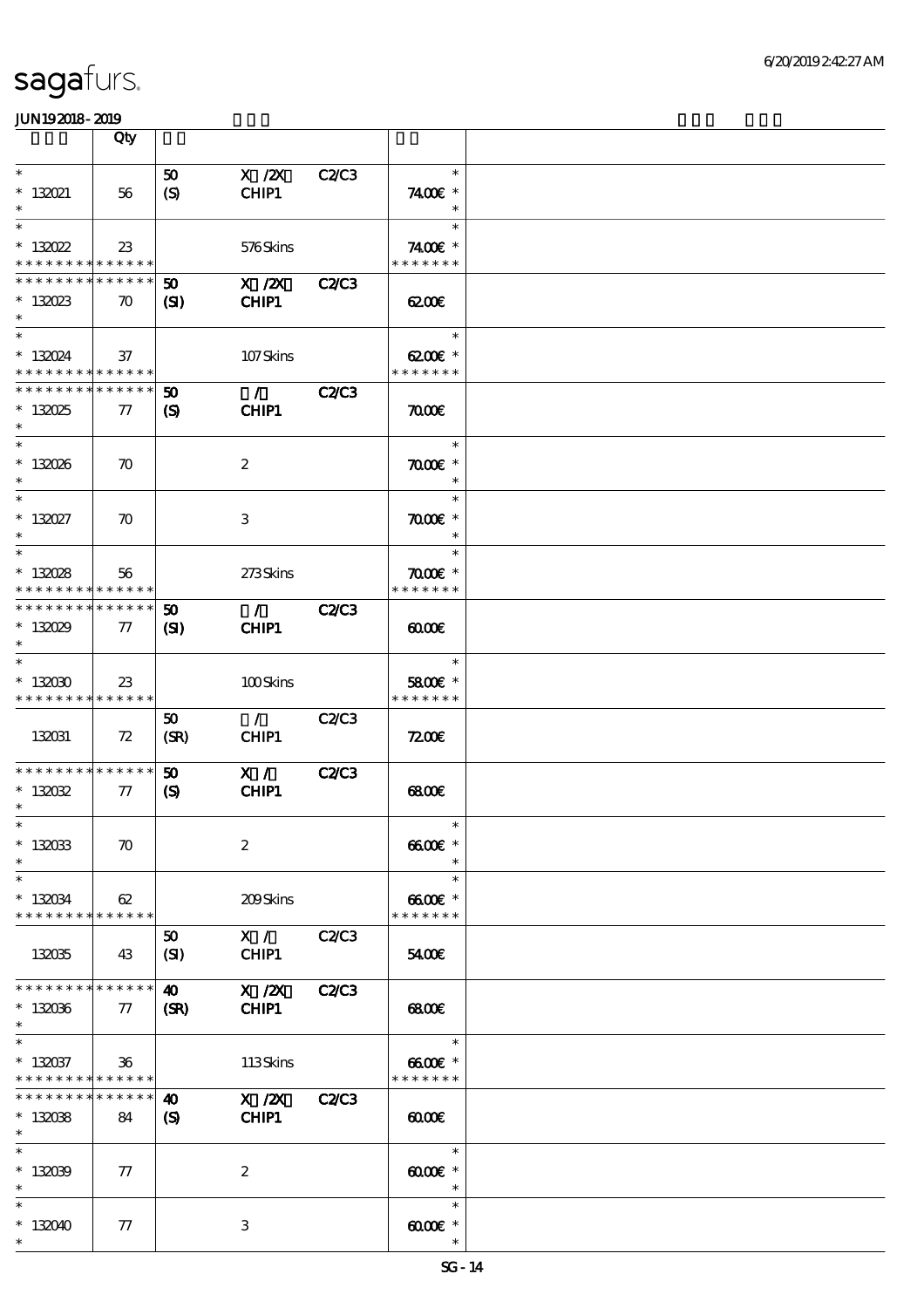|                                                        | Qty                   |                                                      |                                   |              |                                  |  |
|--------------------------------------------------------|-----------------------|------------------------------------------------------|-----------------------------------|--------------|----------------------------------|--|
| $\ast$                                                 |                       | $\boldsymbol{\omega}$                                | $X$ / $ZX$                        | C2/C3        | $\ast$                           |  |
| $* 132041$<br>* * * * * * * * <mark>* * * * * *</mark> | 36                    | $\boldsymbol{S}$                                     | CHIP1                             |              | 5800€ *<br>* * * * * * *         |  |
| * * * * * * * * * * * * * *                            |                       | 40                                                   | $X$ / $ZX$                        | <b>C2/C3</b> |                                  |  |
| $*132042$<br>$\ast$                                    | 89                    | $\mathbf{S}$                                         | CHIP1                             |              | 5400E                            |  |
| $\ast$<br>$*132043$                                    | 21                    |                                                      | 110Skins                          |              | $\ast$<br>$5400$ $\varepsilon$ * |  |
| * * * * * * * * * * * * * *                            |                       |                                                      |                                   |              | * * * * * * *                    |  |
| * * * * * * * * * * * * * *                            |                       | 40                                                   | $\mathcal{L}$                     | <b>C2/C3</b> |                                  |  |
| $* 132044$<br>$\ast$                                   | 84                    | (S)                                                  | <b>CHIP1</b>                      |              | 5600E                            |  |
| $\overline{\phantom{0}}$<br>$* 132045$<br>$\ast$       | $\boldsymbol{\pi}$    |                                                      | $\boldsymbol{2}$                  |              | $\ast$<br>5400€ *<br>$\ast$      |  |
| $\ast$<br>$* 132046$                                   | 21                    |                                                      | 175Skins                          |              | $\ast$<br>5400 £*                |  |
| * * * * * * * * * * * * * *                            |                       |                                                      |                                   |              | * * * * * * *                    |  |
| * * * * * * * * * * * * * *                            |                       | $\boldsymbol{\omega}$                                | $\mathcal{F}$ and $\mathcal{F}$   | <b>C2/C3</b> |                                  |  |
| $* 132047$<br>$\ast$                                   | $\pi$                 | (SR)                                                 | CHIP1                             |              | 6400E                            |  |
| $\ast$                                                 |                       |                                                      |                                   |              | $\ast$                           |  |
| $*132048$<br>* * * * * * * * * * * * * *               | 29                    |                                                      | 106Skins                          |              | $6400E$ *<br>* * * * * * *       |  |
| * * * * * * * * * * * * * *                            |                       | 40                                                   | $\mathcal{L} \subset \mathcal{L}$ | <b>C2/C3</b> |                                  |  |
| $*13049$<br>$\ast$                                     | 91                    | $\mathbf{S}$                                         | CHIP1                             |              | 4600E                            |  |
| $\ast$                                                 |                       |                                                      |                                   |              | $\ast$                           |  |
| $*132050$<br>* * * * * * * * * * * * * *               | $23\,$                |                                                      | 114Skins                          |              | 4600€ *<br>* * * * * * *         |  |
| * * * * * * * * * * * * * *                            |                       | 40                                                   | X /                               | <b>C2/C3</b> |                                  |  |
| $*132051$<br>$*$                                       | 84                    | $\mathbf{S}$                                         | CHIP1                             |              | 5000                             |  |
| $\ast$                                                 |                       |                                                      |                                   |              | $\ast$                           |  |
| $* 13052$                                              | $\boldsymbol{\omega}$ |                                                      | 150Skins                          |              | 4900 £*                          |  |
| * * * * * * * * * * * * * *                            |                       |                                                      |                                   |              | * * * * * * *                    |  |
| 132053                                                 | 66                    | $\boldsymbol{\omega}$<br>$\boldsymbol{\mathrm{(S)}}$ | $X \, /ZX$<br>CHIP2               | C2/C3        | $\omega$                         |  |
|                                                        |                       | $\boldsymbol{\omega}$                                | $\mathcal{L}$                     | <b>C2/C3</b> |                                  |  |
| 132054                                                 | 44                    | $\boldsymbol{S}$                                     | CHIP2                             |              | 5800€                            |  |
|                                                        |                       | $\boldsymbol{\omega}$                                |                                   | <b>C2/C3</b> |                                  |  |
| 132055                                                 | 59                    | (SI)                                                 | CHIP2                             |              | 4800E                            |  |
|                                                        |                       | 50                                                   |                                   | C2/C3        |                                  |  |
| 132056                                                 | 42                    | (SR)                                                 | CHIP2                             |              | 5400E                            |  |
| * * * * * * * * * * * * * *                            |                       | 50                                                   | X / ZX                            | <b>C2/C3</b> |                                  |  |
| $*132057$<br>$*$                                       | 77                    | $\mathbf{S}$                                         | CHIP2                             |              | 5600E                            |  |
| $\overline{\ast}$                                      |                       |                                                      |                                   |              | $\ast$                           |  |
| $* 132058$<br>$\ast$                                   | $\boldsymbol{\pi}$    |                                                      | $\boldsymbol{2}$                  |              | 5600€ *<br>$\ast$                |  |
| $\ast$                                                 |                       |                                                      |                                   |              | $\ast$                           |  |
| $*13059$<br>$\ast$                                     | $\boldsymbol{\pi}$    |                                                      | $\,3$                             |              | 5600€ *                          |  |
| $\ast$                                                 |                       |                                                      |                                   |              | $\ast$                           |  |
| $*132060$<br>* * * * * * * * * * * * * *               | 28                    |                                                      | 245Skins                          |              | 5400€ *<br>* * * * * * *         |  |
|                                                        |                       |                                                      |                                   |              |                                  |  |